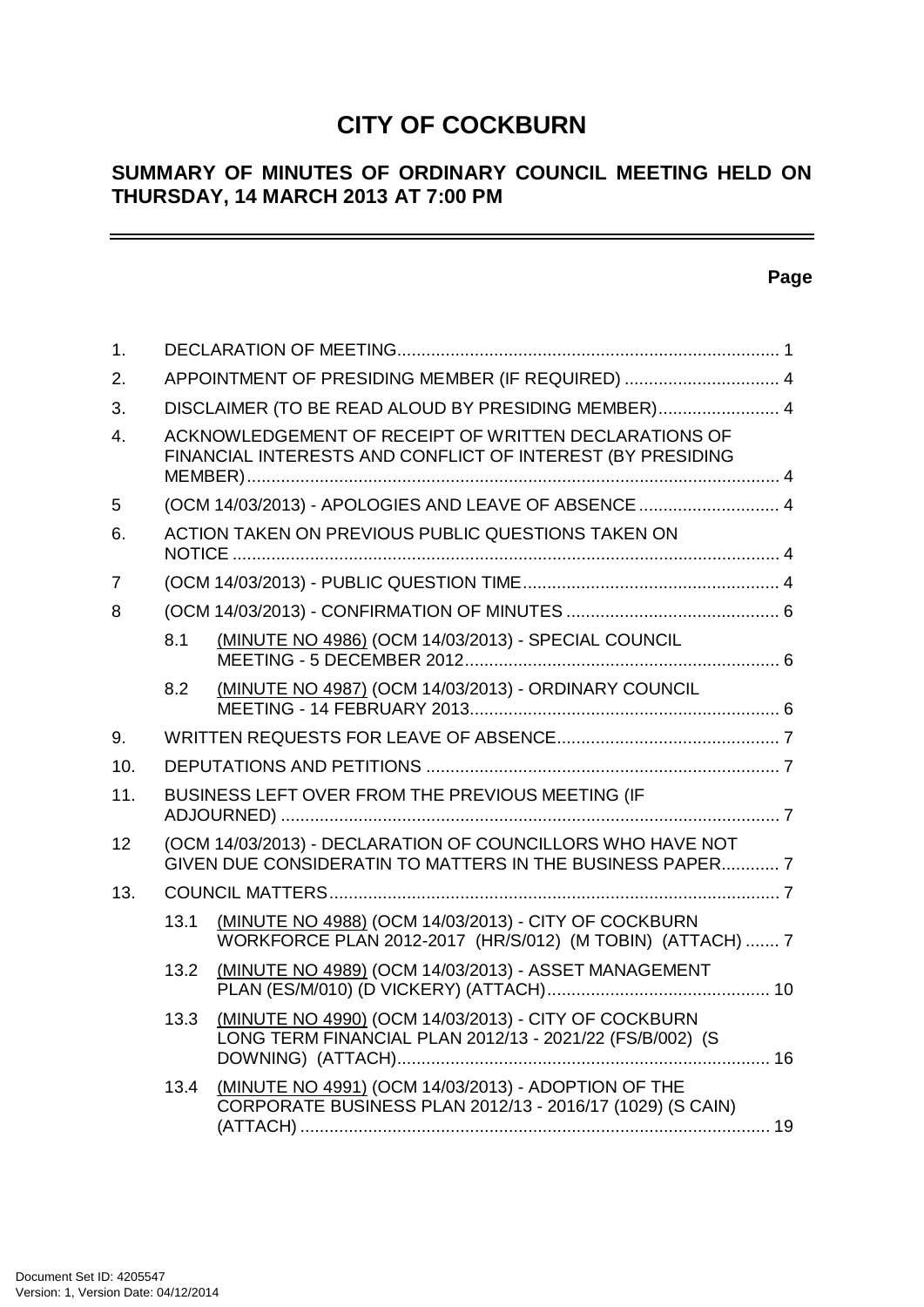| 14. |      |                                                                                                                                                                                                               |    |  |  |
|-----|------|---------------------------------------------------------------------------------------------------------------------------------------------------------------------------------------------------------------|----|--|--|
|     | 14.1 | (MINUTE NO 4992) (OCM 14/03/2013) - AMEND THE CITY OF<br>COCKBURN FENCING LOCAL LAW 2010, (PROPOSED CITY OF<br>COCKBURN FENCING LOCAL LAW AMENDMENT 2013)                                                     |    |  |  |
|     | 14.2 | (MINUTE NO 4993) (OCM 14/03/2013) - CITY OF COCKBURN<br>HEALTH AMENDMENT LOCAL LAW 2013, (CC/P/099) (J                                                                                                        |    |  |  |
|     | 14.3 | (MINUTE NO 4994) (OCM 14/03/2013) - PROPOSED LIQUOR<br>LICENSE - COOGEE BEACH SURF LIFESAVING CLUB (3300004)                                                                                                  |    |  |  |
|     | 14.4 | (MINUTE NO 4995) (OCM 14/03/2013) - CONSIDERATION TO<br>INITIATE PROPOSED SCHEME AMENDMENT NO. 101 -<br>LOCATION: PORTION LOT 10 AND 11 BRENCHLEY DRIVE<br>ATWELL - OWNER: ATWELL GREENS PTY LTD - APPLICANT: |    |  |  |
|     | 14.5 | (MINUTE NO 4996) (OCM 14/03/2013) - PROPOSED AMENDMENT<br>TO APD58 'RESIDENTIAL DESIGN GUIDELINES' LOCATION: CITY<br>OF COCKBURN OWNER: N/A APPLICANT: N/A (3002) (D DI                                       |    |  |  |
| 15. |      |                                                                                                                                                                                                               |    |  |  |
|     | 15.1 | (MINUTE NO 4997) (OCM 14/03/2013) - LIST OF CREDITORS PAID<br>- JANUARY 2013 (FS/L/001) (N MAURICIO) (ATTACH) 42                                                                                              |    |  |  |
|     | 15.2 | (MINUTE NO 4998) (OCM 14/03/2013) - STATEMENT OF<br>FINANCIAL ACTIVITY AND ASSOCIATED REPORTS - JANUARY                                                                                                       |    |  |  |
|     | 15.3 | (MINUTE NO 4999) (OCM 14/03/2013) - ANNUAL GENERAL<br>MEETING OUTCOMES - COCKBURN CENTRAL WEST (082/012)                                                                                                      |    |  |  |
| 16. |      |                                                                                                                                                                                                               |    |  |  |
|     | 16.1 | (MINUTE NO 5000) (OCM 14/03/2013) - GREENHOUSE GAS<br>EMISSION REDUCTION STRATEGY (HS/M/008) (J HARRISON)                                                                                                     |    |  |  |
|     | 16.2 | (MINUTE NO 5001) (OCM 14/03/2013) - PROPOSED<br>ESTABLISHMENT OF A ROAD SAFETY AND TRAFFIC<br>MANAGEMENT REFERENCE GROUP (ES/R/002) (J MCDONALD)  58                                                          |    |  |  |
| 17. |      |                                                                                                                                                                                                               |    |  |  |
|     |      | (MINUTE NO 5002) (OCM 14/03/2013) - BEHIND CLOSED DOORS                                                                                                                                                       | 63 |  |  |
|     |      | (MINUTE NO 5003) (OCM 14/03/2013) - SUSPEND STANDING<br><b>ORDERS</b>                                                                                                                                         | 64 |  |  |
|     |      | (MINUTE NO 5004) (OCM 14/03/2013) - REINSTATE STANDING<br><b>ORDERS</b>                                                                                                                                       | 64 |  |  |
| 18. |      |                                                                                                                                                                                                               |    |  |  |
|     | 18.1 | (MINUTE NO 5005) (OCM 14/03/2013) - MINUTES OF THE CHIEF<br>EXECUTIVE OFFICER PERFORMANCE AND SENIOR STAFF KEY<br>PROJECTS APPRAISAL COMMITTEE - 21 FEBRUARY 2013 64                                          |    |  |  |
|     |      |                                                                                                                                                                                                               |    |  |  |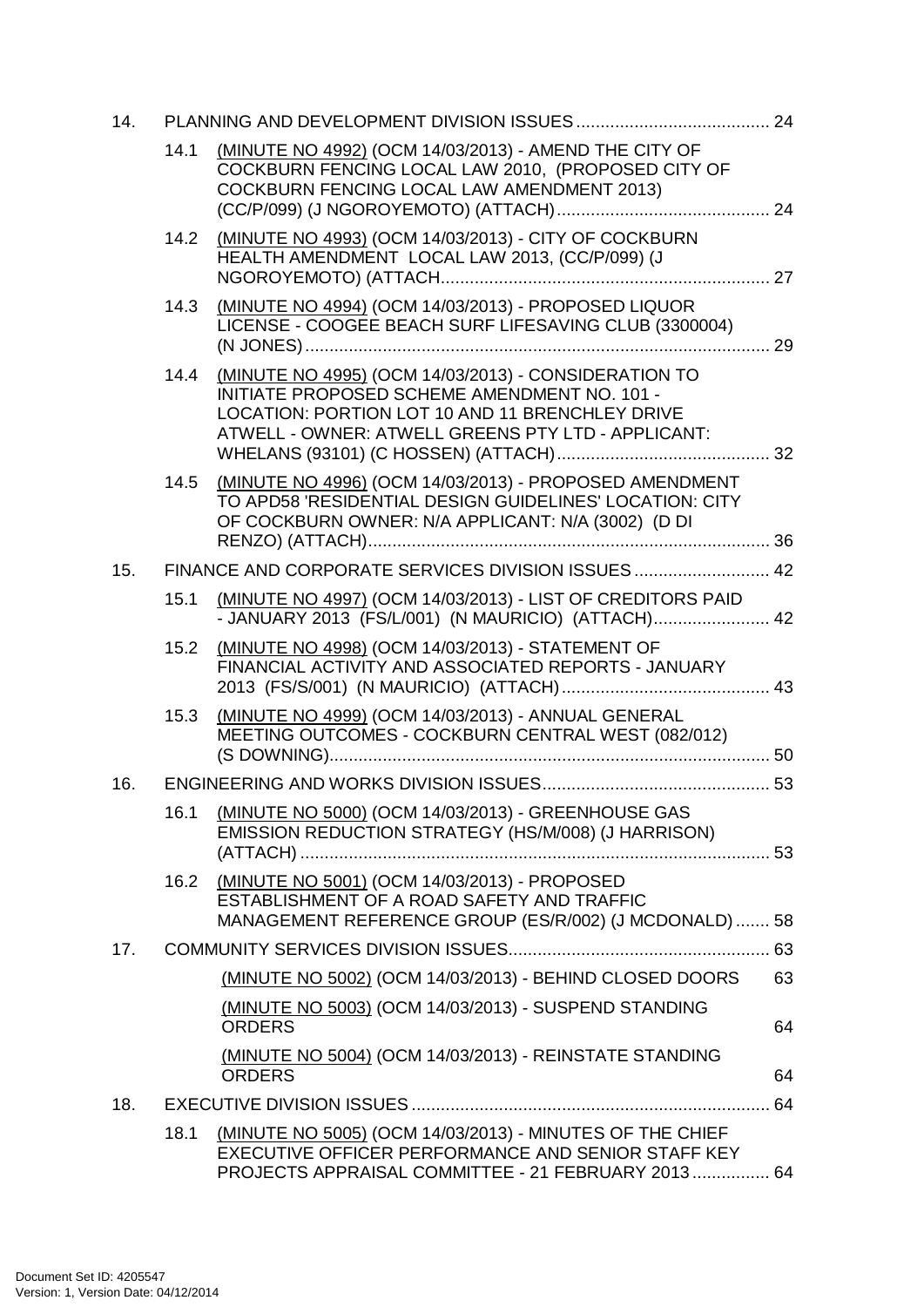|            | (MINUTE NO 5006) (OCM 14/03/2013) - OPEN MEETING TO THE<br><b>PUBLIC</b> | 66  |
|------------|--------------------------------------------------------------------------|-----|
| 19.        | MOTIONS OF WHICH PREVIOUS NOTICE HAS BEEN GIVEN  66                      |     |
| 20.        | NOTICES OF MOTION GIVEN AT THE MEETING FOR CONSIDERATION                 | 66. |
| 21.        | NEW BUSINESS OF AN URGENT NATURE INTRODUCED BY                           |     |
| <b>22.</b> | MATTERS TO BE NOTED FOR INVESTIGATION, WITHOUT DEBATE 67                 |     |
| 23.        |                                                                          |     |
| 24         | (MINUTE NO 5007) (OCM 14/03/2013) - RESOLUTION OF COMPLIANCE             |     |
| 25         |                                                                          |     |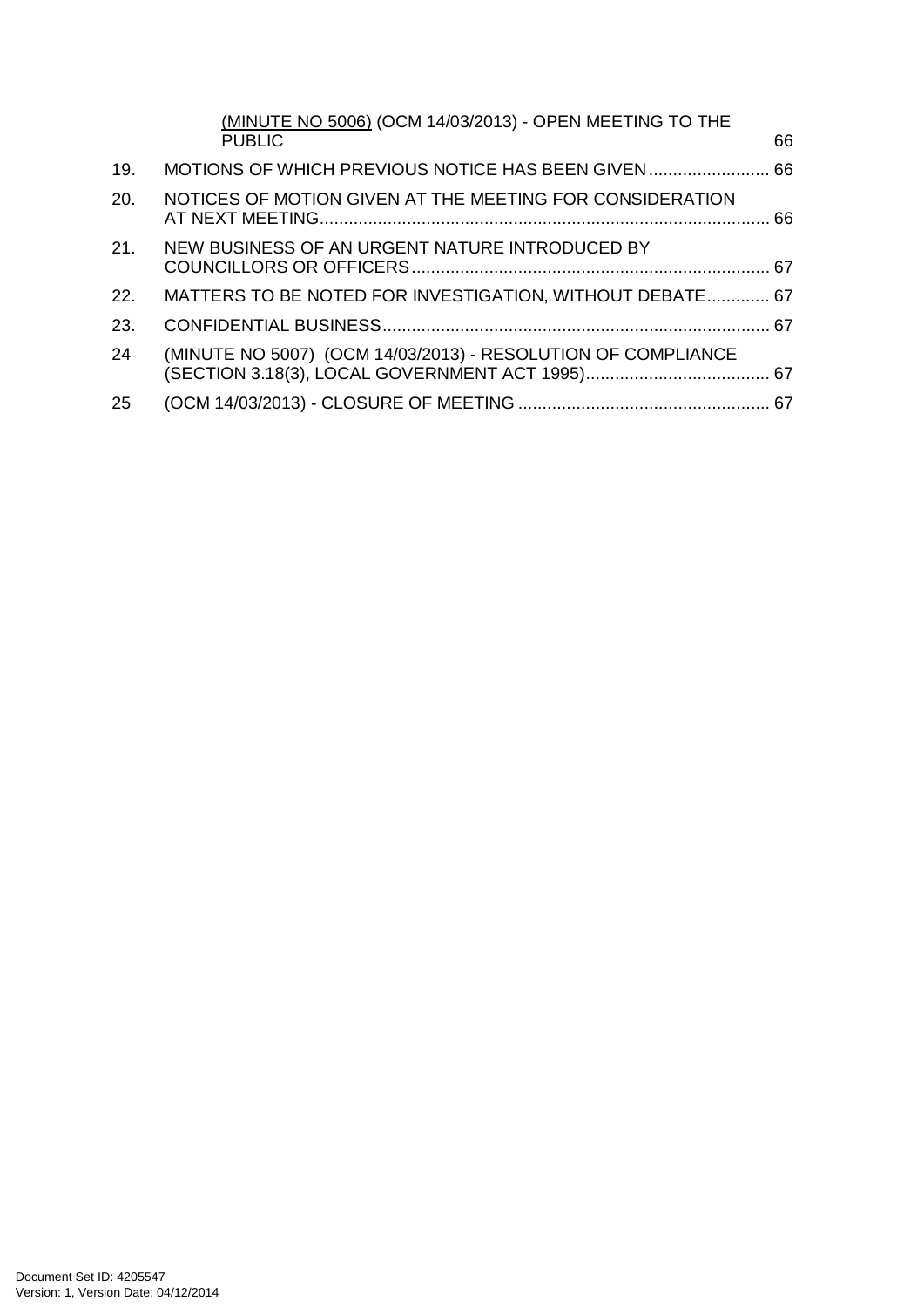Document Set ID: 4205547<br>Version: 1, Version Date: 04/12/2014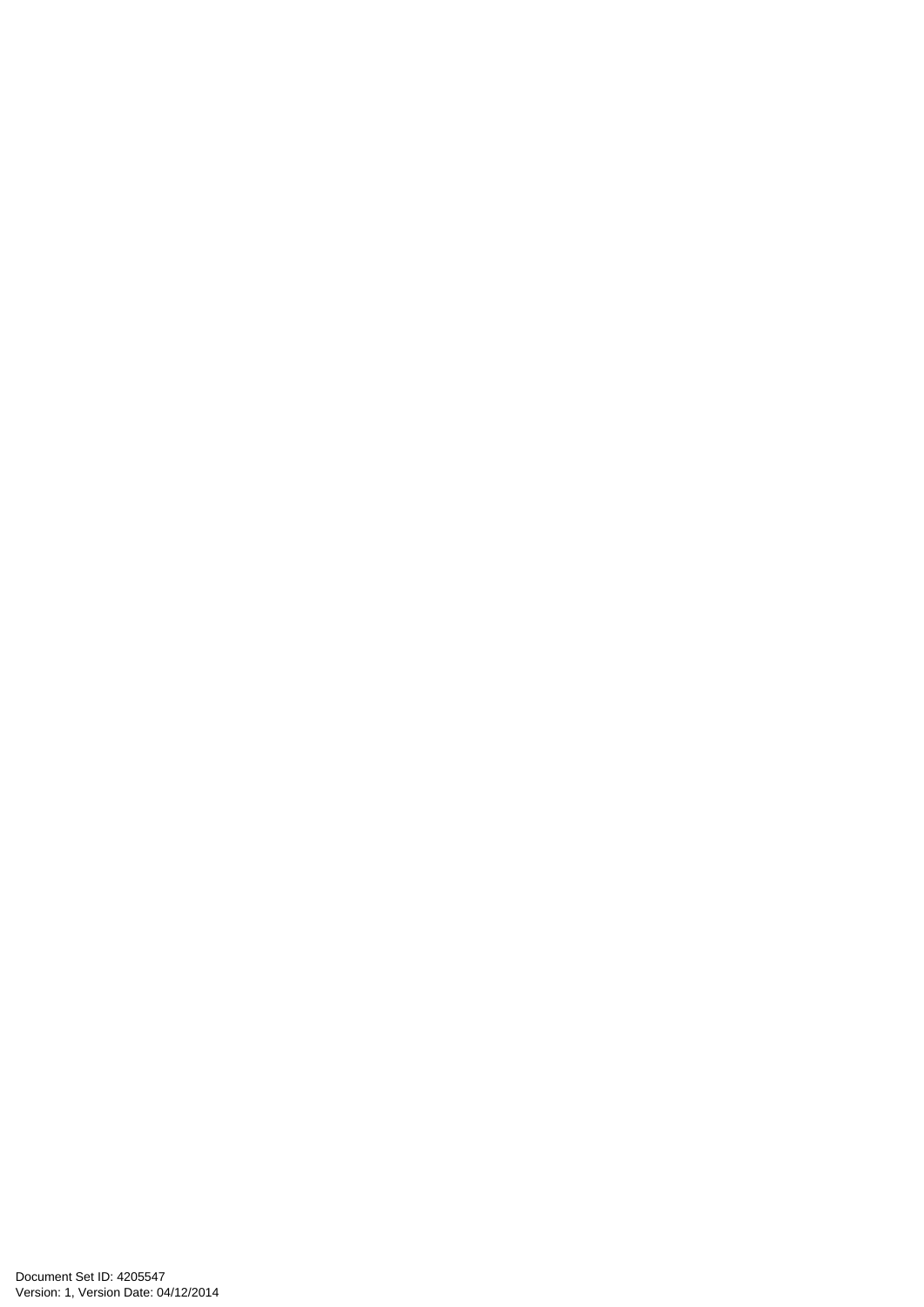# **CITY OF COCKBURN**

# **MINUTES OF ORDINARY COUNCIL MEETING HELD ON THURSDAY, 14 MARCH 2013 AT 7:00 PM**

## **PRESENT:**

#### **ELECTED MEMBERS**

| Mr L Howlett       | Mayor (Presiding Member) |
|--------------------|--------------------------|
| Mr K Allen         | Deputy Mayor             |
| Mr Y Mubarakai     | Councillor               |
| Mr S Portelli      | Councillor               |
| Ms L Smith         | Councillor               |
| Mrs C Reeve-Fowkes | Councillor               |
| Mr T Romano        | Councillor               |
| Mr S Pratt         | Councillor               |
| Mrs V Oliver       | Councillor               |

## **IN ATTENDANCE**

| Mr S. Cain      |                         | <b>Chief Executive Officer</b>                |  |  |  |
|-----------------|-------------------------|-----------------------------------------------|--|--|--|
| Mr D. Green     | $\blacksquare$          | Director, Administration & Community Services |  |  |  |
| Mr S. Downing   | $\sim$ $-$              | Director, Finance & Corporate Services        |  |  |  |
| Mr M. Littleton | $\blacksquare$          | Director, Engineering & Works                 |  |  |  |
| Mr D. Arndt     | -                       | Director, Planning & Development              |  |  |  |
| Ms L. Boyanich  | $\sim$ $-$              | <b>Media Liaison Officer</b>                  |  |  |  |
| Mrs L. Jakovich | $\sim 100$ km s $^{-1}$ | PA to Directors Planning and Development and  |  |  |  |
|                 |                         | Engineering and Works.                        |  |  |  |

# **1. DECLARATION OF MEETING**

The Presiding Member declared the meeting open at 7.02 p.m.

Mayor Howlett made the following announcements.

AT THIS POINT IN TIME 7.02 PM, DEPUTY MAYOR KEVIN ALLEN LEFT THE MEETING.

## **Regional Concert**

The Regional Concert held last Saturday evening in Manning Park was an outstanding success.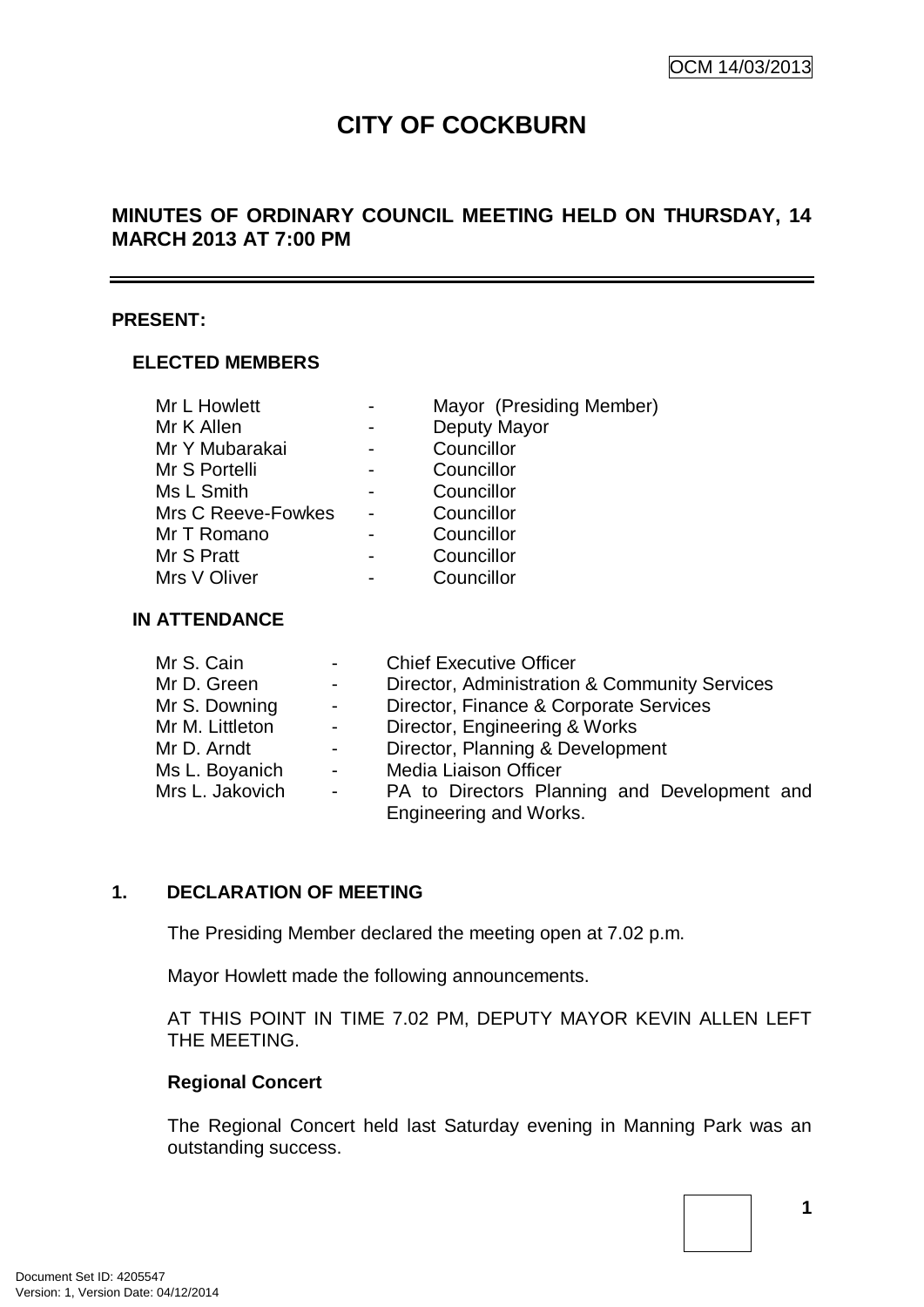Over 5000 people enjoyed an amazing performance from the 80-strong West Australian Symphony Orchestra led by conductor Peter Moore and vocalist Ali Bodycoat.

AT THIS POINT IN TIME 7.03 PM CLR TONY ROMANO ENTERED THE MEETING

The MC of the night was the entertaining Andrew Horabin.

The final of the Cockburn Idol competition preceded the WASO performance and showcased an outstanding array of singers.

AT THIS POINT IN TIME 7.04 PM, DEPUTY MAYOR KEVIN ALLEN RETURNED TO THE MEETING.

The winners of Cockburn Idol (Senior Category) were:

- 1<sup>st</sup> place Shanti-Lee Fitzgerald
- 2<sup>nd</sup> place Jasmine Murray
- 3<sup>rd</sup> place Debbie Edson

The Junior Category:

- 1st place Leah De Luca of Atwell
- 2nd place Rheanne Menezes of Leeming
- 3rd place Cinque Crimson-Brother

Mattie Cameron the 2012 senior winner of Cockburn Idol and a special guest on the night wooed the crowd with a number of sensational songs during her performance.

#### **Cockburn SES and Volunteer Bush Fire Brigade Activities**

On behalf of the Cockburn community I take this opportunity to thank the members of the Cockburn SES and the South Coogee and Jandakot Volunteer Bush Fire Brigades for their continuing good work across our district and further afield.

I know many members of our volunteer bush fire brigades spent days and weeks up and around Bindoon fighting bushfires in February.

Their efforts are to be commended.

#### **Vale Mary Jenkins**

Mary Jenkins, a long-time member of the Cockburn community passed away yesterday, 13 March 2013**.**

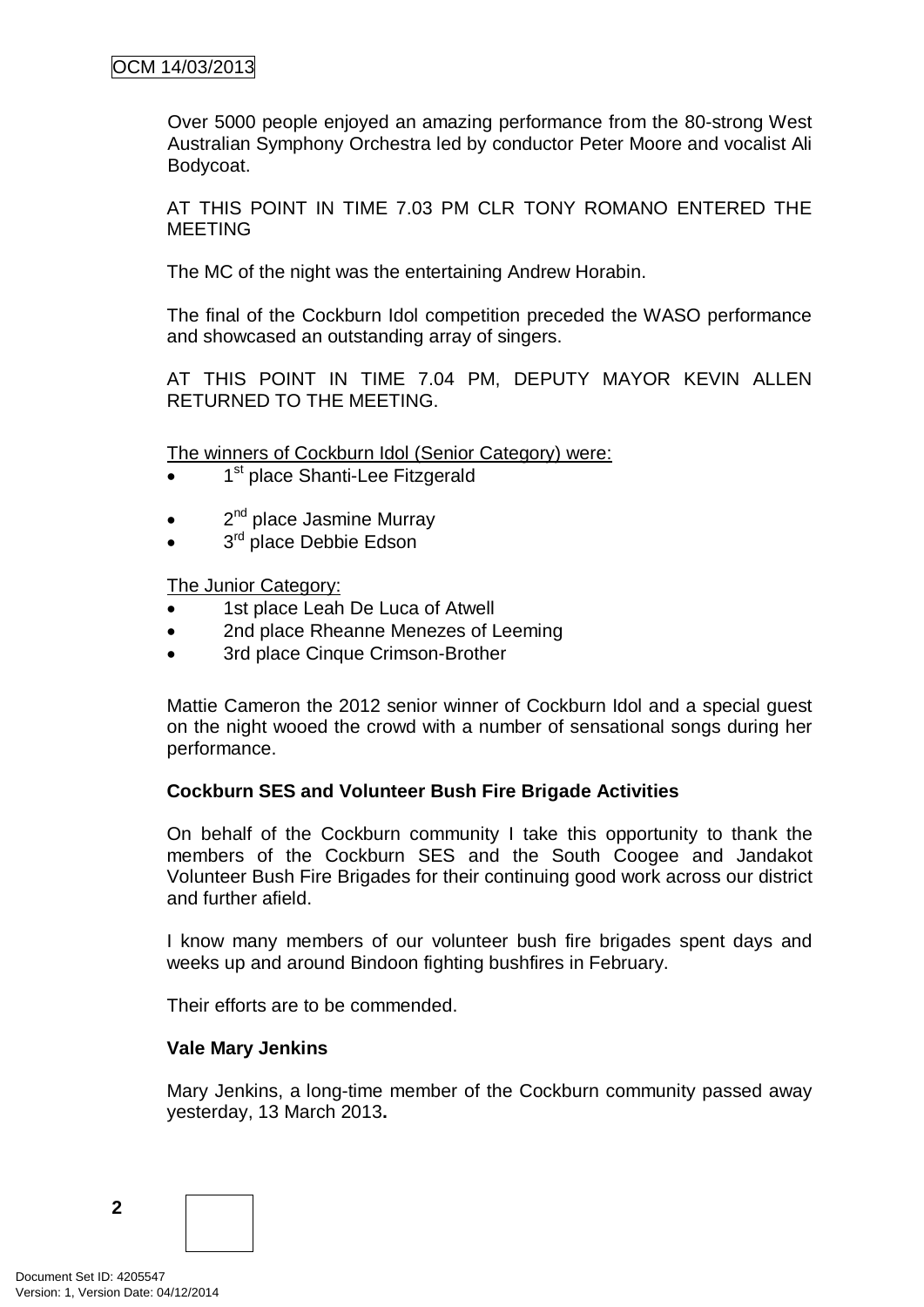Mary was well known for her advocacy for women and families throughout our region and further afield. From the moment she arrived in Cockburn over 40 years ago she set about assisting those in need of care and support.

Mary was also involved in local, state and federal government issues over the years and was a candidate at both State and local government level on more than one occasion.

On behalf of Elected Members, staff and the community I extend our respect to her husband Tony and son Matthew and family.

Rest in peace Mary.

#### **Local Government Reform**

I remind the community that the Robson Report is available for public comment until Friday 5 April 2013. I recommend that ratepayers and residents read the report and take the opportunity to have a say in the future of local government in the Perth metropolitan area.

A copy of the report is available on the City's website, Administration Building and libraries or online at: [www.dlg.wa.gov.au](http://www.dlg.wa.gov.au/)

#### **Councillor Smith Public Apology**

I now call on Councillor Smith who is going to provide a public apology to Councillors and Mr Ian Thurston, a resident of Banjup.

*"Following my recent personal apology to Mr Thurston, I would like to once again apologise for the inappropriate references that I made towards my fellow resident Mr Ian Thurston. This was out of line and I am sorry for any embarrassment towards Council and my fellow Elected Members. I would like to say, we all make mistakes, I have certainly learnt from this and I look forward to moving forward with yourself as a resident, my fellow Elected Members and staff with the best interest of the City".*

Mayor Howlett thanked Councillor Smith and stated that it is incumbent on the elected members of local government to abide by the Code of Conduct and the Rules of Conduct and treat with respect members of the community at all times.

The Declaration we make as Elected Members is one where we take the office to which we have been elected and declare that we will duly, faithfully, honestly, and with integrity, fulfil the duties of office for the people of the district according to the best of our judgement and ability, and will observe the Local Government (Rules of Conduct) Regulations 2007.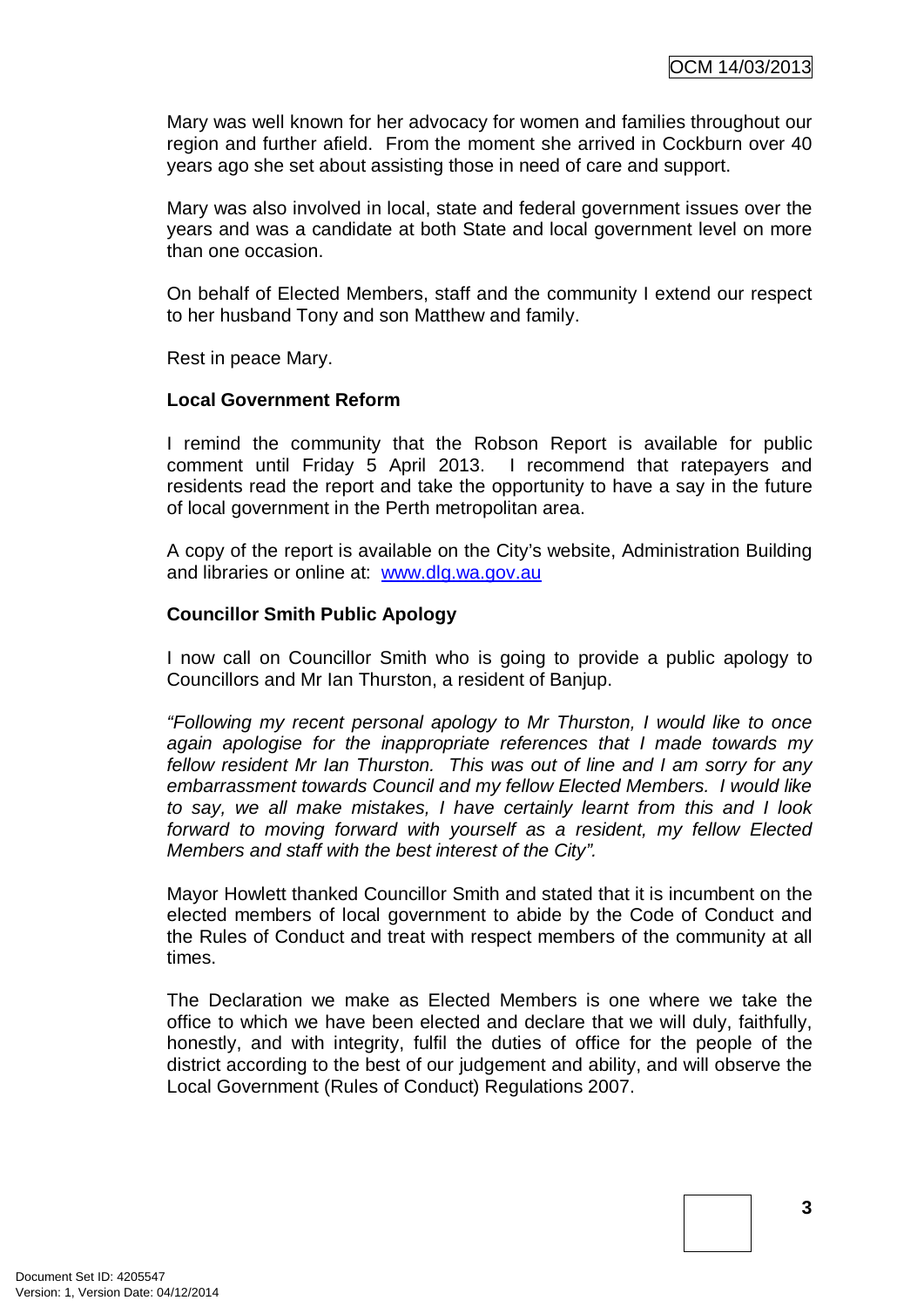## **Birthday Wishes**

In closing my announcements I take this opportunity to wish Councillor Val Oliver a very happy birthday. We hope you have had a great day. I also extend birthday wishes to Councillor Lee-Anne Smith for tomorrow.

## **Easter Holiday Period**

As we lead up to Easter I take this opportunity to wish everyone a safe and enjoyable Easter with family and friends. Importantly, I remind everyone to take extra precautions on the roads and to be aware of children who will be out and about enjoying themselves.

## **2. APPOINTMENT OF PRESIDING MEMBER (If required)**

N/A

#### **3. DISCLAIMER (To be read aloud by Presiding Member)**

Members of the public, who attend Council Meetings, should not act immediately on anything they hear at the Meetings, without first seeking clarification of Council's position. Persons are advised to wait for written advice from the Council prior to taking action on any matter that they may have before Council.

#### **4. ACKNOWLEDGEMENT OF RECEIPT OF WRITTEN DECLARATIONS OF FINANCIAL INTERESTS AND CONFLICT OF INTEREST (by Presiding Member)**

Nil

# **5 (OCM 14/03/2013) - APOLOGIES AND LEAVE OF ABSENCE**

Clr Bart Houwen - Apology

# **6. ACTION TAKEN ON PREVIOUS PUBLIC QUESTIONS TAKEN ON NOTICE**

Nil

## **7 (OCM 14/03/2013) - PUBLIC QUESTION TIME**

ITEMS NOT ON THE AGENDA SUBMITTED

*Mr Rex Sallur, Bibra Lake*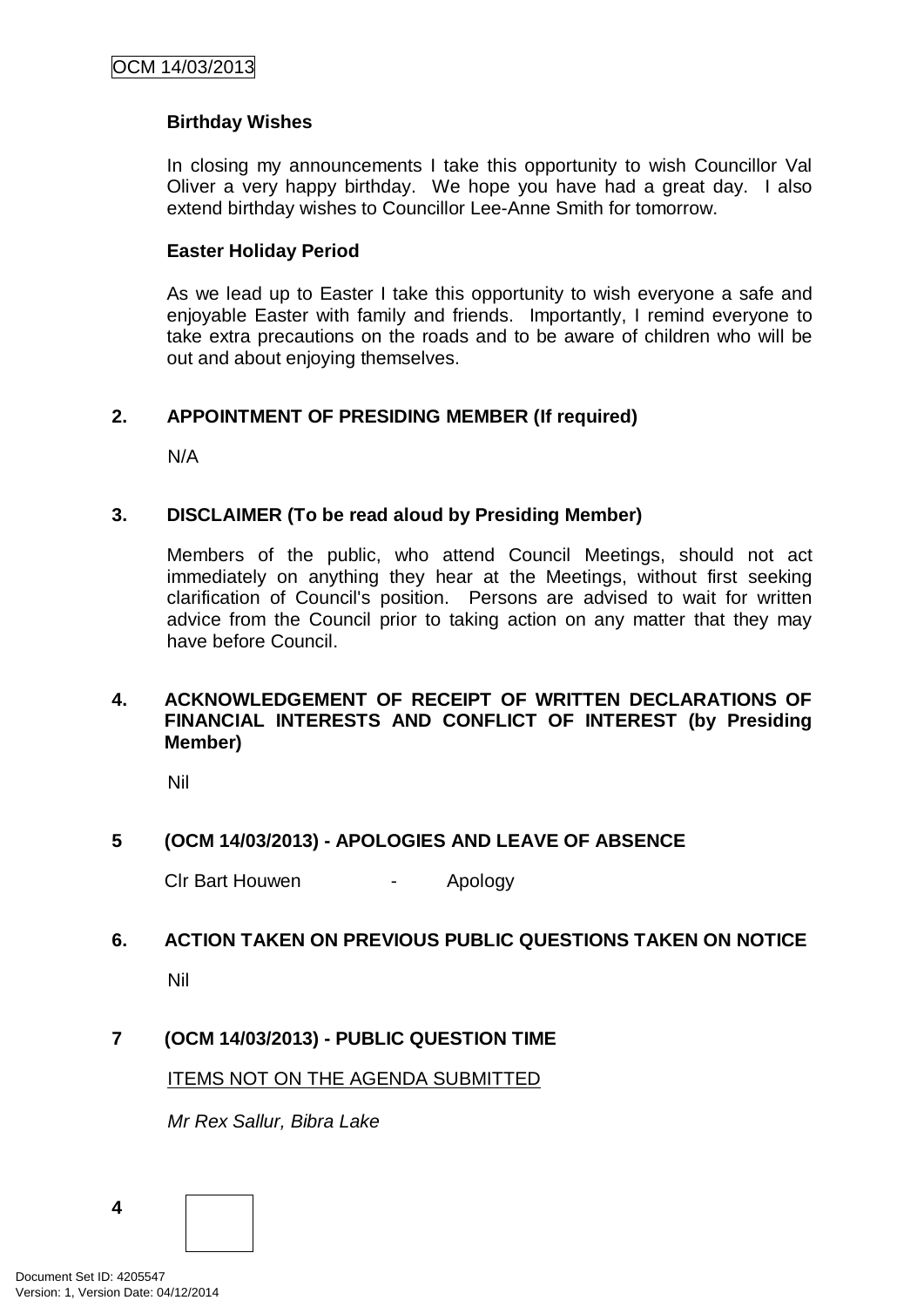*Q1. My question refers to the small wetland on the site of the proposed football club facilities and aquatic / recreation centre. Has Council plans to ensure this wetland is not impacted in any way by this development?*

*Matters of concern include.*

- *Lake Buffer area*
- *Water run off*
- *Fertilizer use.*
- A1. The structure plan for the Cockburn West Development is still currently being prepared by Landcorp. A number of issues including those relating to drainage and wetland protection are still to be finalised. It is expected that the draft structure plan will be formally lodged with the City in early April. The City will need to be satisfied that the structure plan meets Council requirements in relation to a range of issues prior to being adopted.
- *Q2. It has been noted by various people in the wetland area that this wetland is of very high quality and possibly the best condition ever and healthiest of the entire wetland areas in the Beeliar. Can Council and the developer liaise with the wetland groups who have worked hard in these areas?*
- A2. Yes, certainly.

*Mr Michael P Griffin, South Lake*

- *Q1. The dual carriage way through Jandakot North Lake Road is not mentioned in your future roads program.*
- A1. Construction of the North Lake Road second carriageway from Hammond Road to Kentucky Court is included in the City of Cockburn's A Plan for the District 2010 – 2020 at Engineering Infrastructure Plan, Road Project section, (pages 27 and 52 – project No. 20).

[http://www.cockburn.wa.gov.au/community\\_services/Cultural\\_Services](http://www.cockburn.wa.gov.au/community_services/Cultural_Services)

# ITEMS NOT ON THE AGENDA NOT SUBMITTED

*Mr Ray Woodcock, Spearwood*

*Q1. Is any Councillors or staff attending the National General Assembly for Local Government in Canberra? If so, what proposals will Council be placing on the Agenda regarding making this Council a more ratepayer friendly Council?*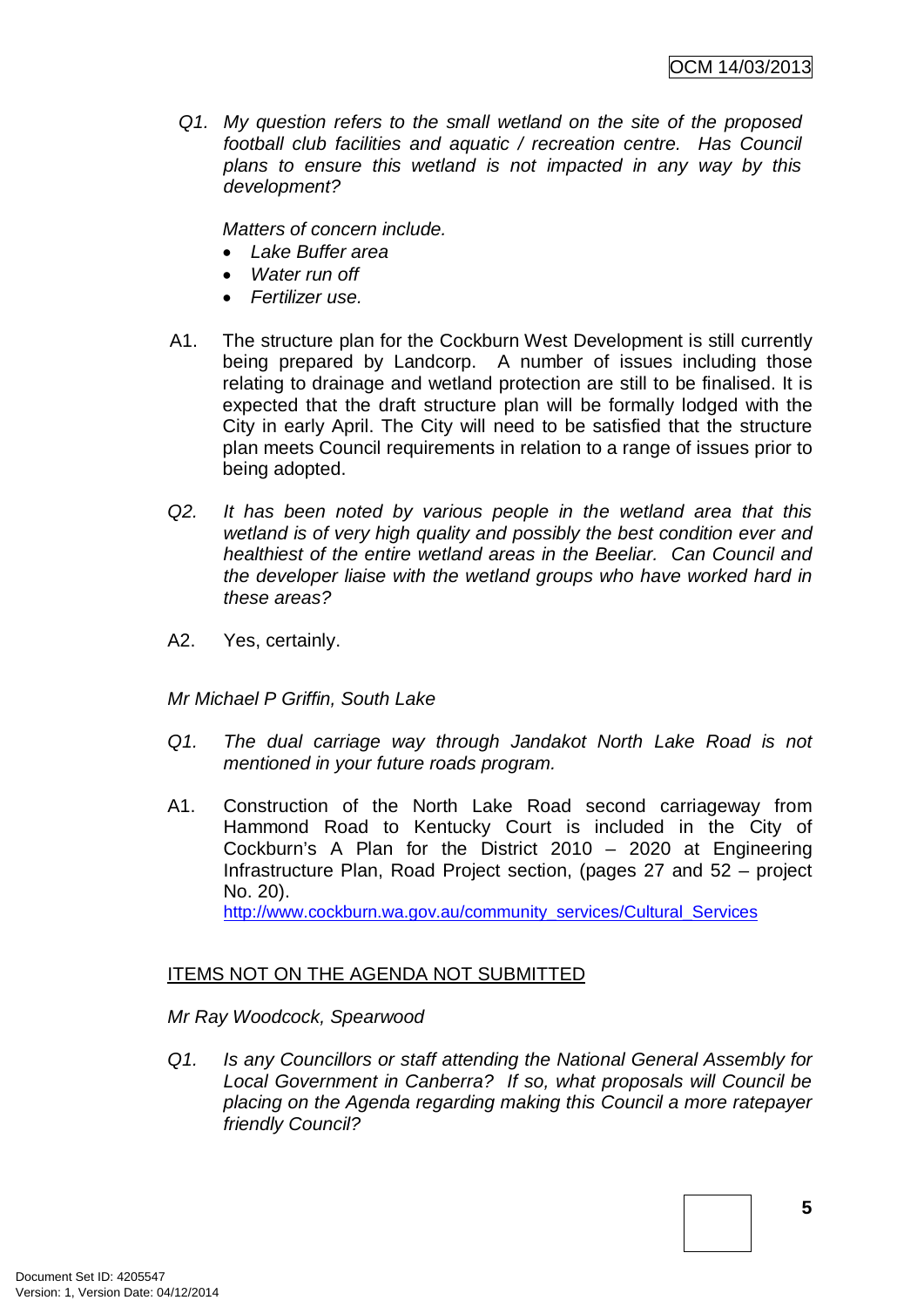- A1 No.
- *Q2. Is there any use for a public forum for the ratepayers of the City of Cockburn regarding the closing of Cockburn Police Station?*
- A2. As soon as the Premier makes an announcement of the new ministerial port folios we will then be contact the Minister and Commissioner of Police to organise a forum.

#### **8 (OCM 14/03/2013) - CONFIRMATION OF MINUTES**

#### **8.1 (MINUTE NO 4986) (OCM 14/03/2013) - SPECIAL COUNCIL MEETING - 5 DECEMBER 2012**

# **RECOMMENDATION**

That Council adopt the Minutes of the Special Council Meeting held on Wednesday, 5 December 2012, as a true and accurate record.

#### **COUNCIL DECISION**

MOVED Clr V Oliver SECONDED Clr C Reeve-Fowkes that the recommendation be adopted.

**CARRIED 9/0**

## **8.2 (MINUTE NO 4987) (OCM 14/03/2013) - ORDINARY COUNCIL MEETING - 14 FEBRUARY 2013**

## **RECOMMENDATION**

That Council adopt the Minutes of the Ordinary Council Meeting held on Thursday, 14 February 2013, as a true and accurate record.

#### **COUNCIL DECISION**

MOVED Clr S Pratt SECONDED Clr Y Mubarakai that the recommendation be adopted.

**CARRIED 9/0**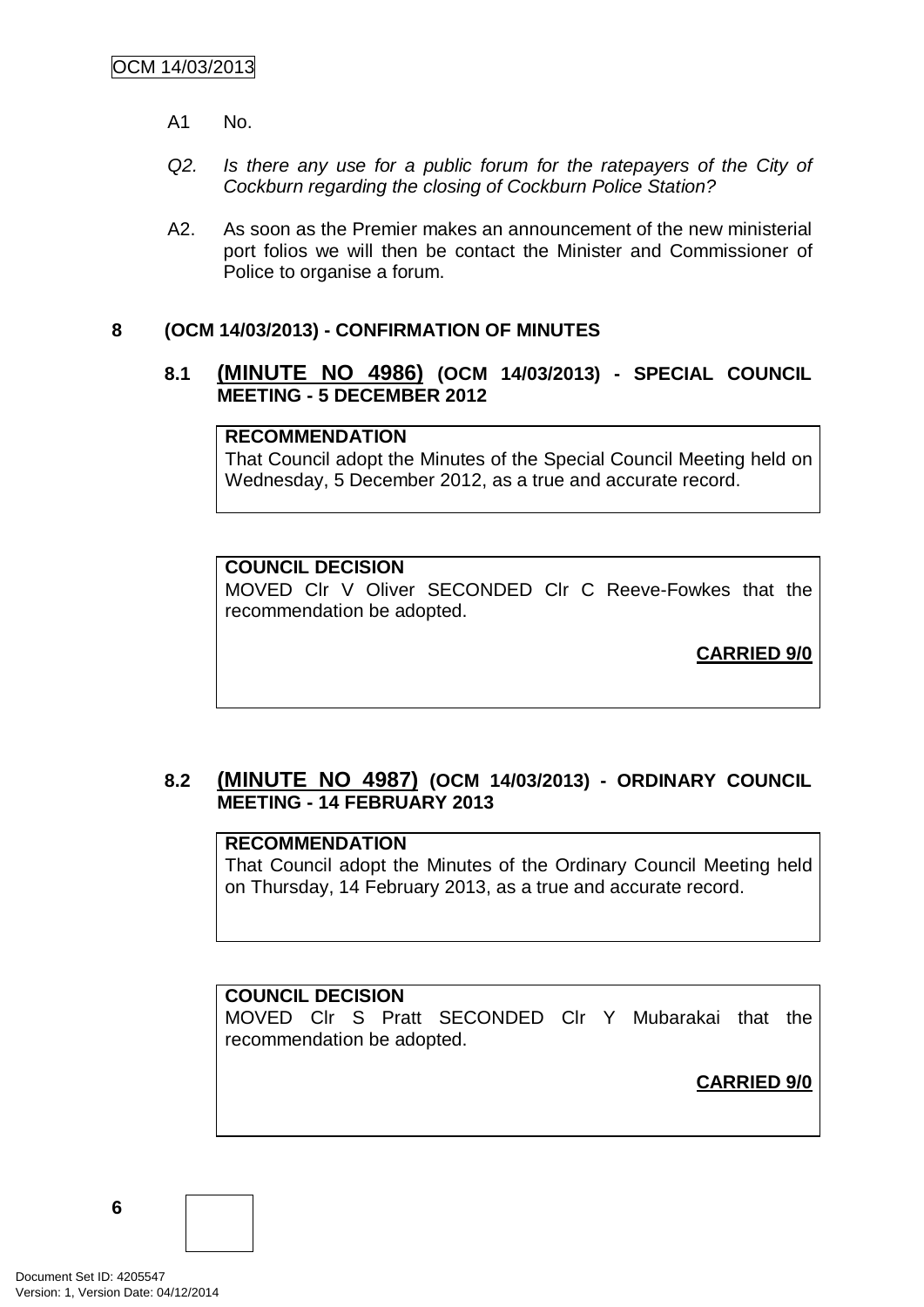## **9. WRITTEN REQUESTS FOR LEAVE OF ABSENCE**

Nil

#### **10. DEPUTATIONS AND PETITIONS**

Nil

# **11. BUSINESS LEFT OVER FROM THE PREVIOUS MEETING (If adjourned)**

Nil

## **12 (OCM 14/03/2013) - DECLARATION OF COUNCILLORS WHO HAVE NOT GIVEN DUE CONSIDERATIN TO MATTERS IN THE BUSINESS PAPER**

Nil.

**NOTE:** AT THIS POINT IN THE MEETING, THE TIME BEING 8:27 PM, THE FOLLOWING ITEMS WERE CARRIED BY AN "EN BLOC" RESOLUTION OF COUNCIL:

| 13.1 | 14.3 | 15.1 | 16.1 |  |
|------|------|------|------|--|
| 13.2 | 14.4 | 15.3 | 16.2 |  |
| 13.3 | 14.5 |      |      |  |
|      |      |      |      |  |

## **13. COUNCIL MATTERS**

## **13.1 (MINUTE NO 4988) (OCM 14/03/2013) - CITY OF COCKBURN WORKFORCE PLAN 2012-2017 (HR/S/012) (M TOBIN) (ATTACH)**

#### **RECOMMENDATION**

That Council adopt the City of Cockburn Workforce Plan 2012-2017, as attached to the Agenda.

#### **COUNCIL DECISION**

MOVED Clr Y Mubarakai SECONDED Clr T Romano that the recommendation be adopted.

# **CARRIED 9/0**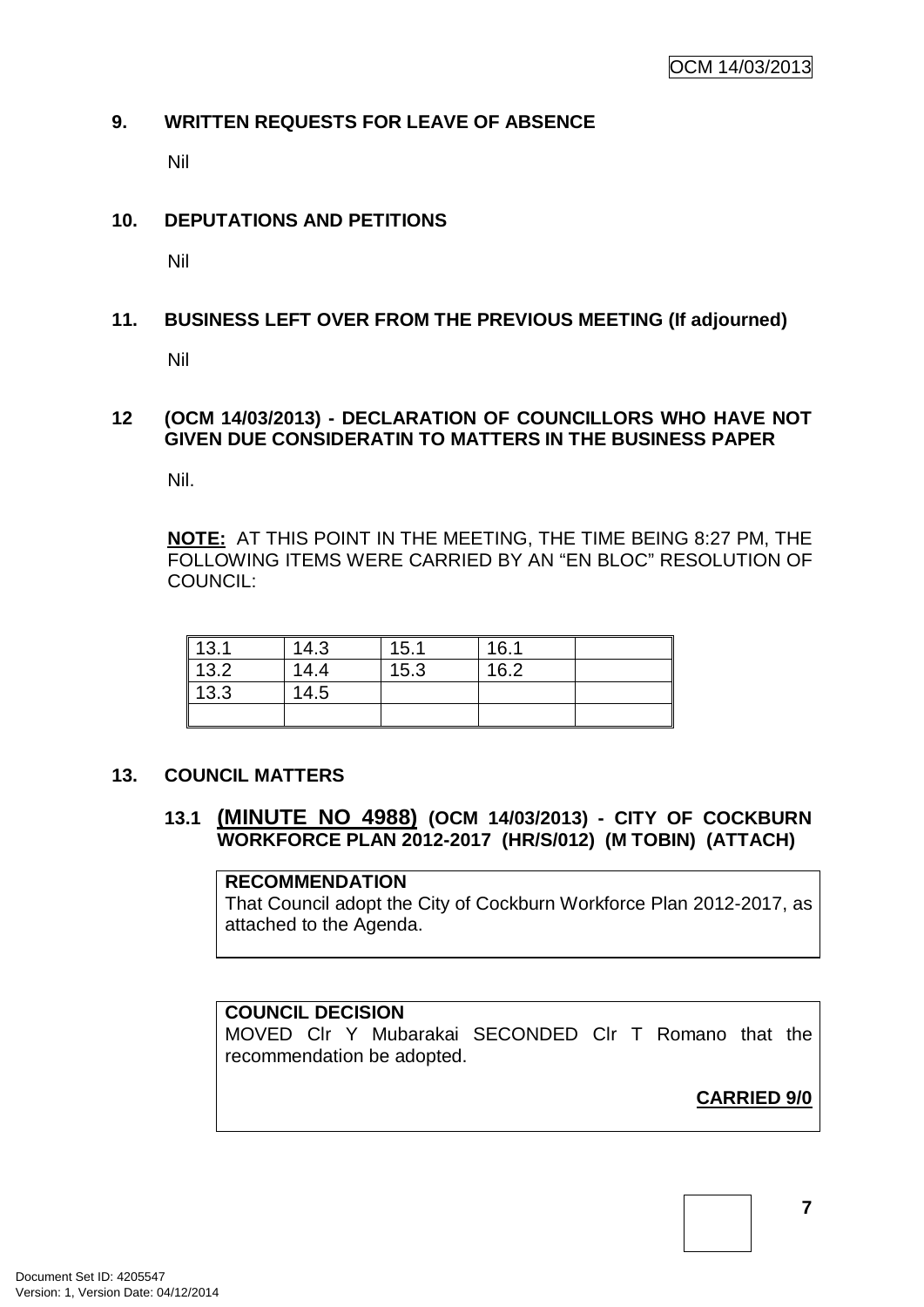# **Background**

Workforce planning is one of the core components of the WA Department of Local Government Integrated Planning and Reporting Framework. The Workforce Plan is an informing strategy to the Corporate Strategic Plan. The Workforce Plan details how the City will achieve its vision, aspirations and strategic priorities for the community through its people and the services they provide. It is based on an analysis of the internal and external environment, identifying economic, market and labour issues which impact on the City's ability to deliver services and provide support to the community and civic infrastructure. Workforce data has been mapped with gaps and risks identified. It is a Plan that is continually evolving in response to internal and external changes.

# **Submission**

N/A

# **Report**

By definition, Workforce Planning is "a continuous process of shaping the workforce to ensure that it is capable of delivering organisational objectives now and in the future." [\(Australian National Audit Office](http://anao.gov.au/%7E/media/Uploads/Documents/2004%2005_audit_report_55.pdf)  [\(2004\), ANAO Audit Report No.55 2004–05: Workforce Planning,](http://anao.gov.au/%7E/media/Uploads/Documents/2004%2005_audit_report_55.pdf)  [Commonwealth of Australia\)](http://anao.gov.au/%7E/media/Uploads/Documents/2004%2005_audit_report_55.pdf).

The Workforce Plan begins with an analysis of the internal and external environment and workforce including gaps and risk areas. The implications of the Strategic Community Plan are detailed and include community expectations, the Plan's vision, priorities and objectives, gaps, issues and risks as well as impact of our current and future environment.

Strategies to meet future workforce needs are detailed including supporting policies and frameworks, the structure and organisational design of the City and a five year forecast of new staff positions required by Business Unit, Position Title, Level and Full Time Equivalent (FTE). Organisational and workforce development strategies are listed under the areas of Recruitment and Retention; Capacity Building; Aboriginal Employment; Succession Planning; and Safety and Wellbeing.

# **Strategic Plan/Policy Implications**

The Workforce Plan is a plan which details how the City will achieve the vision, aspirations and strategic priorities as listed in the Corporate Strategic Plan. It is an enabling document to the Corporate Strategic Plan. The relevant section of the Corporate Strategic plan is:

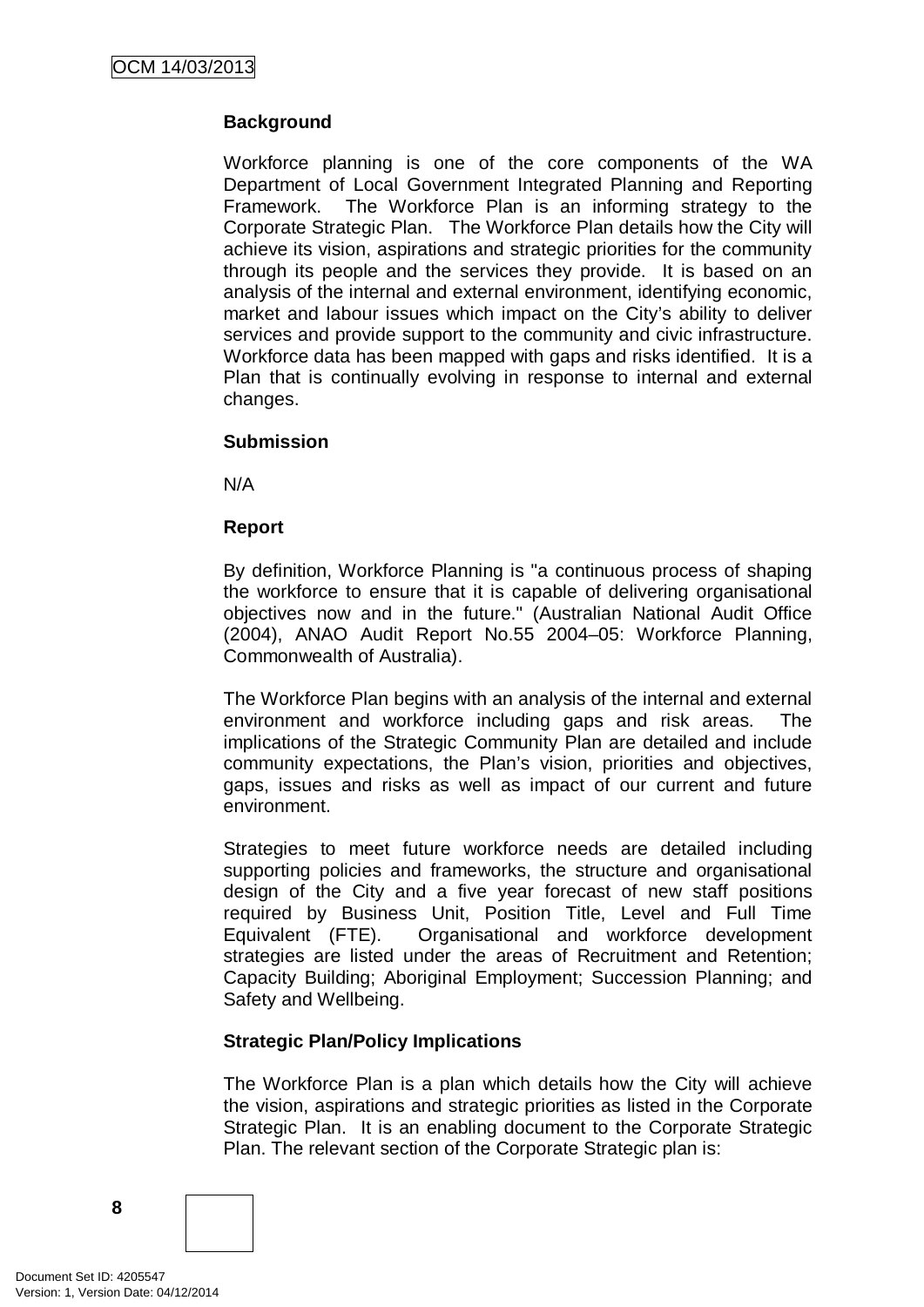## **Leading & Listening**

- A responsive, accountable and sustainable organisation.
- Quality customer service that promotes business process improvement and innovation that delivers our strategic goals.
- A skilled and engaged workforce.

## **Budget/Financial Implications**

A significant cost within the Workforce Plan is the cost of new staff. The cost of the Staffing Forecast is included in the Long Term Financial Plan. New areas of business that the City may undertake, in-sourcing functions which are currently outsourced, outsourcing functions which are currently undertaken in-house and increases in services such as longer opening hours or new programs are not included other than those specifically provided for in the Staffing Forecast.

A further major implication is the cost of providing competitive remuneration and working environments for the City's staff. This cost is also incorporated in the Long Term Financial Plan.

The cost of policies, procedures, workforce development strategies and actions listed in the Workforce Plan are subject to the annual budget process. Most of these are part of the Human Resources Business Unit budgets with the remainder being raised by the relevant service area.

## **Legal Implications**

There are no specific legal implications to the Workforce Plan as a whole. Individual aspects of the Plan will fall under various pieces of legislation such as the Fair Work Act 2009 and Occupational Safety and Health Act 1984.

#### **Community Consultation**

N/A

## **Attachment(s)**

City of Cockburn Workforce Plan 2012-2017.

## **Advice to Proponent(s)/Submissioners**

N/A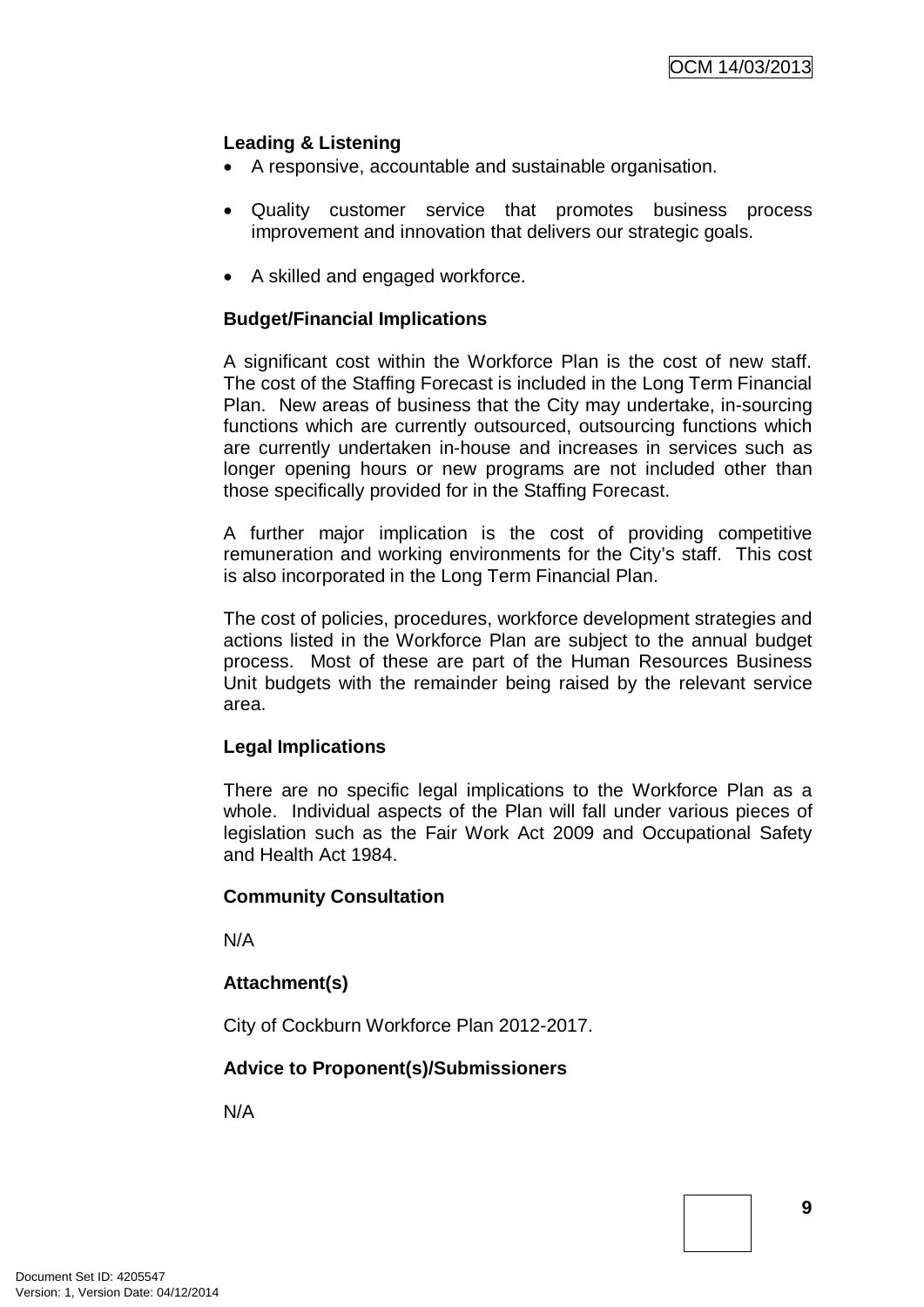## **Implications of Section 3.18(3) Local Government Act, 1995**

Nil.

# **13.2 (MINUTE NO 4989) (OCM 14/03/2013) - ASSET MANAGEMENT PLAN (ES/M/010) (D VICKERY) (ATTACH)**

#### **RECOMMENDATION**

That Council adopts the Asset Management Plan (AMP) 2013 Summaries for the five major Asset categories:

- 1. Road Infrastructure
- 2. Drainage Infrastructure
- 3. Buildings
- 4. Parks & Environment
- 5. Footpath Infrastructure

## **COUNCIL DECISION**

MOVED Clr Y Mubarakai SECONDED Clr T Romano that the recommendation be adopted.

**CARRIED 9/0**

## **Background**

The City of Cockburn has over the last several years been progressing the further development of its asset management processes, culminating in the creation of Asset Management Plans covering its principal asset management groupings.

In keeping with the implementation of the Strategic Community Plan 2012-2022, Asset Management Plans have been developed, to deliver sustainable financial management and continuous improvement of the City's Infrastructure assets.

The requirement of the Western Australian Government's Local Government Reform Program and Asset Management Framework and Guidelines require all Councils to have developed Asset Management Plans, and that these contribute to the Council's Long Term Financial Plans.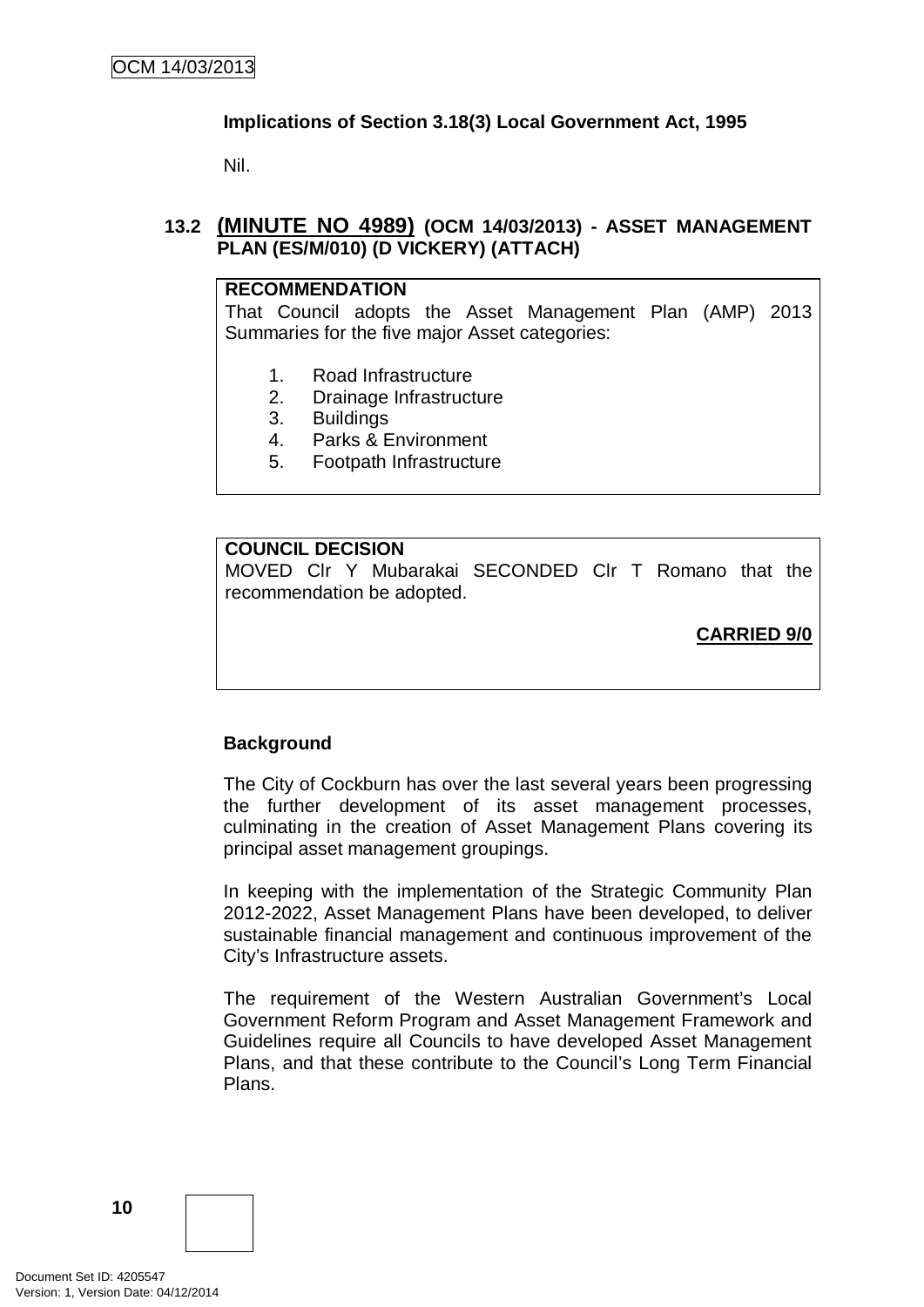# **Submission**

That Council adopt the following plans:

- 1. Road Infrastructure Asset Management Plan Summary 2013
- 2. Drainage Infrastructure Asset Management Plan Summary 2013
- 3. Buildings Asset Management Plan Summary 2013
- 4. Parks & Environment Asset Management Plan Summary 2013
- 5. Footpath Asset Management Plan Summary 2013

# **Report**

The City has developed Asset Management Plans (AMP's) covering its principal infrastructure asset groupings of roads, paths, buildings, parks and drainage infrastructure, aligned to the Asset Management National Framework and Guidelines.

The AMP's reflect the City's attention to the management of its various infrastructure assets in a manner that provides appropriate levels of service, addresses risk, and optimises the whole of life cost of its asset base.

The AMP's prioritise the preservation and renewal of existing assets whilst also enabling the City to consider the financial and operational implications of future growth, taking into account community expectations and technical requirements in respect to levels of service that the assets provide.

Each of the AMP's has been condensed into a Summary document (as attached) for the purpose of Council adoption. Information in the AMP's has been utilised in the formulation of the Long Term Financial Plan 2012-2022 and in the preparation of the 2013/14 budget submissions.

The AMP's are developed incorporating and drawing from, the following:

- 5 to 10 year long term capital work programs consisting of New and upgraded infrastructure.
- 10 Year Renewal Plans identifying optimum replacement/rehabilitation intervals to reduce whole of life costs, meet level of service whilst mitigating risk to the Community.
- Current and required future Maintenance and Operational budgets up to 2021/2022

Following the adoption of the 2013/14 (and subsequent) budgets, the AMP's will be updated to reflect the adopted funding strategy, including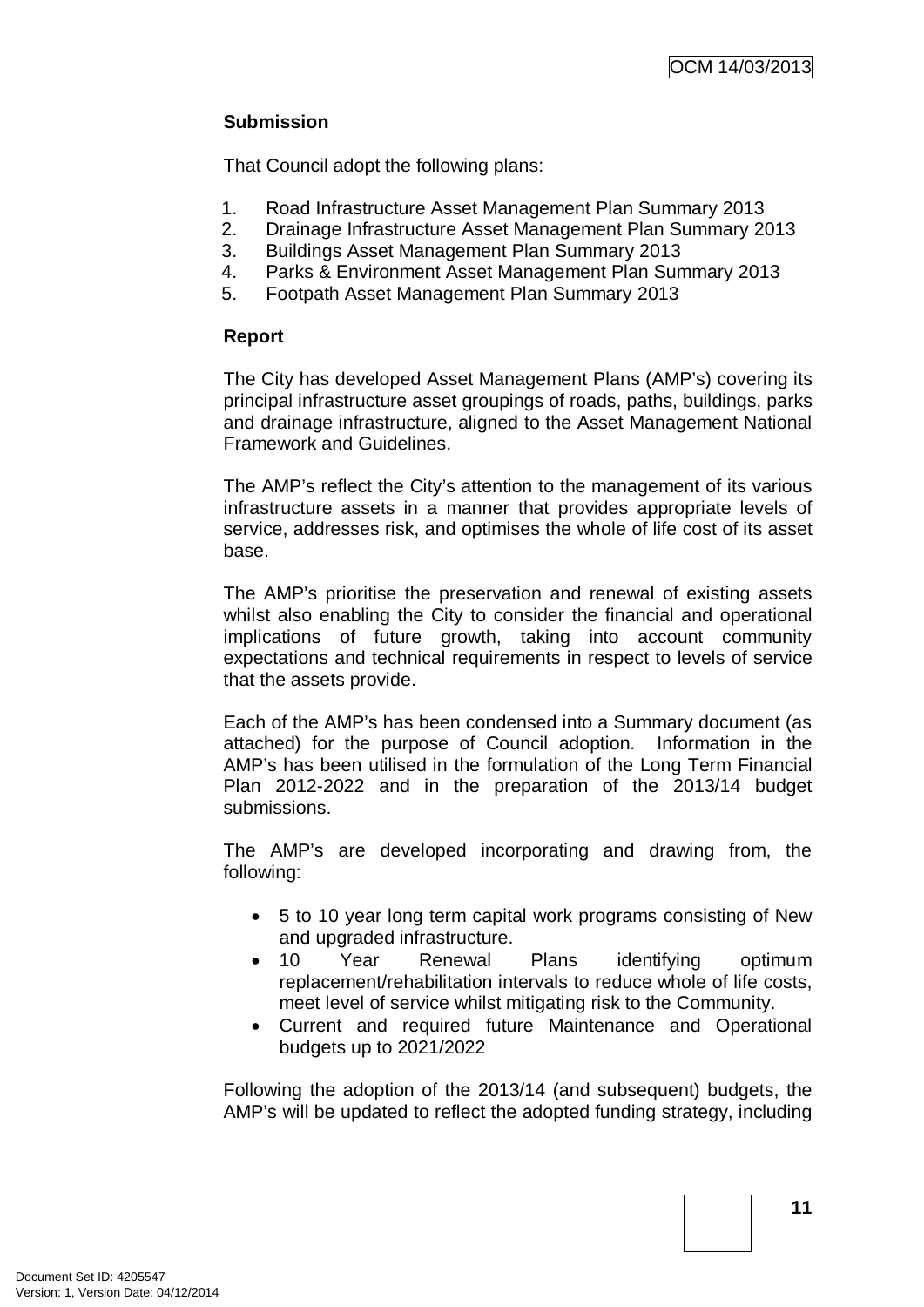to reflect any residual funding gap. The process is repeated each year, with the 2014/15 AMP preparation commencing in late 2013.

The 2013 AMP's have a 'core' level status which reflects the City's current level of maturity in asset management planning, whilst setting out an improvement strategy to develop the AMP's yearly to reach 'advanced' status by:

- 1. Advanced deterioration modelling for asset renewal/rehabilitation.
- 2. Monitoring & recommending appropriate Level of Service.
- 3. Enhanced recording and reporting of maintenance and project expenditure.
- 4. Asset Ownership.
- 5. Scheduled audits of major asset categories.
- 6. Useful life scenarios to determine greater accuracy of asset life.

Key messages contained in the 2013 AMP's are as follows:

#### Asset Valuations

Asset Valuations took place from August 2012 in preparation for the creation of the City's AMP's. The valuation procedure was developed with Engineering Services and Finance Services to ensure alignment of both operational and financial registers.

| <b>AMP</b>                | <b>Asset Included</b>                                                           | 2013       |
|---------------------------|---------------------------------------------------------------------------------|------------|
| Roads                     | Road Surface, Road Items and Car<br>Parks                                       | \$414.02 M |
| Drainage                  | Pits, Pipes, Sumps and Fencing                                                  | \$214.07 M |
| <b>Buildings</b>          | Civic, Community and Recreation                                                 | \$125.81 M |
| &<br>Parks<br>Environment | Irrigation, Amenities<br>Playground equipment, signs, minor<br>structure assets | \$59.4 M   |
| Footpaths                 | Parks and Roads                                                                 | \$46.77 M  |
|                           | Total                                                                           | \$860.07 M |

Asset Growth – Future Projections

Future growth projections are supported by the City's Strategic Planning Service population and demographic research and in the case of Buildings the City's 10 year capital works program.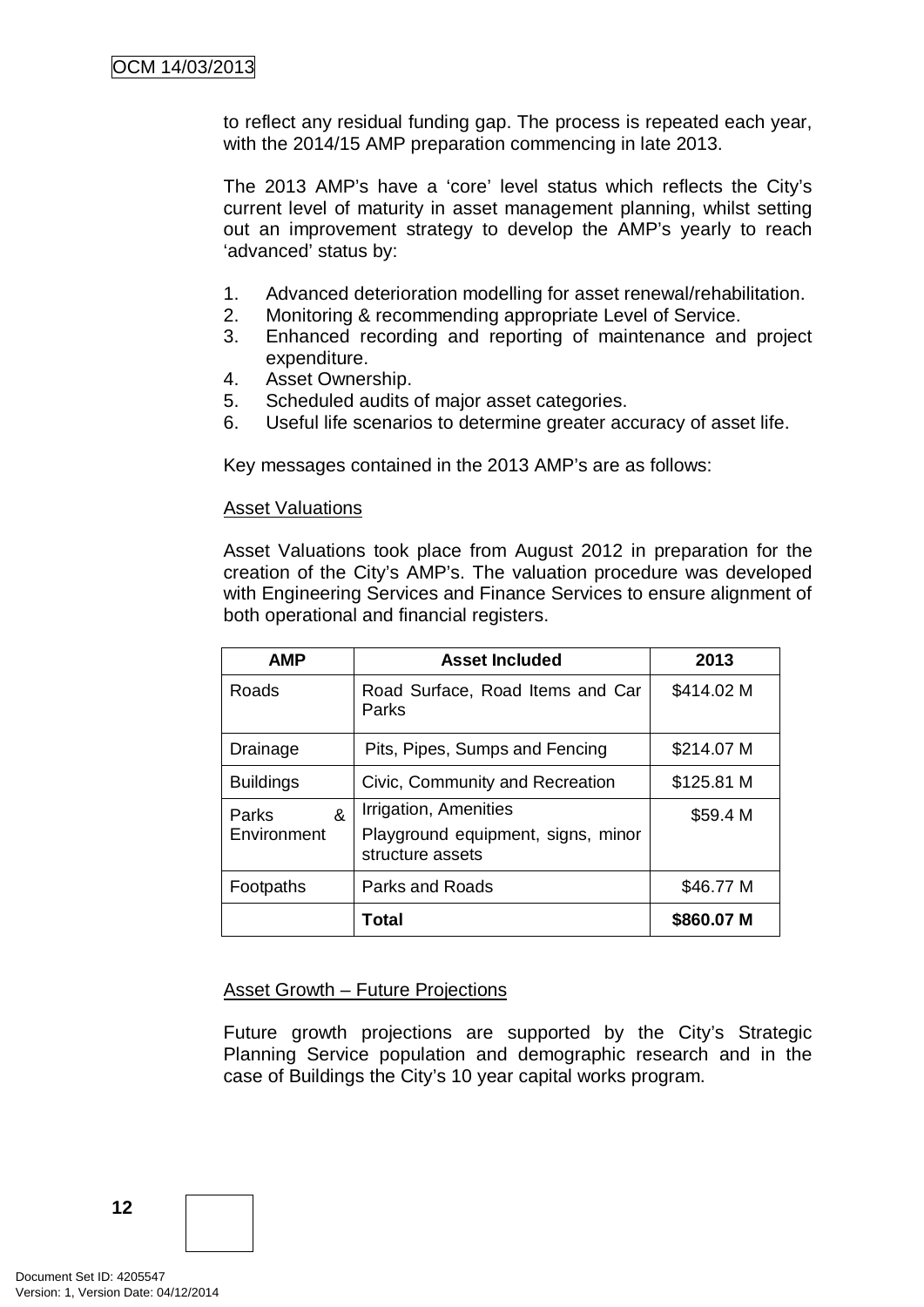| <b>AMP</b>                | <b>Period</b><br>(Years) | Growth<br>(Over<br>Period) | <b>(CRC Increase</b><br>over period) | %<br>(per<br>annum) |
|---------------------------|--------------------------|----------------------------|--------------------------------------|---------------------|
| Roads                     | 5                        | 73.3 km                    | \$36.85 M                            | 1.86 %              |
| Drainage                  | 5                        | 65.95 km                   | \$3 M                                | 1.46 %              |
| <b>Buildings</b>          | 10                       | \$270 M                    | \$395 M                              | 39%                 |
| Parks<br>&<br>Environment | 5                        | 66.54 ha                   | \$2.70 M                             | 0.94%               |
| Footpaths                 | 5                        | 55 km                      | \$1.9 M                              | 1.91 %              |

# Lifecycle Management - Maintenance and Operational Expenditure

Ongoing maintenance expenditure is required to ensure that the City's assets are maintained to meet desired service Levels. Asset growth (detailed in the future projections table above) is calculated to determine projected budgets for the year 21/22.

| <b>AMP</b>          | 2012 / 2013<br>(Current) | 2021/2022<br>(Projection) |
|---------------------|--------------------------|---------------------------|
| Roads               | \$4,429,951              | \$6,507,107               |
| Drainage            | \$782,540                | \$3,037,280               |
| <b>Building</b>     | \$3,832,584              | \$10,673,424              |
| Parks & Environment | \$13,202,207             | \$16,745,000              |
| Footpaths           | \$546,172                | \$845,845                 |
| Total               | \$22,793,454             | \$37,808,656              |

# **Condition Analysis**

The condition profile of the City's infrastructure assets is measured using a 1 to 5 rating system; 1 being excellent and 5 very poor. The following table provides a consolidated view of the City's assets.

| <b>AMP</b>       | (Excellent) | (Good)  | (Moderate) | (Poor) | 5<br>(Very<br>Poor) |
|------------------|-------------|---------|------------|--------|---------------------|
| Roads<br>Surface | 31.73 %     | 42.44 % | 20.04 %    | 5.38 % | 0.41%               |
| Drainage         | 66.16 %     | 26.54 % | 6.59%      | 0.71%  | $0\%$               |
| <b>Buildings</b> | 56.34 %     | 32.22 % | 8.23 %     | 2.05%  | 1.15%               |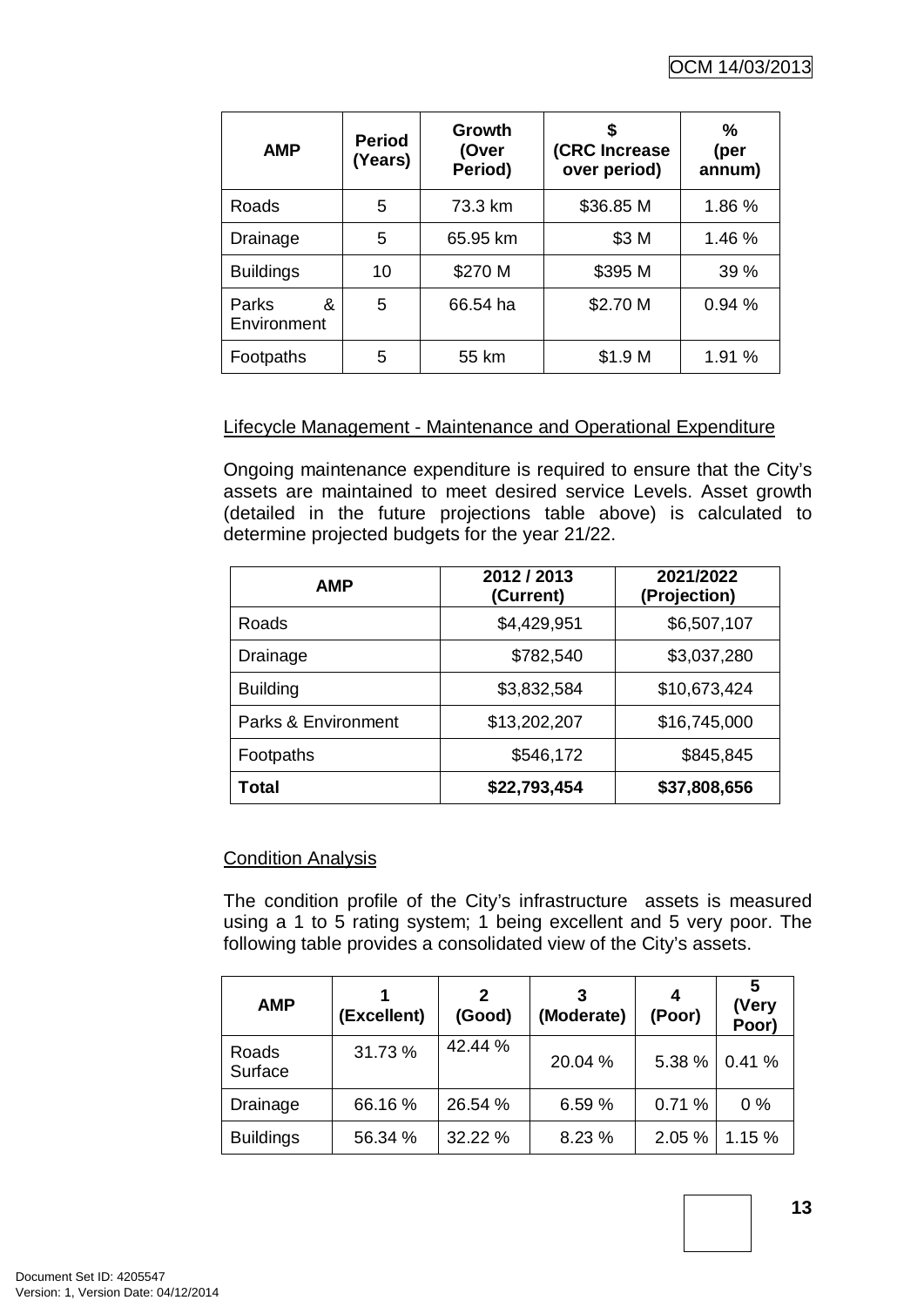| Parks<br>Environmen | 22.16 % | 54.02 % | 15.44 % | 4.54 $\%$ 3.84 $\%$ |
|---------------------|---------|---------|---------|---------------------|
| Footpaths           | 33.08 % | 43.92 % | 17.37 % | $5.60\%$   0.03 %   |

# Department of Local Government Sustainability of Service Delivery

From June 2013 there will be a legislative requirement for the City to report its performance in relation to the Department of Local Government's Asset Management Guidelines and Framework. Based on actual expenditure in 2011/12, the following table indicates the City's performance.

|                                  | Based on 11/12<br><b>Valuations</b>                                    | Based on 12/13 Renewal budget<br>allocation                            |                                                                    |
|----------------------------------|------------------------------------------------------------------------|------------------------------------------------------------------------|--------------------------------------------------------------------|
|                                  | <b>Consumption</b><br><b>Ratio</b><br>11/12<br><b>Benchmark</b><br>50% | <b>Sustainability</b><br><b>Ratio 12/13</b><br><b>Benchmark</b><br>90% | 10 Year Renewal<br><b>Funding Ratio</b><br><b>Benchmark</b><br>75% |
| Road Surface                     | 68.53 %                                                                | 41.59 %                                                                | 72.94%                                                             |
|                                  | Achieved (A)                                                           | Not Met                                                                | Not Met                                                            |
| Drainage                         | 82%                                                                    | 10%                                                                    | <b>23 %</b>                                                        |
|                                  | Achieved (B)                                                           | Not Met                                                                | Not Met                                                            |
| <b>Buildings</b>                 | 55 %                                                                   | 117 %                                                                  | 93%                                                                |
|                                  | Achieved (B)                                                           | Achieved (B)                                                           | Achieved (B)                                                       |
| &<br><b>Parks</b><br>Environment | 67.38 %<br>Achieved (A)                                                | 21.40 %<br>Not Met                                                     | 39.12 %<br>Not Met                                                 |
| Footpaths                        | 70 %                                                                   | 45 %                                                                   | 94%                                                                |
|                                  | Achieved (A)                                                           | Not Met                                                                | Achieved (B)                                                       |
| Organisational                   | 56.3%                                                                  | 47 %                                                                   | 64.4 %                                                             |
| Performance                      | Achieved (B)                                                           | Not Met                                                                | Not Met                                                            |

## Asset Renewals – The Cumulative Gap

The cumulative gap is derived by developing long term asset renewal programs to determine optimum renewal periods and to deliver greater financial sustainability for the City by providing funding requirements up to 2021/22.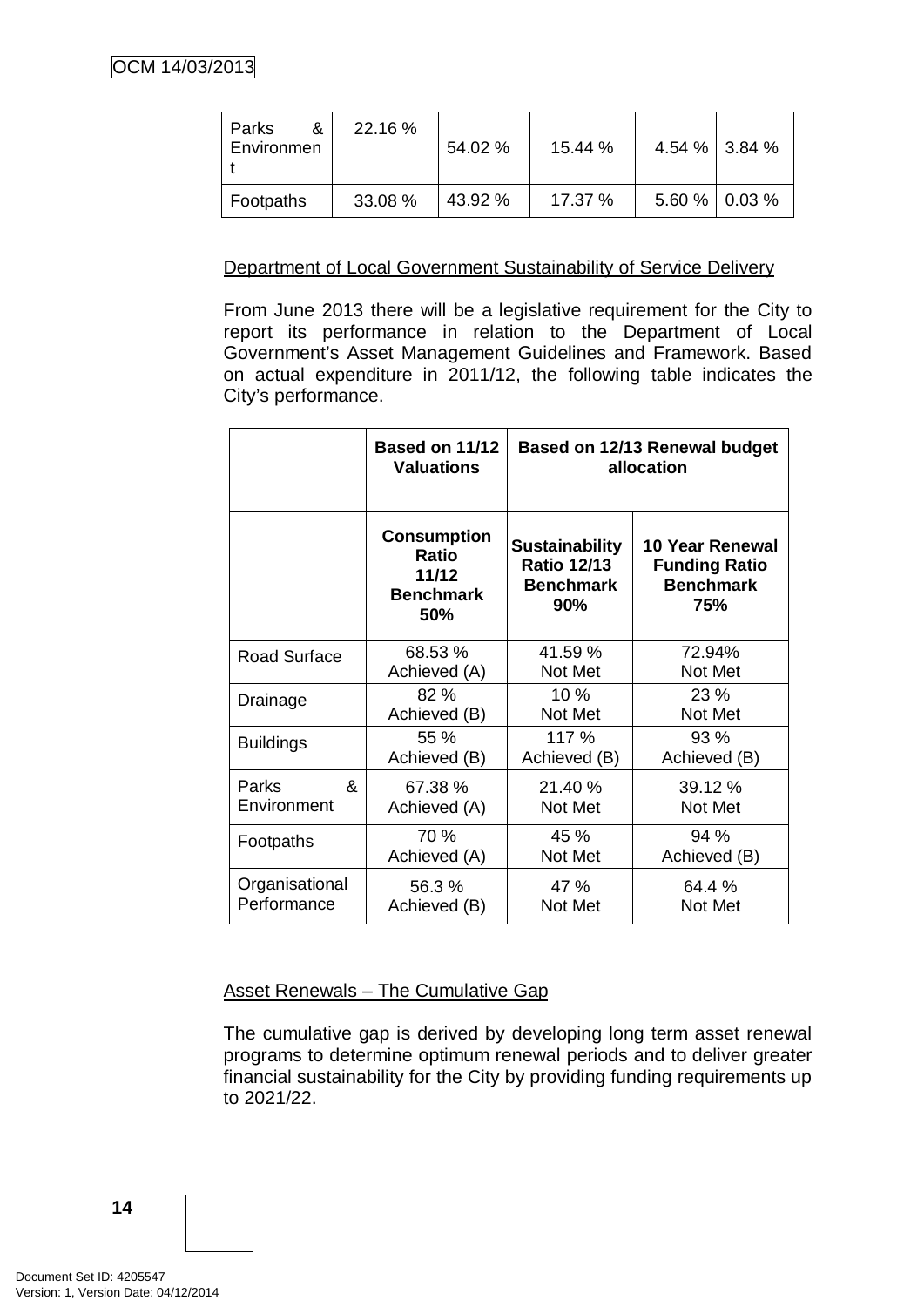| <b>AMP</b>          | 2021 / 2022        |
|---------------------|--------------------|
| Roads               | \$17.6 M           |
| Drainage            | \$8.2 M            |
| <b>Buildings</b>    | \$1.2 <sub>M</sub> |
| Parks & Environment | \$12.3 M           |
| Footpaths           | \$0.37 M           |
| <b>Total</b>        | \$39.67 M          |

# **Strategic Plan/Policy Implications**

#### **Infrastructure**

- Community facilities that meet the diverse needs of the community now and into the future.
- Community infrastructure that is well planned, managed, safe, functional, sustainable and aesthetically pleasing.

## **Leading & Listening**

• Manage our financial and infrastructure assets to provide a sustainable future.

## **Budget/Financial Implications**

Financial Analysis within the AMP's identify the funding needs to manage current assets to targeted levels of service and risk exposure, plus accommodate the handover of assets arising from growth of the City and changing demand for services.

## **Legal Implications**

The AMP's provide the status of the City's Asset Management practice in respect to the Department of Local Government's key performance indicators of financial sustainability of Service Delivery, being:

- 1. Asset Consumption Ratio
- 2. Asset Sustainability Ratio
- 3. Asset Renewal Funding Ratio (10 years)

## **Community Consultation**

N/A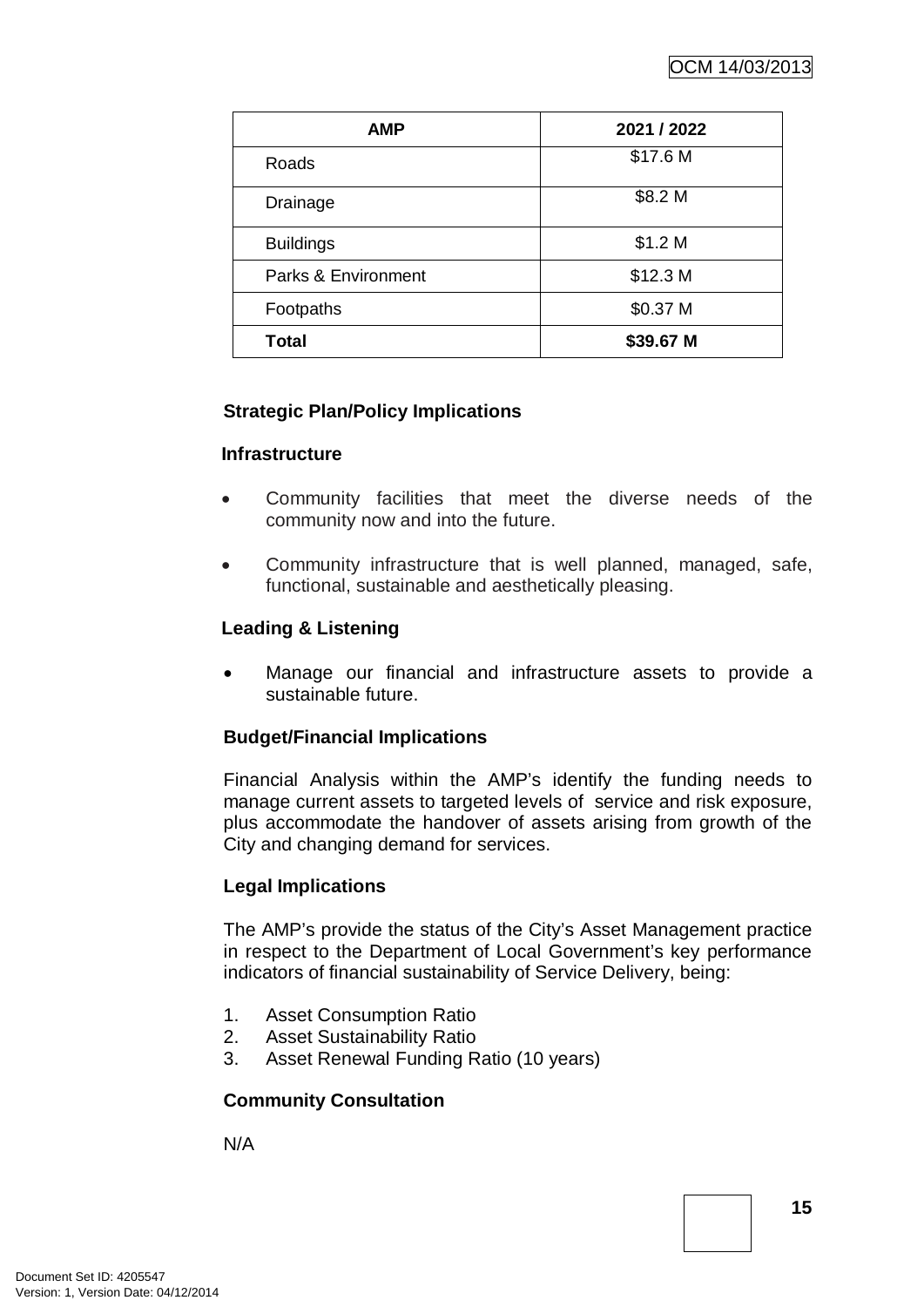# **Attachment(s)**

- 1. Road Infrastructure Asset Management Plan Summary 2013
- 2. Drainage Infrastructure Asset Management Plan Summary 2013
- 3. Buildings Asset Management Plan Summary 2013
- 4. Parks & Environment Asset Management Plan Summary 2013
- 5. Footpath Asset Management Plan Summary 2013

# **Advice to Proponent(s)/Submissioners**

N/A

**Implications of Section 3.18(3) Local Government Act, 1995**

Nil.

## **13.3 (MINUTE NO 4990) (OCM 14/03/2013) - CITY OF COCKBURN LONG TERM FINANCIAL PLAN 2012/13 - 2021/22 (FS/B/002) (S DOWNING) (ATTACH)**

# **RECOMMENDATION**

That Council adopt the City of Cockburn Long Term Financial Plan 2012/13 – 2021/22, as attached to the Agenda.

## **COUNCIL DECISION**

MOVED Clr Y Mubarakai SECONDED Clr T Romano that the recommendation be adopted.

**CARRIED 9/0**

# **Background**

The Long Term Financial Plan (LTFP) is one of the core components of the Department of Local Government's Integrated Planning and Reporting Framework. The LTFP is an informing strategy to the Corporate Business Plan. The LTFP details how the City will achieve its vision, aspirations and strategic priorities for the community through its long term financial planning in a sustainable manner. It is based on an analysis of the internal and external environment, identifying economic, market and labour issues which impact on the City's ability to deliver services and provide support to the community and civic infrastructure. Data has been mapped with gaps and risks identified.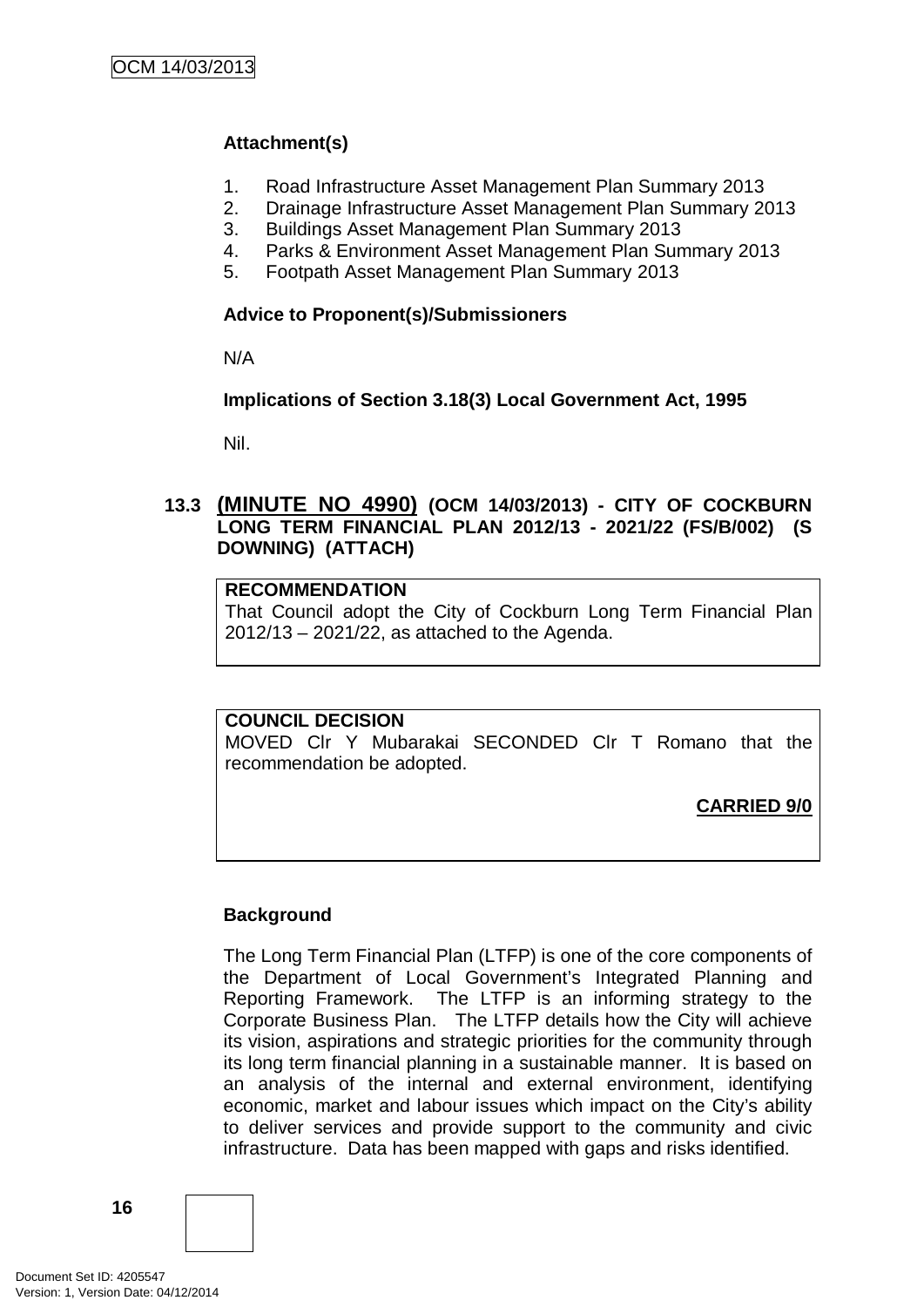The LTFP is a plan that is continually evolving in response to internal and external changes. The LTFP will be reviewed annually along with all Informing Strategies.

#### **Submission**

N/A

## **Report**

Long term financial planning is a key element for the Integrated Planning and Reporting Framework. It enables local governments to set priorities, based on their resourcing capabilities, for the delivery of short, medium and long term community priorities,

The LTFP is a ten year rolling plan that informs the Corporate Business Plan to activate Strategic Community Plan priorities. From these planning processes, Annual Budgets that are aligned with strategic objectives can be developed.

The LTFP indicates a local government's long term financial sustainability, allows early identification of financial issues and their longer term impacts, how the linkages between specific plans and strategies, and enhances the transparency and accountability of the Council to the Community.

The LTFP has adopted the Long Term Financial Planning Framework and Guidelines as to methodology and structure for local governments in the development of this LTFP so as to inform the Corporate Business Plan.

The LTFP is a high-level document that can be easily understood by the community.

The high-level LTFP is supported by detailed spreadsheets and other information that would normally be prepared for internal use, although not included in the published plan.

The attached LTFP includes Ten year financial forecasts comprising:

- **Forecast income statement:**
- Statement of cash flows:
- **Statement of financial position;**
- Equity statement.

These statements are supported by:

- Details of assumptions on which the plan has been developed;
- **Projected income and expenditure;**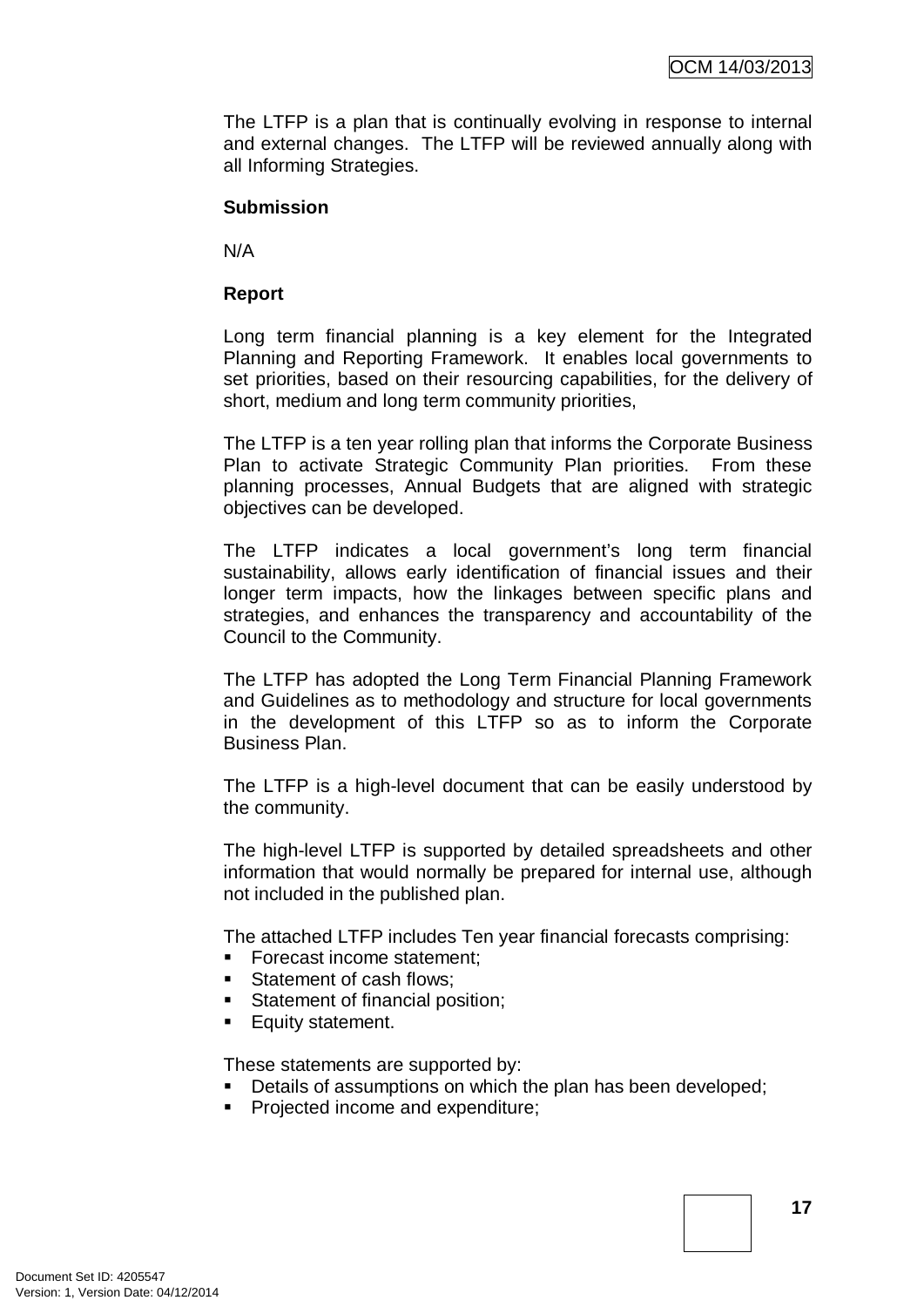- Methods of measuring performance Key Performance Indicators (KPIs);
- **Major capital works schedules;**
- Risk assessments of major projects.

# **Strategic Plan/Policy Implications**

The LTFP is a plan which details how the City will achieve the vision, aspirations and strategic priorities as listed in the Strategic Plan. It is an enabling document to the Strategic Plan.

## **Leading & Listening**

- A responsive, accountable and sustainable organisation.
- Quality customer service that promotes business process improvement and innovation that delivers our strategic goals.

# **Budget/Financial Implications**

The LTFP is a guiding or informing document only. Council and its officers will use this document as a guide in the preparation of future annual budgets.

# **Legal Implications**

There are no specific legal implications to the Long Term Financial Plan. This document is a guide and direction to Council. The Local Government Act 1995 requires the Council adopt a budget annually and is thereby restrained from committing funds beyond the adoption of the annual budget.

# **Community Consultation**

N/A

## **Attachment(s)**

City of Cockburn Long Term Financial Plan 2012/13-2021/22.

# **Advice to Proponent(s)/Submissioners**

N/A

**Implications of Section 3.18(3) Local Government Act, 1995**

Nil.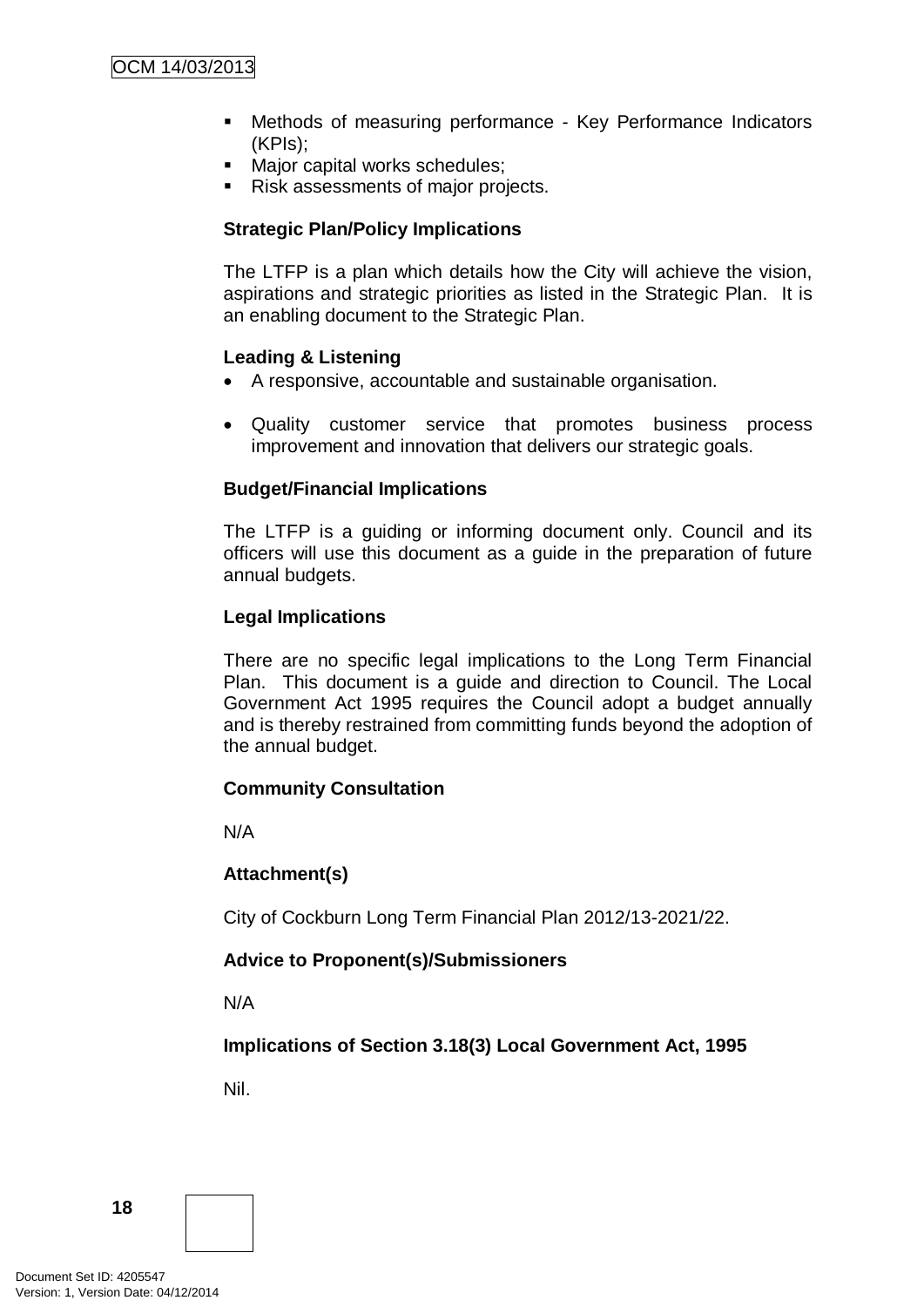## **13.4 (MINUTE NO 4991) (OCM 14/03/2013) - ADOPTION OF THE CORPORATE BUSINESS PLAN 2012/13 - 2016/17 (1029) (S CAIN) (ATTACH)**

# **RECOMMENDATION**

That Council

- (1) adopt the *Corporate Business Plan 2012/13 – 2016/17; and*
- (2) invite public comment on the proposed strategic outcomes for Financial Year 2013/14 until 30 April 2013, as part of the preparation for the Financial Year 2013/14 Annual Business Plan and Budget.

**TO BE CARRIED BY AN ABSOLUTE MAJORITY OF COUNCIL**

# **COUNCIL DECISION**

MOVED Clr C Reeve-Fowkes SECONDED Clr S Pratt that the recommendation be adopted.

# **CARRIED BY ABSOLUTE MAJORITY OF COUNCIL 9/0**

# **Background**

The City has progressed the implementation of the State Government's 'Integrated Planning and Reporting Framework' for Local Governments, established through the Local Government Act [Administration] Regulations. This framework required Local Governments to adopt a new hierarchy of strategic documents, as follows:

- A minimum 10 year Strategic Community Plan;
- A minimum 4 year Corporate Business Plan;
- A series of Informing Strategies that included;
	- o A 10 year Financial Management Strategy
	- o An Asset Management Strategy;
	- o A Workforce Development Strategy; and
- With all of the above linked to the Annual Budget

Throughout 2012 the City undertook a review of its Strategic Plan. At the October 2012 Ordinary Council Meeting the new plan, *Strategic Community Plan 2012 – 2022,* was formally adopted.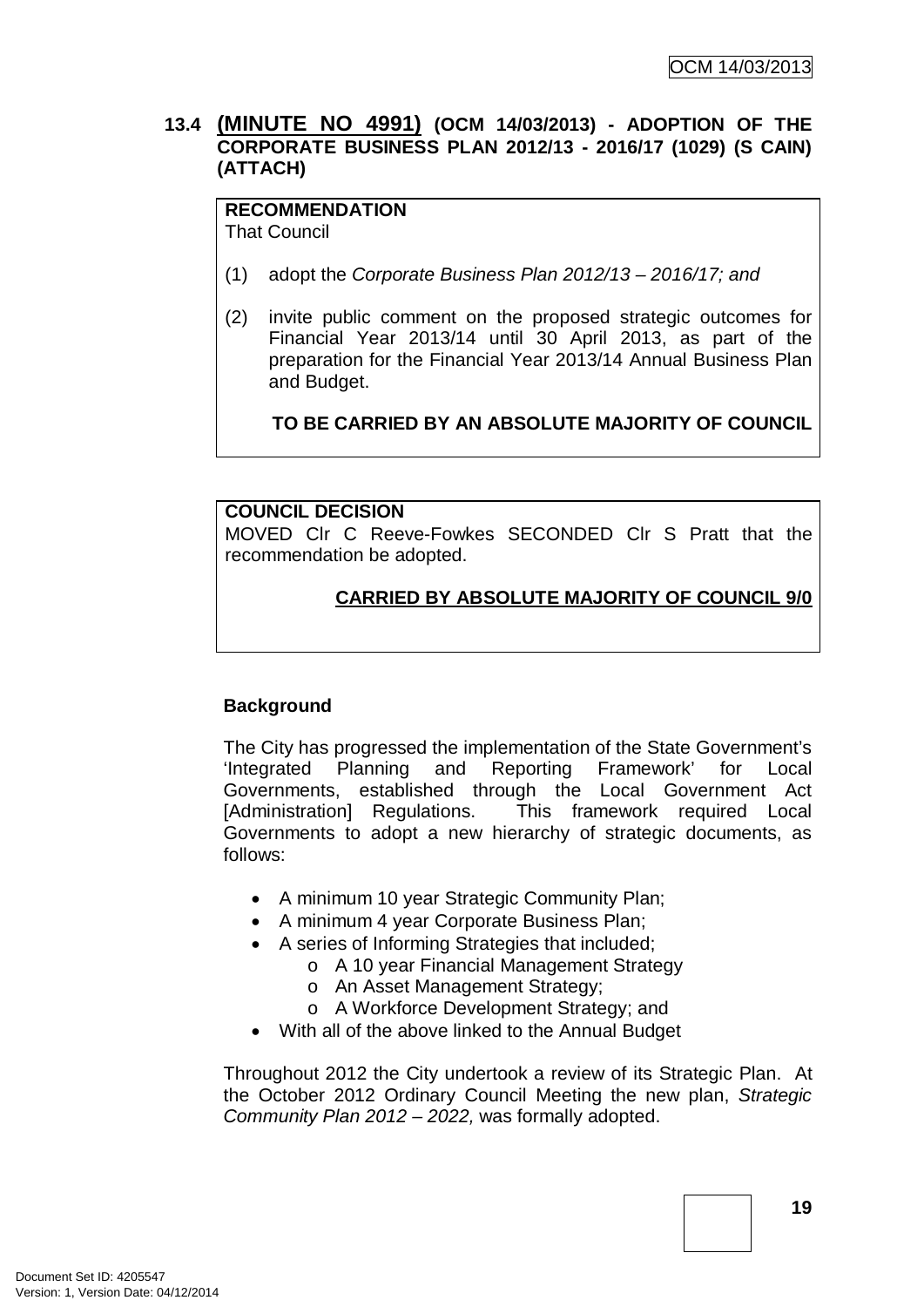Simultaneous with this review process the City was working on a draft Corporate Business Plan as well as the ancillary informing strategies. These documents are now finalised and ready for public release.

#### **Submission**

N/A

#### **Report**

The City undertook a comprehensive approach to the preparation of its *Strategic Community Plan 2012 – 2022*. This plan identified seven key themes that would affect the City's future development:

- 1. Growing the City
- 2. Community and Lifestyles
- 3. A Prosperous City
- 4. Environment and Sustainability
- 5. Infrastructure
- 6. Moving Around
- 7. Leading and Listening

In order to deliver the vision of the Strategic Plan, each of these themes has a comprehensive range of 'Strategic Objectives' to be achieved. A copy of the Plan can be accessed from the following link:

[http://www.cockburn.wa.gov.au/templates/template48/frame2.asp?url=/Your\\_](http://www.cockburn.wa.gov.au/templates/template48/frame2.asp?url=/Your_Council/Corporate_Strategic_Plans/3027-strategic_community_plan_2012-22-web.pdf&EventID=3027&TemplateID=48) [Council/Corporate\\_Strategic\\_Plans/3027-strategic\\_community\\_plan\\_2012-](http://www.cockburn.wa.gov.au/templates/template48/frame2.asp?url=/Your_Council/Corporate_Strategic_Plans/3027-strategic_community_plan_2012-22-web.pdf&EventID=3027&TemplateID=48) [22-web.pdf&EventID=3027&TemplateID=48](http://www.cockburn.wa.gov.au/templates/template48/frame2.asp?url=/Your_Council/Corporate_Strategic_Plans/3027-strategic_community_plan_2012-22-web.pdf&EventID=3027&TemplateID=48)

The function of the Corporate Business Plan (CPB) is to activate these 'Strategic Objectives'. While the Strategic Plan has a ten year horizon, the CPB has a five year focus. The CBP is reviewed annually, so that after five years the horizon of the CBP will have reached the outer years of the current Strategic Plan, necessitating a full review of that Plan in 2016/17. This iterative process ensures that the CBP and Strategic Plan are connected and relevant to the circumstances that prevail at the time.

#### Corporate Business Plan

This Plan is intended to be a high-level document. It 'activates' the Strategic Objectives by focussing on the relevant strategic level tasks that must be delivered. Therefore, it is not a summary of 'operational' level tasks. That level of planning is identified through other 'informing strategies', e.g. the *Library Strategic Plan (2007 – 10)* identifies how the City will expand the delivery of information and education services to the community. Operational tasks are derived from these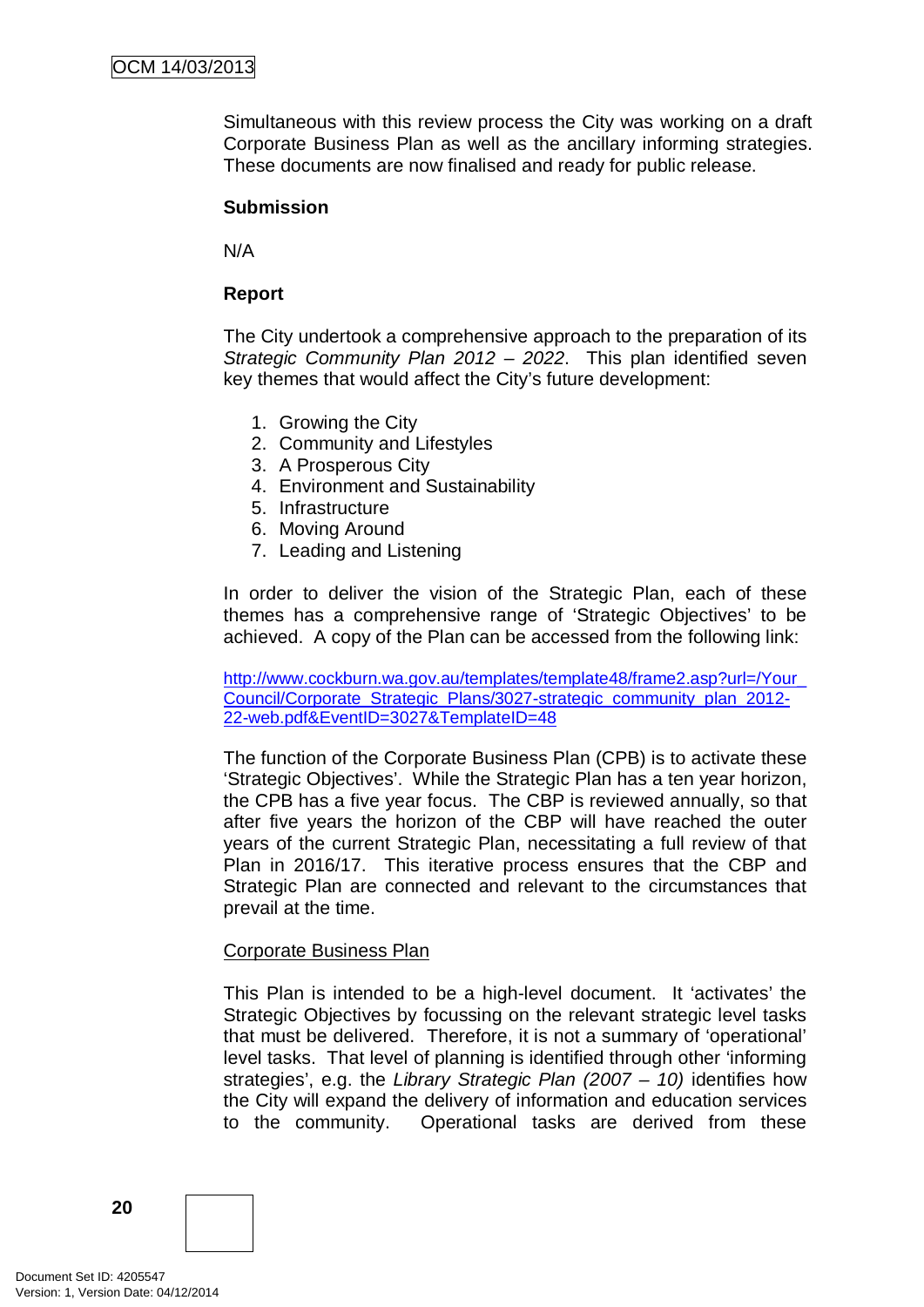strategies, then annually summarised in the Annual Business Plan and financed through the Budget.

Over many years the Council has adopted a wide range of issue specific strategies; e.g. Youth Services Strategic Plan (2011 – 16), Hamilton Hill Revitalisation Strategy (2012), Local Commercial Centres Activity Strategy (2012), Strategic Waste Management Plan (2008). A full list of all current strategies is available at:

#### [http://www.cockburn.wa.gov.au/Your\\_Council/Corporate\\_Strategic\\_Plans/](http://www.cockburn.wa.gov.au/Your_Council/Corporate_Strategic_Plans/)

In seeking to deliver the 'Strategic Objectives' in the Strategic Community Plan, the CBP incorporates each of these issue specific plans, including all of their individual objectives. The CBP also looks for gaps in this mix of strategies. For instance, under the theme of 'Growing the City' and delivery of:

*Strategic Objective 1.1.1- Ensure our strategic land use land planning embraces sustainable development principles and reflects the values held by the community,* 

it was realised that the City would benefit from adopting a *Housing Affordability and Diversity* strategy. The review process has also identified a range of other strategies for development across all themes.

As the CBP does not seek to be a single compendium of all information sources, it includes links to the current issue specific strategies in the form of a 'Plan on a Page' summary. This allows the reader to see where these different strategies fit into the overall hierarchy, as well as to have a snapshot of what they seek to achieve. Strategies identified for future development do not yet have a 'Plan on a Page' summary, but have their proposed development dates listed.

#### Delivering the Strategic Objectives

The heart of the CBP is the list of tasks to be delivered under each of the Strategic Objectives. To reduce the complexity of accessing and updating this data, these tasks are contained in a spreadsheet that is linked to the CBP.

Each task contains the following information:

- Responsible staff member
- Year of delivery
- KPI measures
- Links to other Strategic Objectives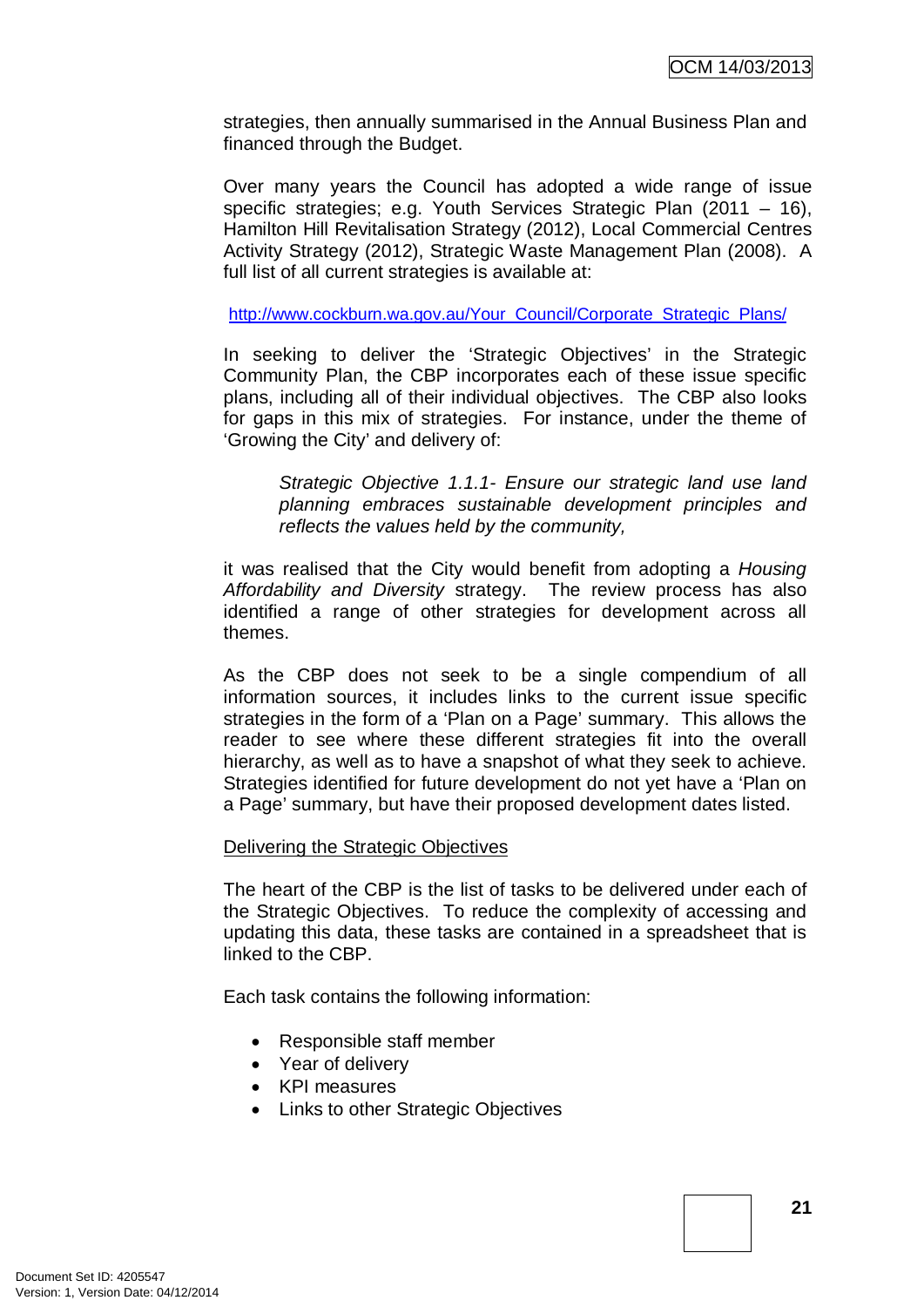An example of this is shown below:

| <b>Strategies and Council Actions</b>                                                  | Responsibility                                       | Corporate Business Plan: Delivery Program |  |                 |         |         | Is this task relevant to                                                                                                                          |                                         |
|----------------------------------------------------------------------------------------|------------------------------------------------------|-------------------------------------------|--|-----------------|---------|---------|---------------------------------------------------------------------------------------------------------------------------------------------------|-----------------------------------------|
|                                                                                        |                                                      | Operational<br>2012/13                    |  | 2013/14 2014/15 | 2015/16 | 2016/17 | <b>KPI</b>                                                                                                                                        | other strategies? If so,<br>which ones? |
| Strategy 7.3.1 Determine community requirements and report on performance and outcomes |                                                      |                                           |  |                 |         |         |                                                                                                                                                   |                                         |
| Review and implement new<br>Governance Charter                                         | Director, Community<br>and Adminstration<br>Services | м                                         |  |                 |         |         | New Governance Charter adopted by No<br>Council                                                                                                   |                                         |
| Internal/External Audit Management<br>Plans                                            | Director, Finance and<br><b>Corporate Services</b>   |                                           |  |                 |         |         | . Reporting structure on how to<br>measure implement<br>. Target of 80% of audit programs<br>completed<br>. Target of issues raised less than 10% |                                         |

As the CBP is an evolving document, the first year of its delivery starts with the current Financial Year. The tasks in this FY set the baseline for evolution of tasks for the succeeding years. In preparing the timeline for all tasks, management has been careful to balance these across the five years, making sure there is an equal effort in the number of tasks to be achieved and workload of individual managers, over this timeframe.

The priority for each task has been considered as part of the 'balancing' effort, but it is open to Council to advance or push back tasks as part of the review of the CBP. In preparing the initial CBP details were workshopped with Elected Members on Saturday 23 February. The CBP will also be reviewed annually at similar Elected Member workshops, thereby providing an annual opportunity to consider any change in priorities based on the circumstances that prevail at that time.

In adopting the framework of the CBP it is recommended that the community input into tasks and priorities for FY13/14 be sought. While it was important to seek community input as a precursor to developing the 'Strategic Objectives' contained in the *Strategic Community Plan 2012 - 22*, having done this, it is the Council's role to set the City's directions and priorities to achieve these. By seeking feedback from the community, Council can ensure it is making adequate progress in achieving the community's needs and aspirations.

#### Informing Strategies

The 'Integrated Planning and Reporting Framework' requires that a number of mandatory informing strategies be adopted; i.e. a Workforce Plan, Asset Management Plan and Long-Term Financial Plan.

The City has had various forms of these documents for many years, with a workforce and financial plan forming part of the *Plan for the District* and a separate Asset Management policy*.* The 'mandatory' requirement, however, has also mandated specific components for these strategies.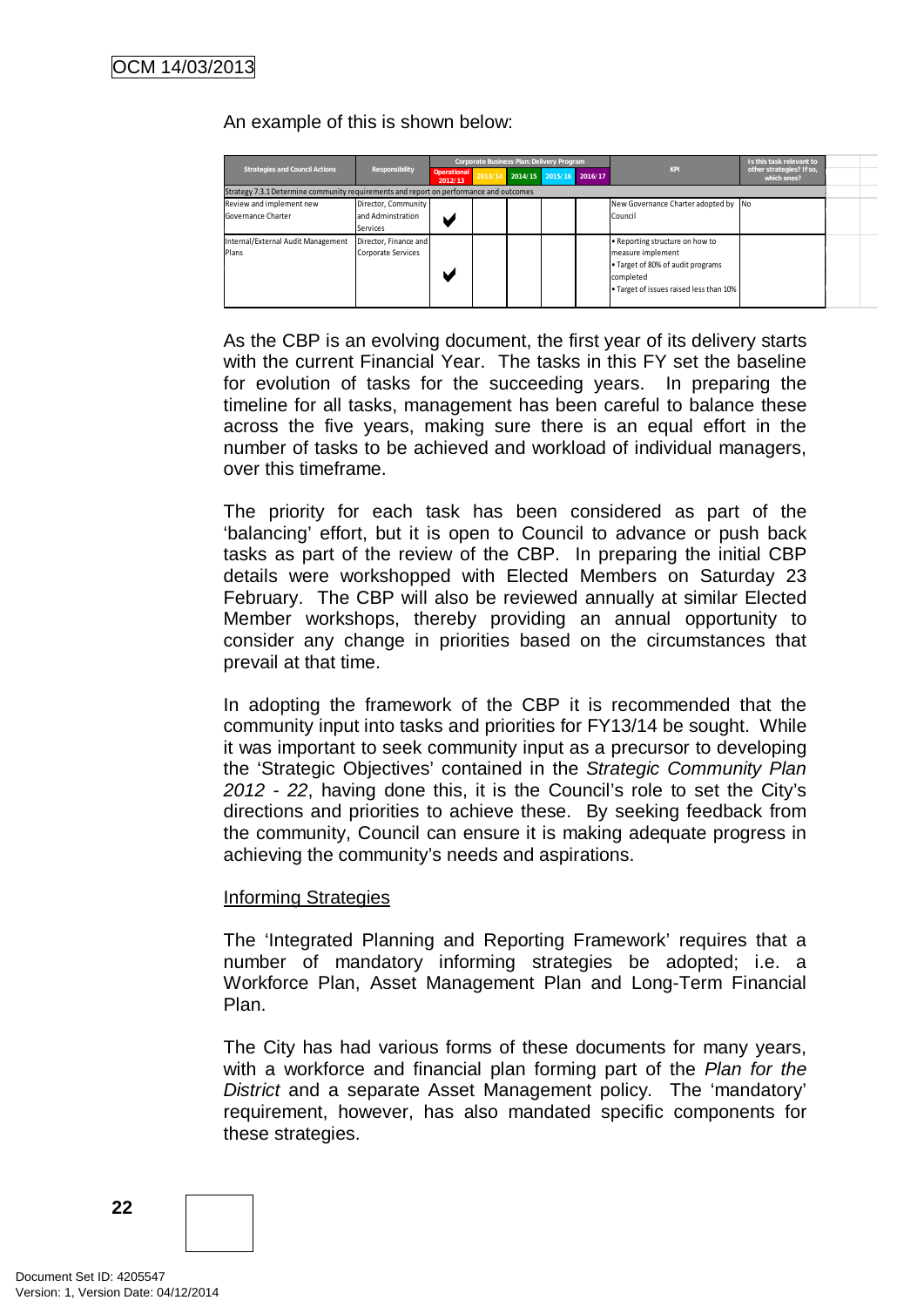Each of these strategies will be presented to Council for adoption independently. Pending this outcome, the CBP includes links to the draft version of the above strategies. Similar to the other informing strategies, the CBP contains an overview of the purpose of these strategies rather than full details of the plans.

#### **Conclusion**

The development of the CBP has allowed staff to take a comprehensive review of all the City's strategies. The linkages contained within the CBP bring to life the relationships that exist between these strategies, as well as the workforce, infrastructure and financial plans that underpin them.

Complementary to this process, the City has also developed sophisticated information systems to assist in the delivery of the CBP. Likewise, these are integrated so that the asset management system provides data to the financial system, which in turn is supported by an electronic document management system that also links to key workforce systems, e.g. payroll, employee records and performance reporting, etc. This interrelationship ensures that all parts of the City remain connected and share information that is vital to the whole organisation.

Local Governments were given until June 2013 to finalise delivery of the Integrated Planning and Reporting Framework. With the *Strategic Community Plan* already adopted, the adoption of the CBP and the other mandatory informing strategies will have been completed well before this deadline.

## **Strategic Plan/Policy Implications**

#### **Leading & Listening**

• Manage our financial and infrastructure assets to provide a sustainable future.

#### **Budget/Financial Implications**

The City received \$40,000 in financial support from the State Government towards this project. The total cost of preparation of the plan, inclusive of staff time, is approximately \$100,000.

## **Legal Implications**

Local Government Act (1995), section 5.56 and Local Government (Administration) Regulations 19DA refer.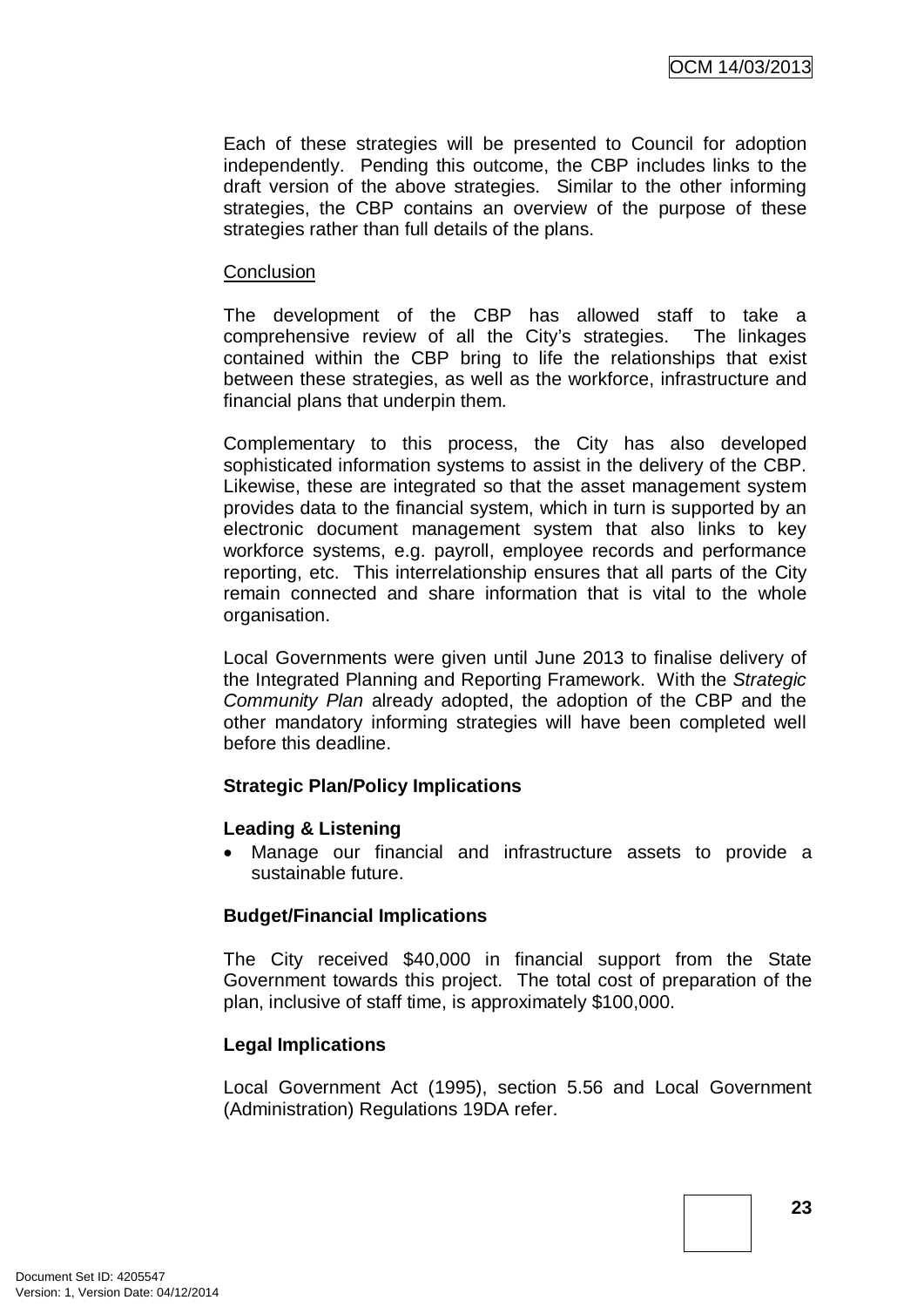# **Community Consultation**

The public consultation on the tasks identified for FY 13/14 in the *Corporate Business Plan* will be undertaken through advertising in the City update in the *Cockburn Gazette* newspaper and *Cockburn Soundings;* on-line survey on the City's website and promotion to the Regional Community Development forum on 26 March 2013.

# **Attachment(s)**

*Corporate Business Plan 2012/13 – 2016/17*

## **Advice to Proponent(s)/Submissioners**

N/A

**Implications of Section 3.18(3) Local Government Act, 1995**

Nil

## **14. PLANNING AND DEVELOPMENT DIVISION ISSUES**

**14.1 (MINUTE NO 4992) (OCM 14/03/2013) - AMEND THE CITY OF COCKBURN FENCING LOCAL LAW 2010, (PROPOSED CITY OF COCKBURN FENCING LOCAL LAW AMENDMENT 2013) (CC/P/099) (J NGOROYEMOTO) (ATTACH)**

#### **RECOMMENDATION**

That Council make a Local Law to amend the City of Cockburn Fencing Local Law 2010, as shown in the attachment to the Agenda, pursuant to Section 3.12 of the Local Government Act 1995.

## **TO BE CARRIED BY AN ABSOLUTE MAJORITY OF COUNCIL**

## **COUNCIL DECISION**

MOVED Clr S Pratt SECONDED Clr Y Mubarakai that the recommendation be adopted.

## **CARRIED BY ABSOLUTE MAJORITY OF COUNCIL 9/0**

#### **Background**

Council at its meeting of 14 June resolved to adopt the *City of Cockburn Fencing Local Law 2012*.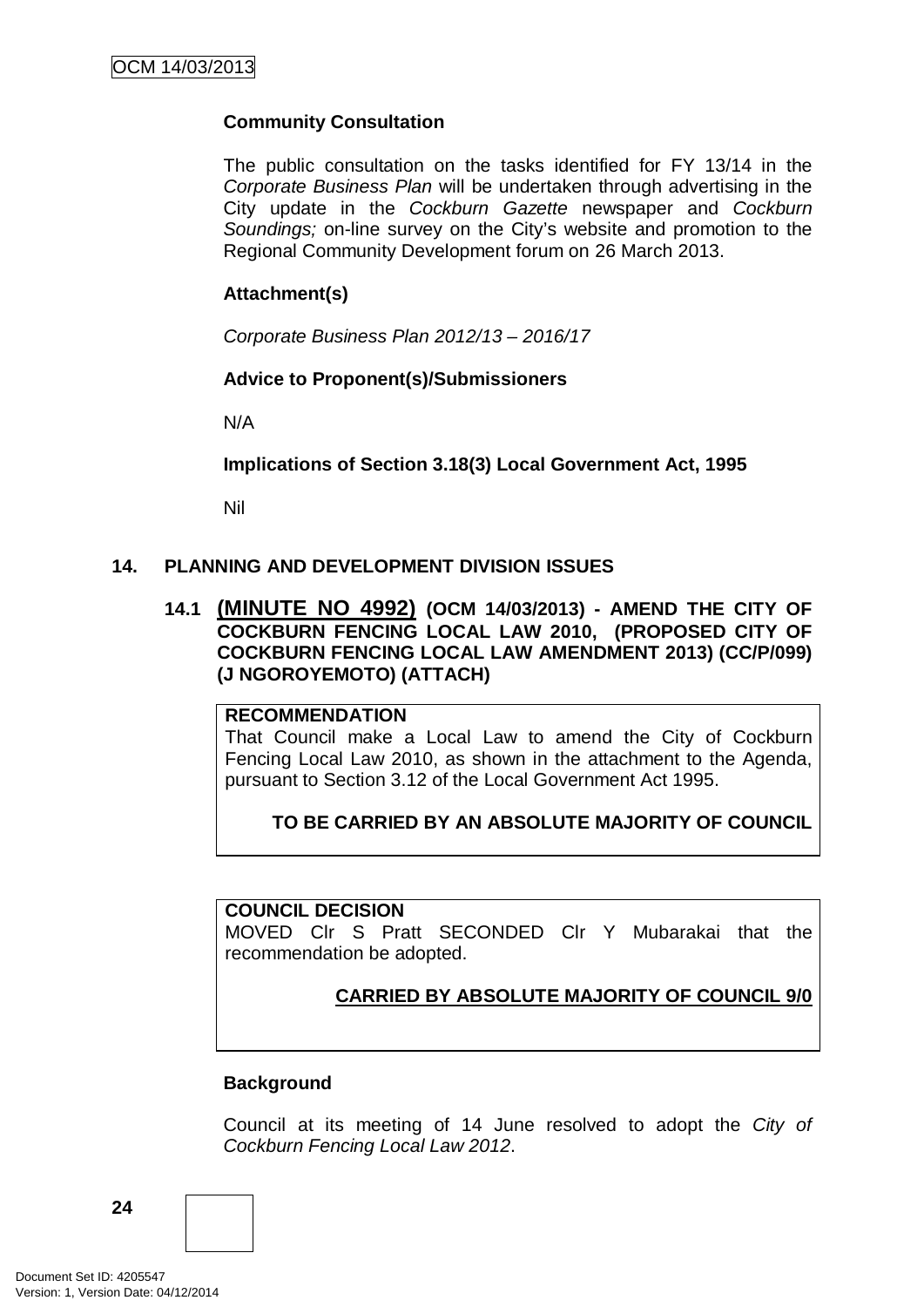All local laws are forwarded to the Joint Standing Committee on Delegated Legislation (JSCDL) following gazettal for their information and scrutiny.

The City adopted the *City of Cockburn Fencing Local Law 2012.*  Clause  $4.1(1)$  (a) (iii) and  $4.1(2)$  (b) of the local law refer to a superseded Australian Standard AS/NZS 3016:1994. AS/NZS 3016:1994 has been superseded by AS/NZS 3016:2002. Therefore Clause 4.1 is inoperative under section 3.7 of the *Local Government Act 1995*, to the extent of the inconsistency and void under section 43(1) of the *Interpretation Act 1993* to the extent of the inconsistency.

As the City's Fencing Local Law 2012 contains a Clause that is invalid and not authorised by the empowering enactment, the JSCDL required an undertaking from Council to ensure that this clause is amended and correct the definition of a standard.

The amendment was advertised in accordance with the *Local Government Act 1995* requirements and copies sent to the relevant Ministers for consideration. No public comments were received.

Council approval is sought to adopt the *City of Cockburn Fencing local law Amendment 2013* by an absolute majority*.*

#### **Submission**

N/A

#### **Report**

Council resolved to adopt the *City of Cockburn Fencing Local Law 2012* in its final form at its meeting of 14 June 2012. The local law was gazetted on the 3 July 2012 and came into force on 18 July 2012.

The City received advice on 12 September 2012 from the JSCDL that the *City of Cockburn Fencing Local Law 2012* contains a Clause that has been superseded.

Council resolved that it amend that part of the local law, the purpose and effect as follows:-

Purpose – to amend the *City of Cockburn Fencing Local Law 2012* to provide clarity, ensure that empowering enactments prevail, and correct drafting errors contained in the local law.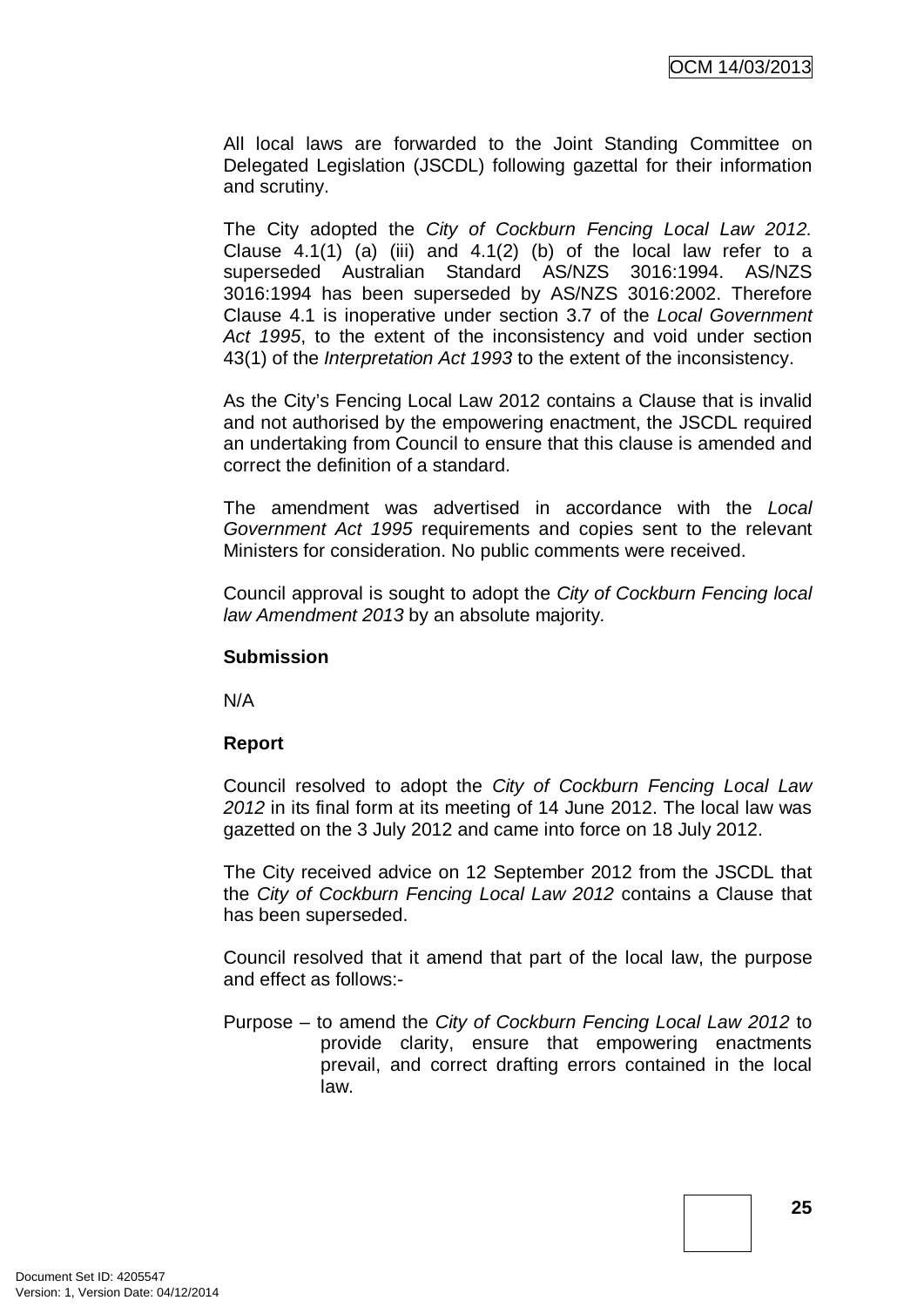Effect – to enable the City to regulate, manage, control fences, and establish the standard of a *"*sufficient fence" according to land use with correct referencing to the Australian Standards.

Section 3.12 of the *Local Government Act 1995* contains the procedure for the making and amendment of local laws. S.3.12(4) states that:

*"after the last day for submissions, the local government is to consider any submissions made and may make the local law (by an absolute majority) as proposed or make a local law that is not significantly different from what was proposed".*

It is recommended that Council make the local law as per Attachment 1 as it does not significantly differ from what was originally proposed. The local law can then be forwarded to both the Minister for Local Government and the Minister for Heritage; Citizenship and Multicultural Interests and following gazettal, to the Parliamentary Joint Standing Committee on Delegated Legislation.

# **Strategic Plan/Policy Implications**

# **Leading & Listening**

- A responsive, accountable and sustainable organisation.
- A culture of risk management and compliance with relevant legislation, policy and guidelines.

# **Budget/Financial Implications**

N/A

# **Legal Implications**

Section 3.12 of the Local Government Act refers.

## **Community Consultation**

Copy of draft gazette notice.

# **Attachment(s)**

Proposed City of Cockburn Fencing Local Law Amendment 2012.

# **Advice to Proponent(s)/Submissioners**

Nil.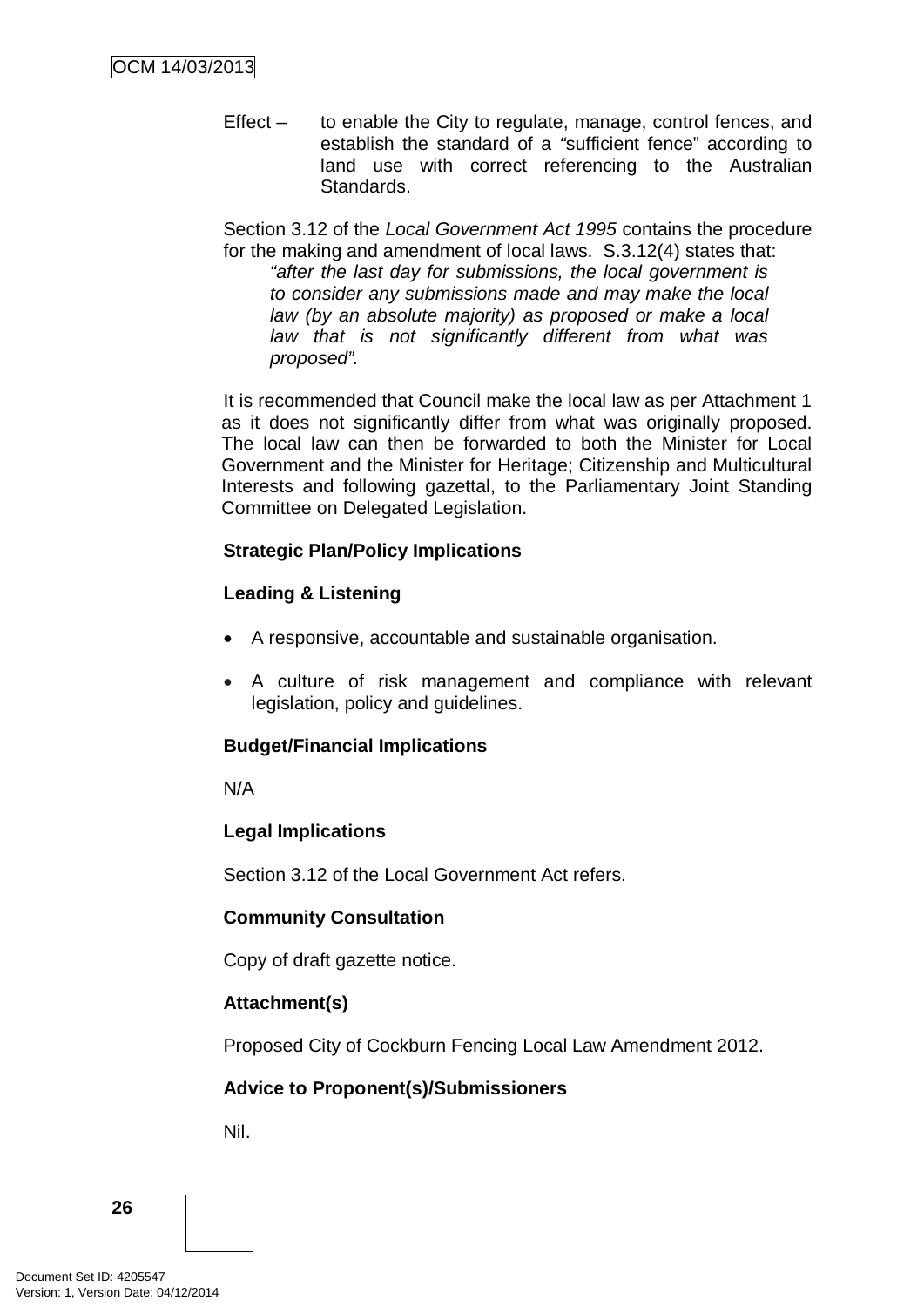# **Implications of Section 3.18(3) Local Government Act, 1995**

Nil.

# **14.2 (MINUTE NO 4993) (OCM 14/03/2013) - CITY OF COCKBURN**  LOCAL LAW 2013, (CC/P/099) (J **NGOROYEMOTO) (ATTACH**

#### **RECOMMENDATION**

That Council make a Local Law to amend the City of Cockburn Health (Amendment) Local Law, as shown in the attachments to the Agenda, pursuant to Section 3.12 of the Local Government Act 1995.

# **TO BE CARRIED BY AN ABSOLUTE MAJORITY OF COUNCIL**

# **COUNCIL DECISION**

MOVED Clr C Reeve-Fowkes SECONDED Clr T Romano that the recommendation be adopted.

# **CARRIED BY ABSOLUTE MAJORITY OF COUNCIL 9/0**

## **Background**

Council has previously resolved to publicly advertise its intent to amend the City of Cockburn Health Local Law. The minor amendments were formulated to ensure that the empowering enactments prevail and correct minor drafting errors, in accordance with Joint Standing Committee on Delegated Legislation's recommendation.

The amendment was advertised in accordance with the *Local Government Act 1995* requirements and copies sent to the relevant Ministers for consideration. No public comments were received.

Council approval is sought to adopt the proposed City of Cockburn Health amendment Local Law 2013 by an absolute majority*.*

## **Submission**

Nil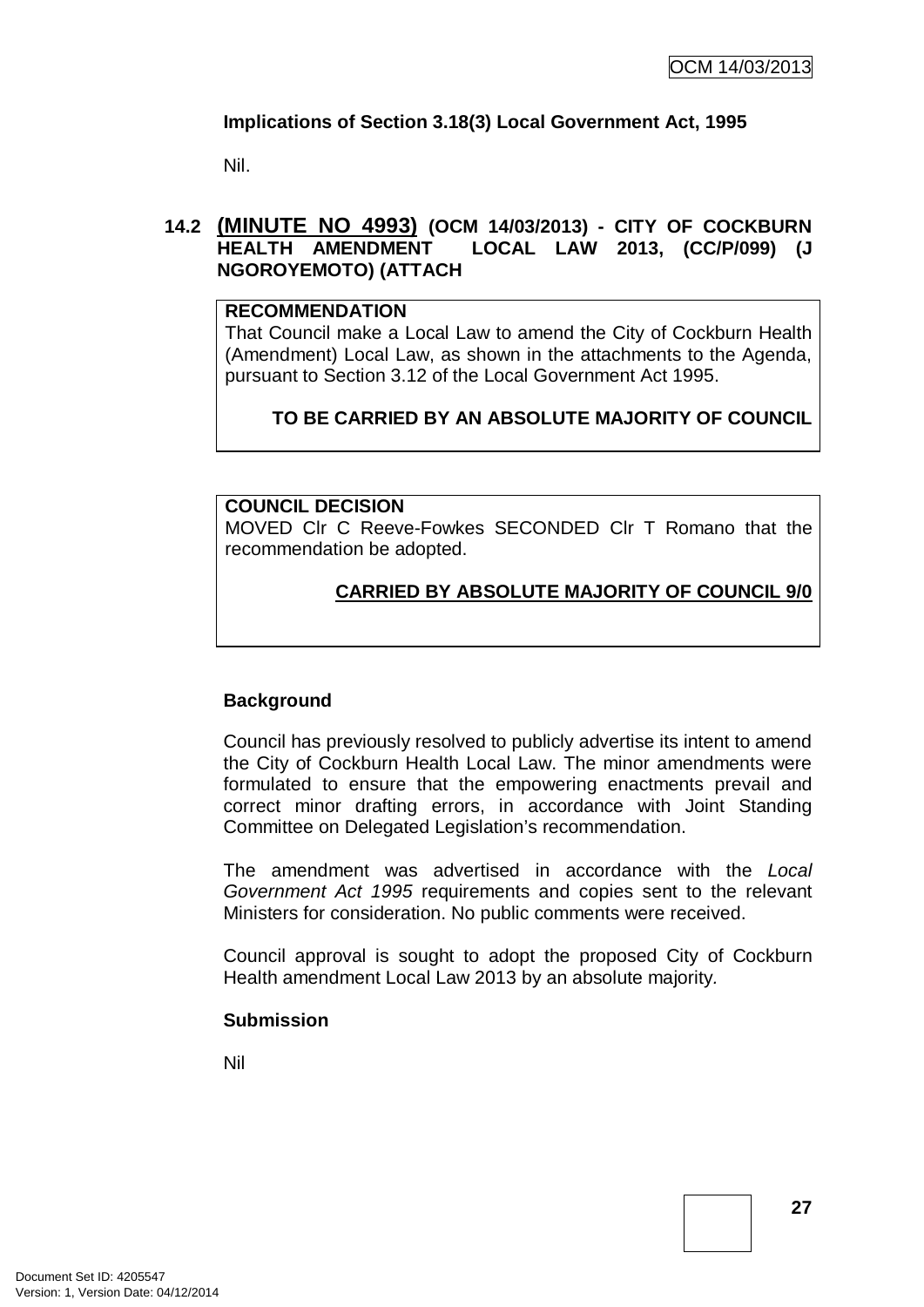## **Report**

The City amended the *City of Cockburn Health Local Law 2000* based on consultation with relevant officers who are responsible for the administration of the Local Law.

All Local Laws are forwarded to the Joint Standing Committee on Delegated Legislation (JSCDL) following gazettal for their information and scrutiny.

The Local Law was gazetted on the 6 July 2012 and came into force on 23 July 2012.

The City received advice on 12 September 2012 from the JSCDL that the *City of Cockburn Health Amendment Local Law 2012* contains a Clause that is invalid and not authorised by the empowering enactment.

Council resolved on 11 October 2012 that it amend that part of Local Law, the purpose and effect as follows:-

- Purpose To amend the *City of Cockburn Health Local Law 2000* to provide clarity, ensure that empowering enactments prevail, and correct drafting errors contained in the *Cockburn Health Amendment Local Law 2012*.
- Effect  $-$  To enable the City to control various matters as they relate to day to day operations of the Health Services area, and make the *Cockburn Health Amendment Local Law 2012* consistent with the principal Local Laws.

Section 3.12 of the *Local Government Act 1995* contains the procedure for the making and amendment of Local Laws S.3.12(4) states that:

*"after the last day for submissions, the local government is to consider any submissions made and may make the Local Law (by an absolute majority) as proposed or make a Local Law that is not significantly different from what was proposed".*

Following the closure of the public submission period, no responses were received.

It is recommended that Council make the Local Law as per Attachment 1 as it does not significantly differ from what was originally proposed. Copies of the Local Law will be sent to the Director, Environmental Health on behalf of the Minister of Department of Health for consent. The Local Law can then be forwarded to both the Minister for Local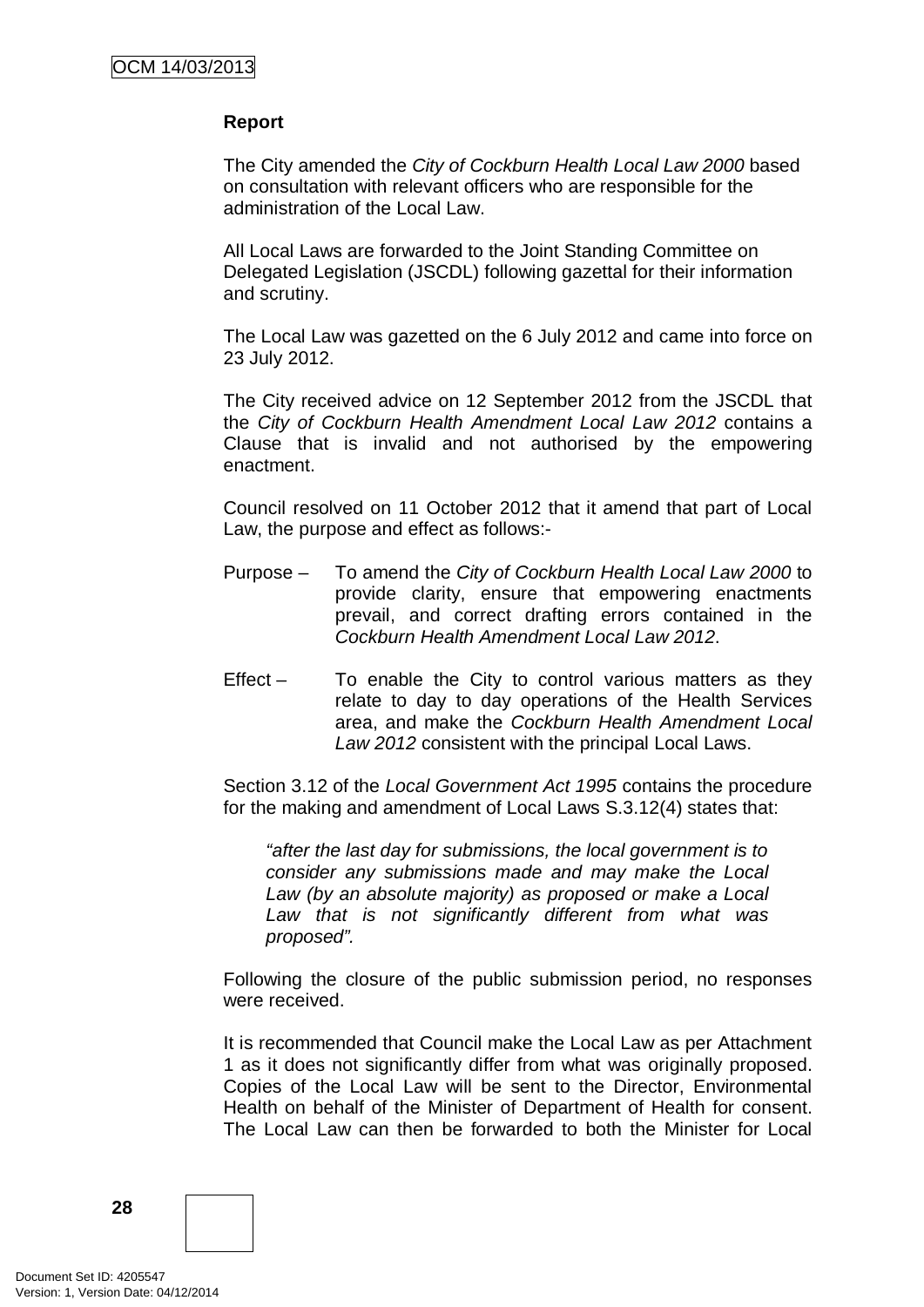Government and the Minister for Heritage; Citizenship and Multicultural Interests and Minister of Health, and following gazettal, to the Parliamentary Joint Standing Committee on Delegated Legislation.

# **Strategic Plan/Policy Implications**

## **Leading & Listening**

- A responsive, accountable and sustainable organisation.
- A culture of risk management and compliance with relevant legislation, policy and guidelines.

## **Budget/Financial Implications**

N/A

## **Legal Implications**

Section 3.12 of the Local Government Act refers.

## **Community Consultation**

Copy of draft gazette notice which was advertised for public submissions.

## **Attachment(s)**

Proposed City of Cockburn Amendment (No. 2) Local Law 2012.

## **Advice to Proponent(s)/Submissioners**

Nil.

## **Implications of Section 3.18(3) Local Government Act, 1995**

Nil.

# **14.3 (MINUTE NO 4994) (OCM 14/03/2013) - PROPOSED LIQUOR LICENSE - COOGEE BEACH SURF LIFESAVING CLUB (3300004) (N JONES)**

## **RECOMMENDATION**

That Council lodge a submission with the Director of Liquor Licensing supporting the proposed Club Restricted Liquor license at the new Coogee Beach Surf Lifesaving Club premises in Poore Grove, Coogee.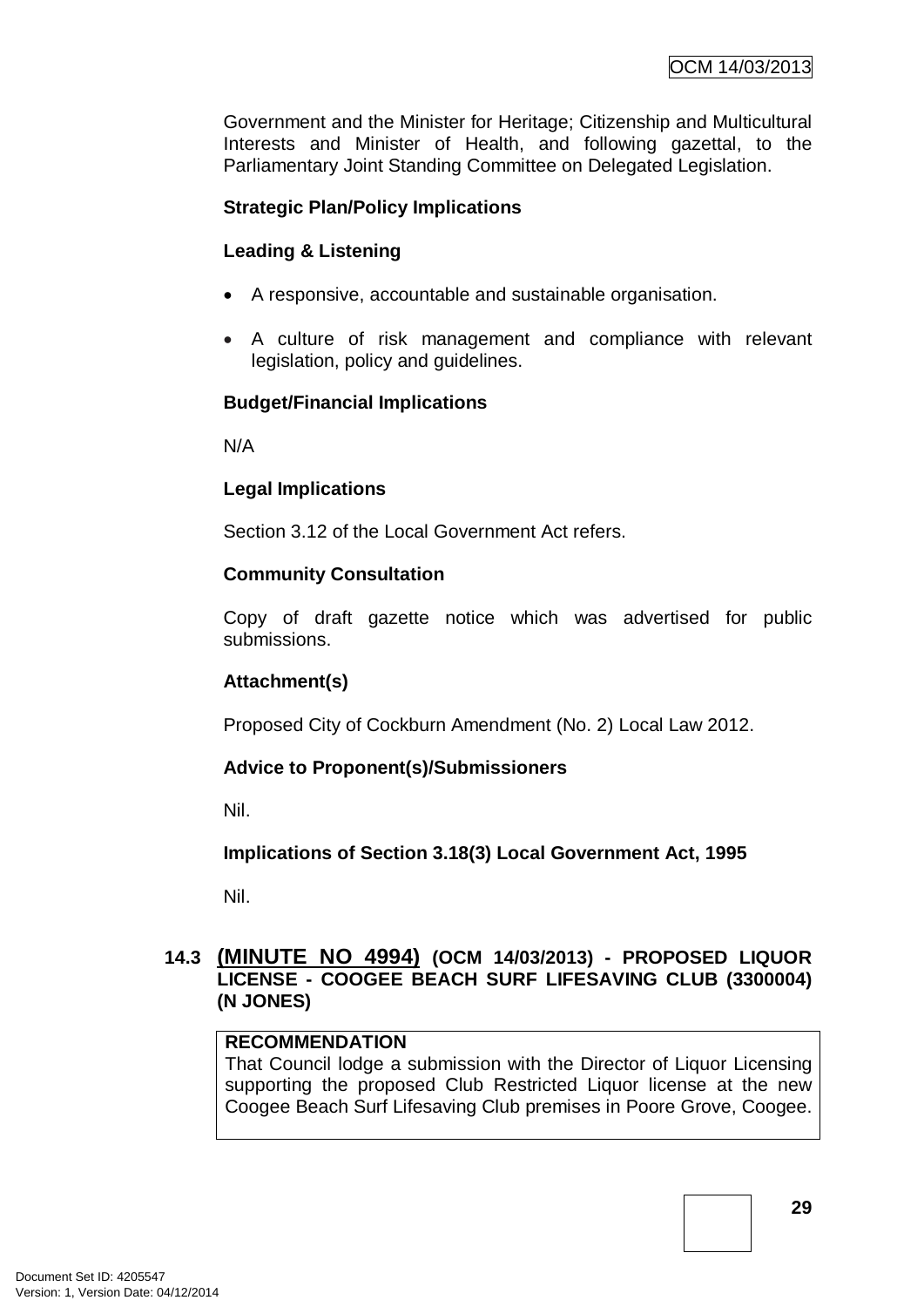## **COUNCIL DECISION**

MOVED Clr Y Mubarakai SECONDED Clr T Romano that the recommendation be adopted.

# **CARRIED 9/0**

# **Background**

The Coogee Beach Surf Lifesaving Club has lodged an application with the Director of Liquor Licensing for a Club Restricted Liquor license at the new premises in Poore Grove, Coogee. Guided by the City's Position Statement – Liquor Licensed Premises, the City will form an opinion on each new liquor license and lodge a submission to the Director of Liquor Licensing to outline this opinion.

#### **Submission**

Coogee Beach Surf Lifesaving Club Public Interest Assessment Report.

#### **Report**

The Coogee Beach Surf Lifesaving Club facility at Poore Grove, Coogee was granted Planning Approval in 2009 and is due to be completed in mid 2013. Planning of the club has consistently incorporated facilities for a bar and functions/events for members and guests.

The Club has provided a Public Interest Assessment Report (PIA) to prove to the Director of Liquor Licensing that the proposed Liquor License is in the public interest. The following information within the PIA is particularly significant:-

*Sales of liquor will be limited to on-premises consumption only, for use during the restricted club hours and restricted to Club members and their guests or people invited to a function at the Club premises. No liquor will be sold or supplied to juveniles, including juvenile Club members.*

*There will be no take away packaged alcohol sold.*

*The Coogee Beach Surf Life Saving Club will not advertise, promote or serve alcohol at junior events or activities, and will provide alcohol-free social events for young people and families.*

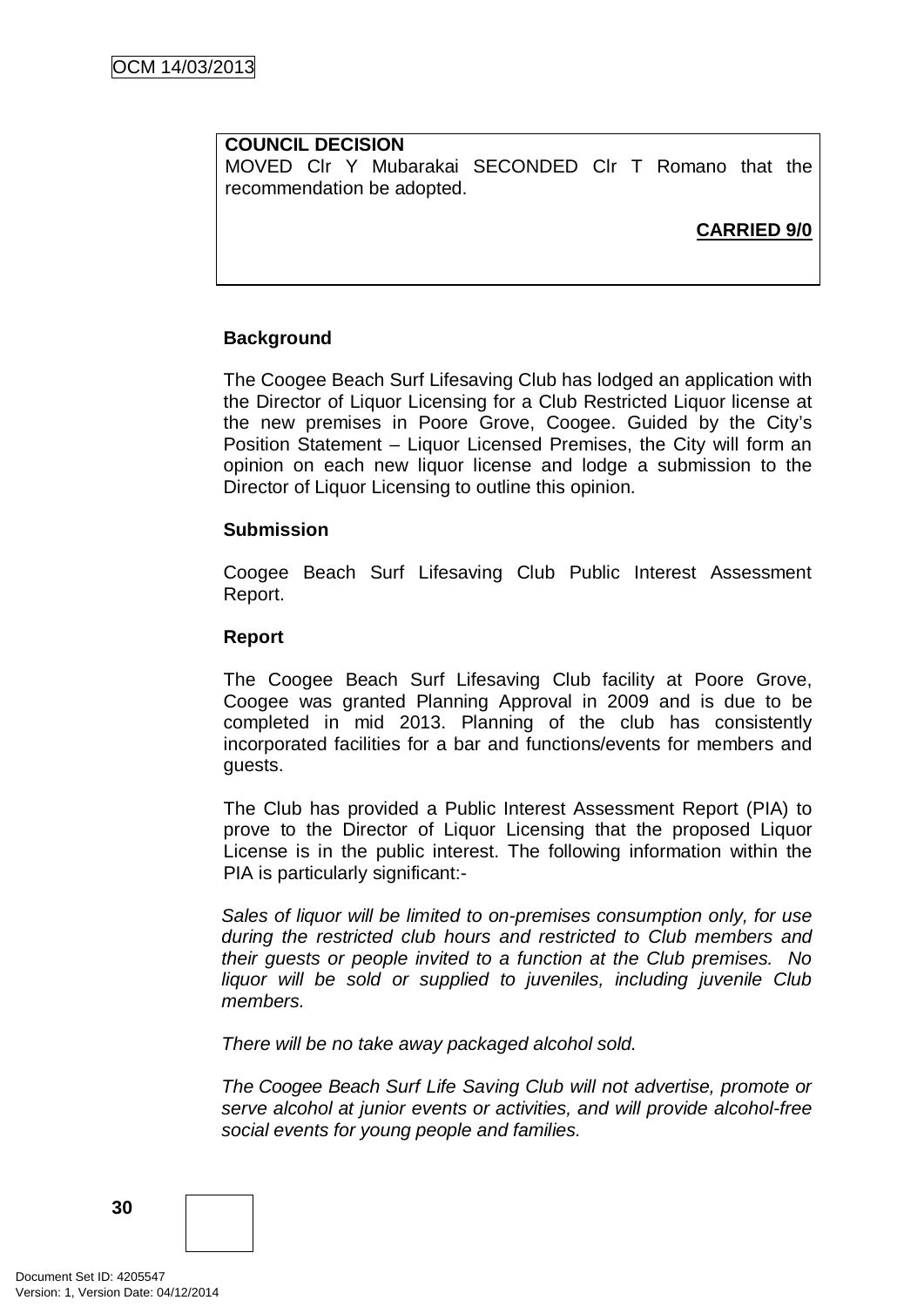*The maximum proposed hours of trading are:*

*Plus extended trading to 2.00 a.m. on New Year's Day*

*Juveniles may only be present on the premises in the liquor licence area if they are in the company of a responsible adult.*

The location of the facility is isolated and therefore is not near to or likely to influence the users of schools, youth facilities, churches or any facilities frequented by at-risk groups. The key cause of concern associated with the proposed liquor licence is the presence of children and young people on the premises and in the adjacent beach reserve.

The managers of the Surf Club have developed stringent measures within their House Management Plan, Code of Conduct, and House Management Policy to ensure that juveniles have restricted access to the licensed area. The Club will pursue a philosophy of responsible service of alcohol, responsible drinking will be encouraged, and bar staff will be properly trained.

The premises will not be used for the sale of packaged liquor and there are no existing bottle shops or taverns in the vicinity i.e. within 200m of the site. With the exception of the adjacent caravan park the nearest residential area is about 400m away from the premises. The measures proposed to minimise any impacts (particularly noise) on the amenity of the residents of the caravan park appear to be satisfactory.

As the Club is located on Crown land, the consent of the State Government Minister for Lands is required for permission to allow the Club to lodge an application for a Liquor License with the Director of Liquor Licensing. This consent was granted on 22 January 2013.

In conclusion the measures proposed to be employed by the club to restrict access by juveniles to alcohol are considered to be adequate. The use of the facility for functions is inevitable due to its location next to the beach and these functions will be managed by the Surf Club in compliance with a set of rules that are strict and appropriate. The approval of this liquor licence does not appear to represent a proliferation of liquor outlets in this area. Therefore the City should advise the Director of Liquor Licensing that it supports the proposed Club Restricted Liquor license at the new Coogee Beach Surf Lifesaving Club premises in Poore Grove, Coogee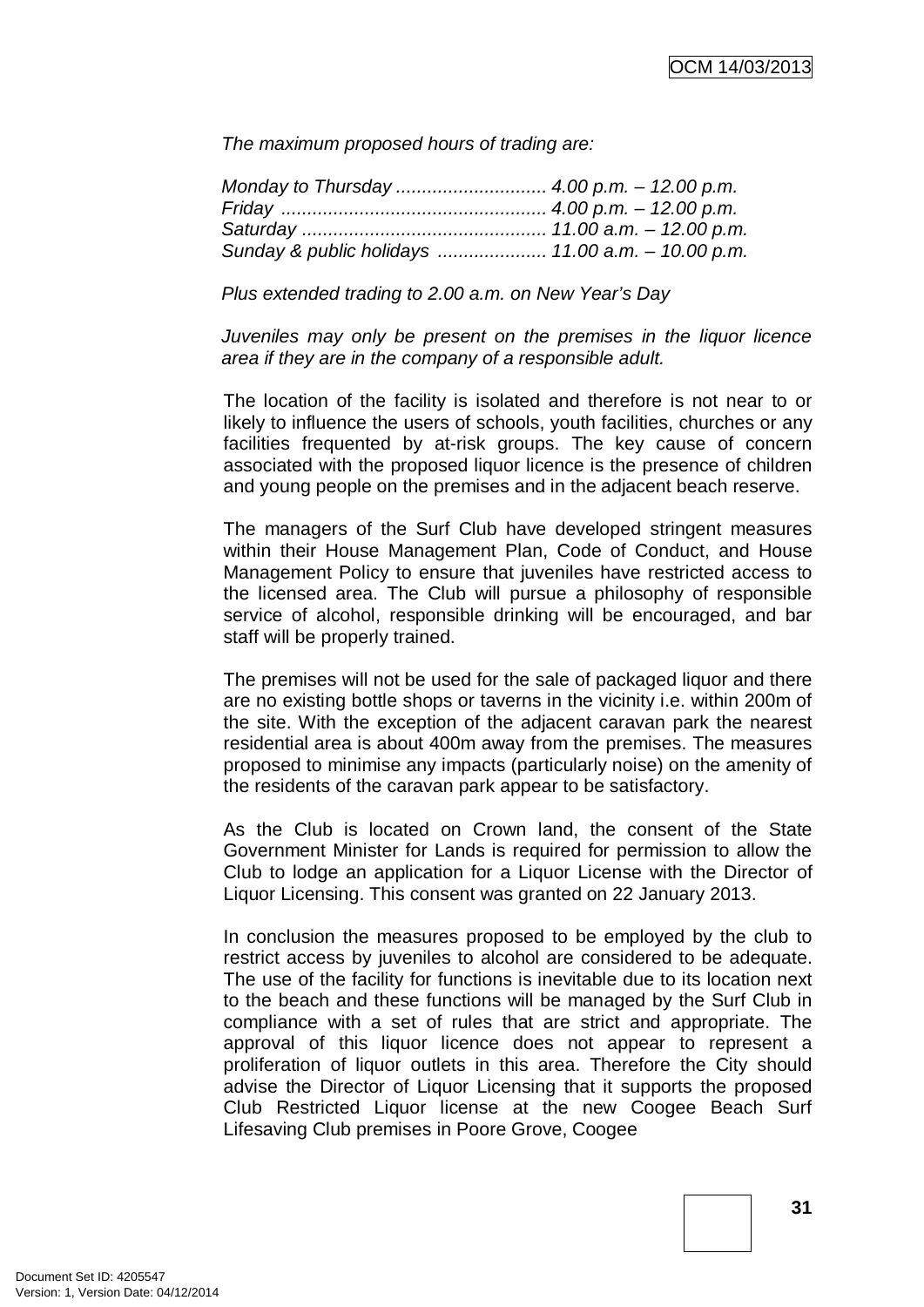# **Strategic Plan/Policy Implications**

# **Community & Lifestyle**

- Safe communities and to improve the community's sense of safety.
- Promotion of active and healthy communities.

# **Environment & Sustainability**

• Identification and minimisation of impacts to human health risk.

# **Budget/Financial Implications**

N/A

**Legal Implications**

N/A

**Community Consultation**

N/A

**Attachment(s)**

N/A

# **Advice to Proponent(s)/Submissioners**

The Proponent has been advised that this matter is to be considered at the 14 March 2013 Council Meeting.

## **Implications of Section 3.18(3) Local Government Act, 1995**

Nil.

**14.4 (MINUTE NO 4995) (OCM 14/03/2013) - CONSIDERATION TO INITIATE PROPOSED SCHEME AMENDMENT NO. 101 - LOCATION: PORTION LOT 10 AND 11 BRENCHLEY DRIVE ATWELL - OWNER: ATWELL GREENS PTY LTD - APPLICANT: WHELANS (93101) (C HOSSEN) (ATTACH)**

| <b>RECOMMENDATION</b>               |  |
|-------------------------------------|--|
| $\blacksquare$ . $\curvearrowright$ |  |

That Council

(1) in pursuance of Section 75 of the *Planning and Development*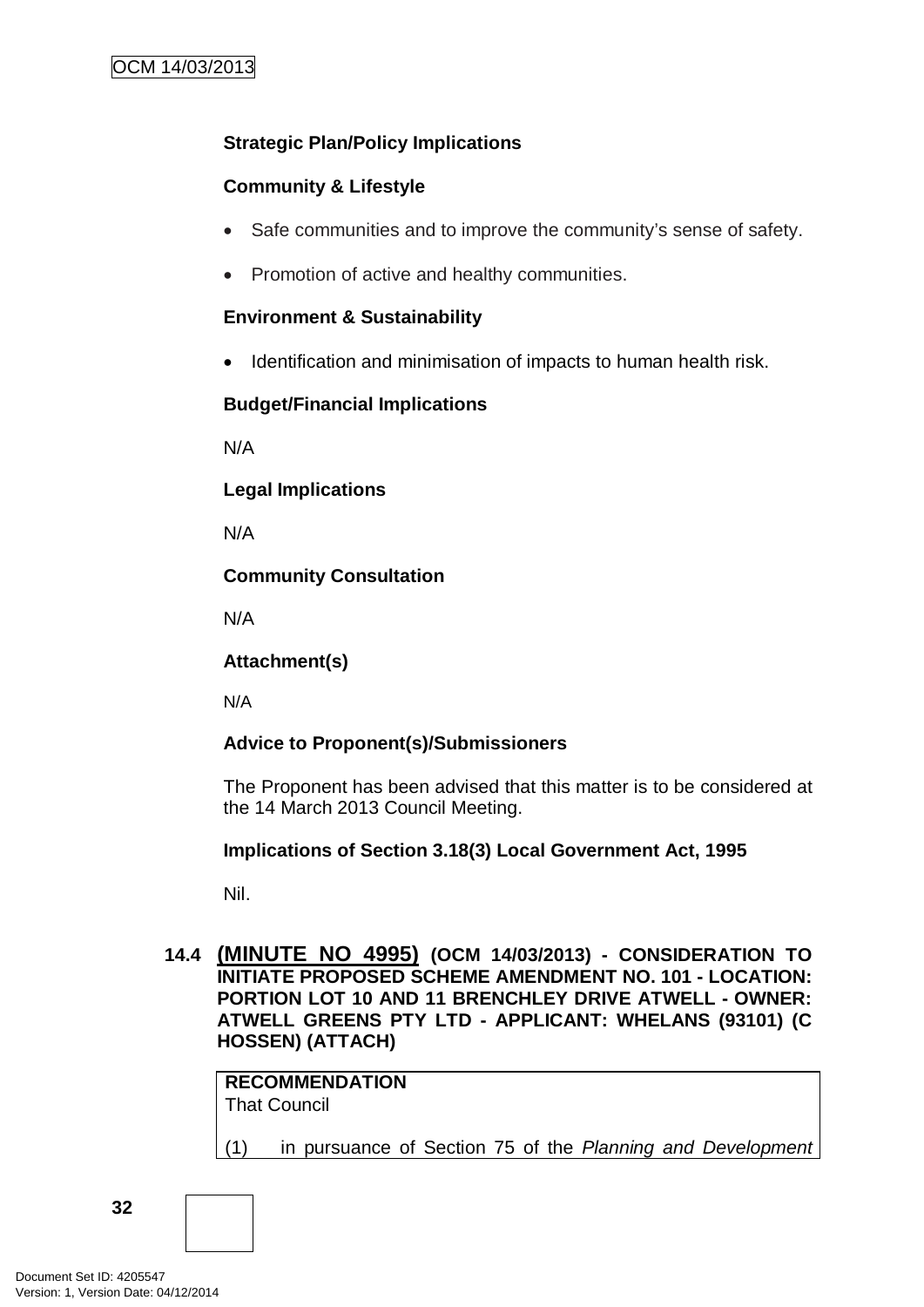*Act 2005*, amend City of Cockburn Town Planning Scheme No. 3 ("Scheme") by:

- 1. Rezoning portion of Lots 10 and 11 Brenchley Drive, Atwell from "Residential R20" to "Residential R40".
- 2. Reserving portion of Lots 10 and 11 Brenchley Drive, Atwell as "Parks and Recreation" reserve.
- 3. Amending the Scheme Map accordingly.
- (2) as the amendment is in the opinion of Council consistent with Regulation 25(2) of the *Town Planning Regulations 1967*  ("Regulations"), and upon the preparation of the necessary amendment documentation, the amendment be referred to the Environmental Protection Authority ("EPA") as required by Section 81 of the Act, and on receipt of a response from the EPA indicating that the amendment is not subject to formal environmental assessment, be advertised for a period of 42 days in accordance with the Regulations. In the event that the EPA determines that the amendment is to be subject to formal environmental assessment, this assessment is to be prepared by the proponent prior to advertising of the amendment.

## **COUNCIL DECISION**

MOVED Clr Y Mubarakai SECONDED Clr T Romano that the recommendation be adopted.

**CARRIED 9/0**

## **Background**

The subject land comprises a portion of Lots 10 and 11 Brenchley Drive, Atwell and is zoned "Urban" under the Metropolitan Region Scheme ("MRS") and "Residential "R20" under the City's Town Planning Scheme No. 3 ("Scheme").

The subject site is located between Brenchley Drive, the Kwinana Freeway and existing residential development to the south. Atwell Reserve and Brenchley Park are located directly to the east and north of the site respectively.

The site is subject to an existing approved subdivision (WAPC ref: 144837) for 24 residential lots and a cul-de-sac. Site works associated with the approved subdivision are currently underway.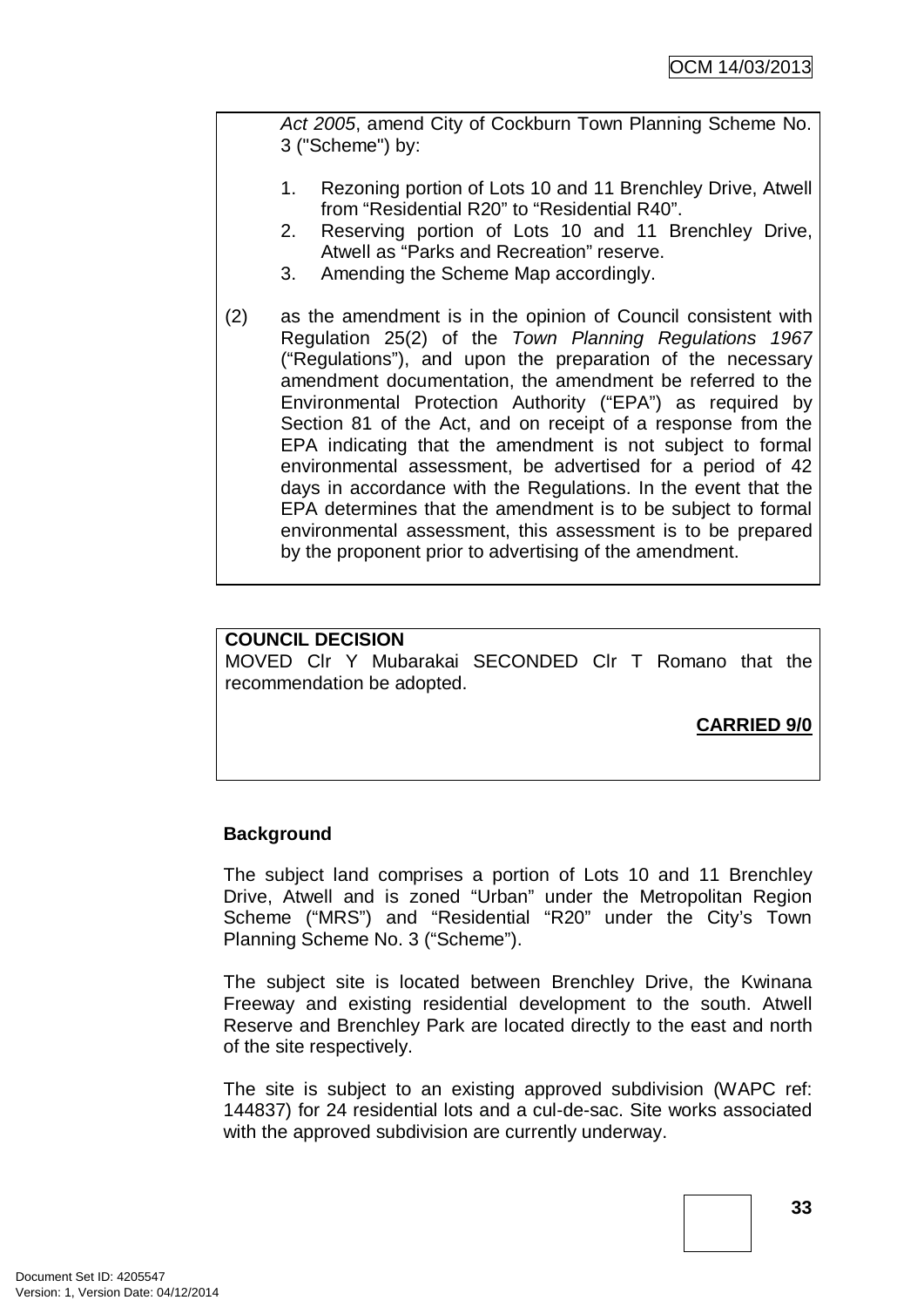The purpose of this amendment is to consider recoding portion of the land to R40 and reserving portion of the land which is consistent with that being ceded for Parks and Recreation reserve as part of the subdivision application.

#### **Submission**

The Proposed Scheme Amendment has been lodged by Whelan's Town Panning on behalf of the Landowner, Atwell Greens Pty Ltd.

#### **Report**

The Proposed Scheme Amendment seeks to amend the Scheme by rezoning a portion of Lot 10 and Lot 11 Brenchley Drive, Atwell from "Residential R20" to "Residential R40", as well as reserving portion of the land as "Parks and Recreation".

The proposal seeks to rezone two individual parcels to R40. The two parcels are located in the north of the subject site, on either side of the yet to be constructed cul-de-sac. The two areas to be rezoned to R40 have a total an area of 3,328 m².

The area to be reserved for Parks and Recreation is 401m² in size and will be incorporated into Brenchley Park. This land is required, as a condition of the previously mentioned subdivision approval, to be ceded to the Crown free of cost in accordance with Section 152 of the *Planning and Development Act 2005*. The rezoning of this land to 'Parks and Recreation' is a logical proposal and will ensure that the extension of Brenchley Park is zoned appropriately for its land use.

## Directions 2031

Directions 2031 seek to establish a 50% increase in current average residential densities from the current average of 10 dwelling per gross hectare of urban zoned land. The approved subdivision on Lots 10 and 11 Brenchley Avenue currently allows for development of 27 dwellings at a density of R20. The applicant has noted that under the proposed densities, this could realistically be increased to 34 for grouped housing or 39 for multiple dwellings. Therefore, the increase in total dwelling yield on the overall site would be between 7 and 12.

The applicant has listed a number of justifications to rationalise the proposed rezoning to R40. These include:

- 1. Variety of zoning leading to variety in housing stock; and
- 2. Proximity to Open Space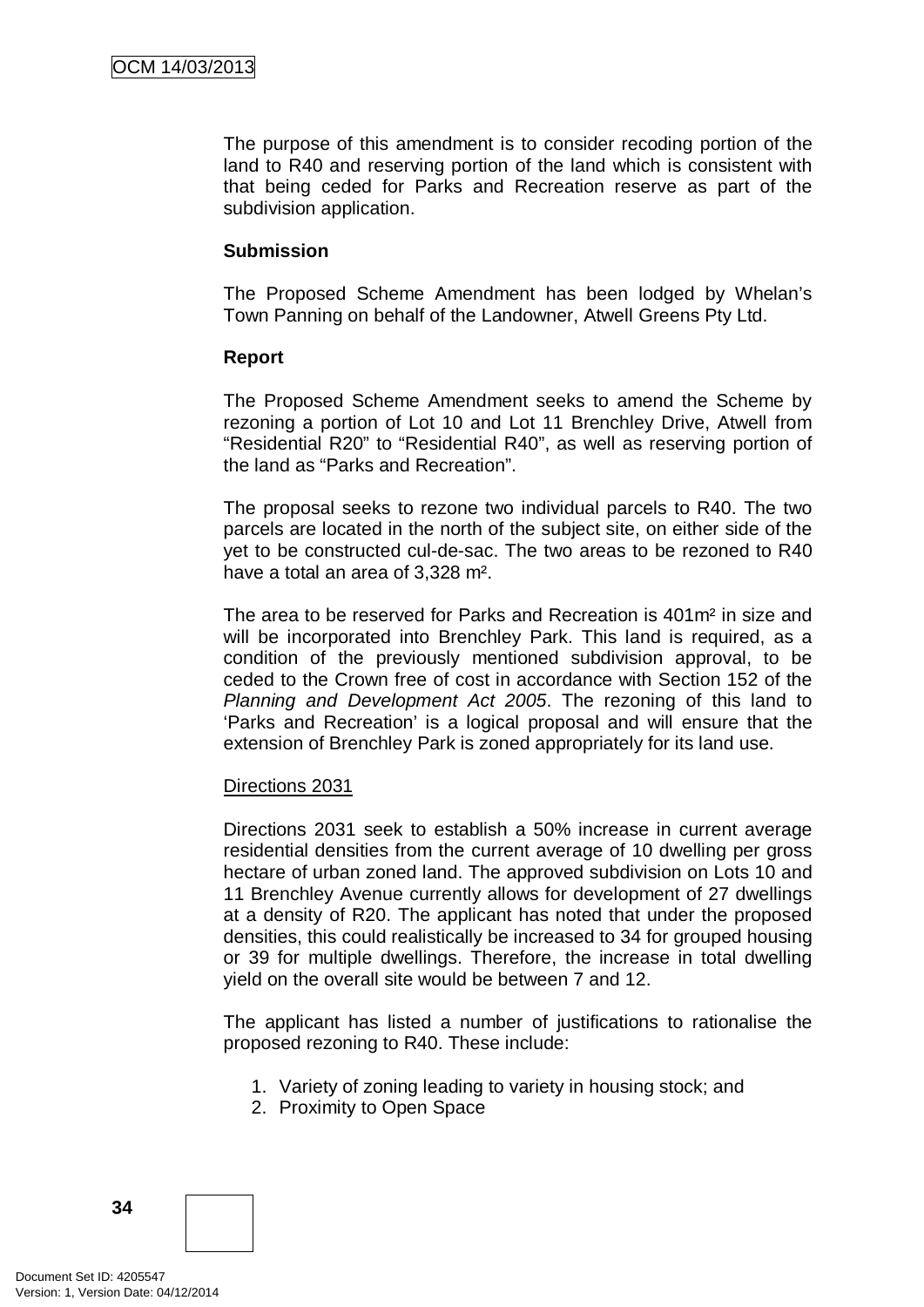With regard to point 1 above, Directions 2031 and Liveable Neighbourhoods discuss the importance of ensuring a variety of housing stock provision in providing choice and affordability.

With regard to point 2 above, Liveable Neighbourhoods notes the benefits of locating areas of higher density in proximity to areas of higher amenity, such as parks. Moreover, with the possibility of multiple dwellings the likelihood of better passive surveillance of the surrounding areas of public open space is strong.

#### **Conclusion**

In summary, the recommendation is that the City initiates the proposed Scheme Amendment No. 101.

## **Strategic Plan/Policy Implications**

## **Growing City**

- To grow our City in a sustainable way by: using land efficiently, protecting the natural environment and conserving biodiversity.
- Diversity of housing to respond to changing needs and expectations.

## **Environment & Sustainability**

• To protect, manage and enhance our natural environment, open spaces and coastal landscapes.

## **Budget/Financial Implications**

N/A

## **Legal Implications**

N/A

## **Community Consultation**

In accordance with the *Town Planning Regulations 1967* consultation is to be undertaken subsequent to the local government adopting the Scheme Amendment and the Environmental Protection Authority (EPA) advising that the proposal is environmentally acceptable. This requires advertising the amendment for a minimum of 42 days.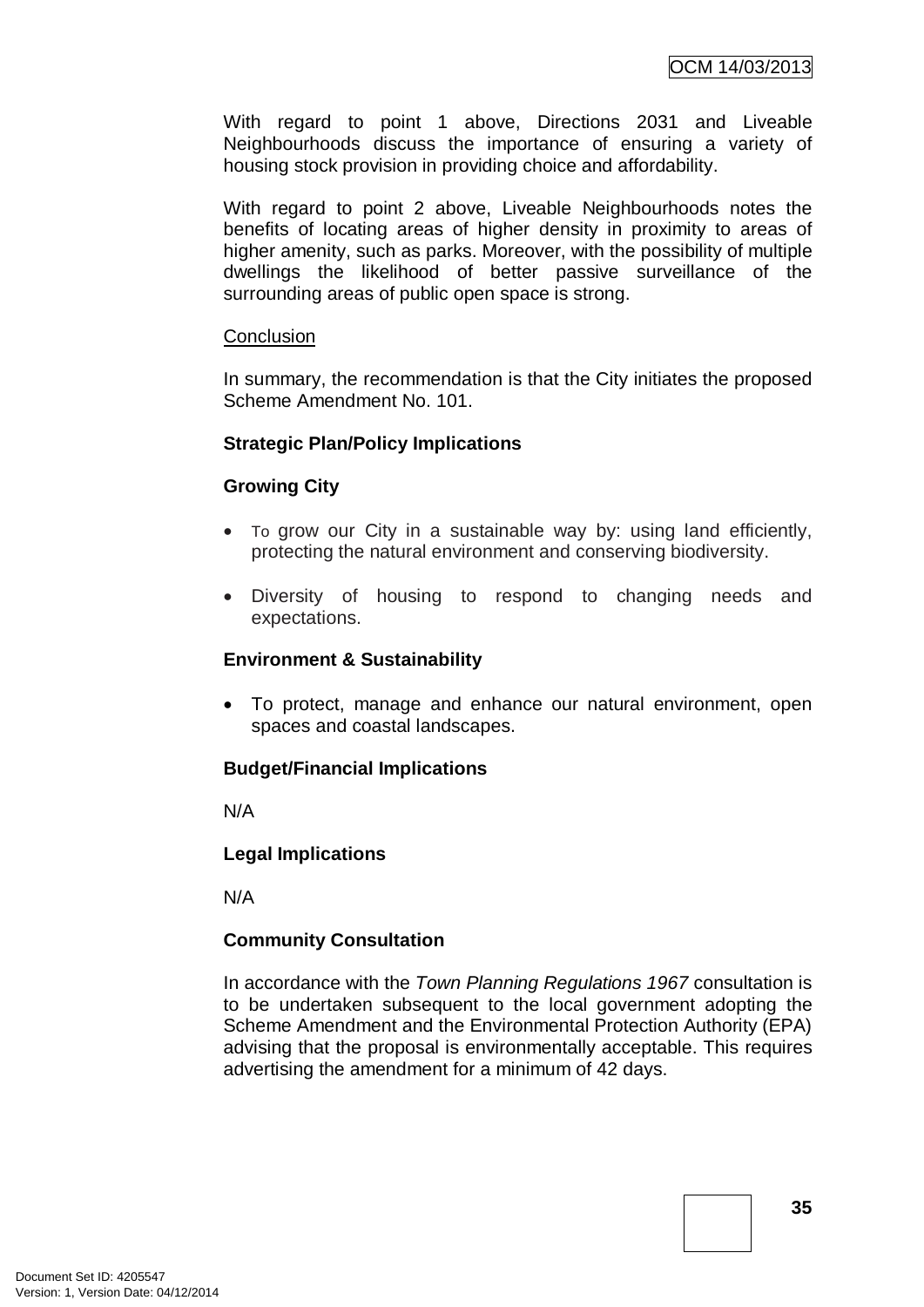## **Attachment(s)**

- 1. Locality Plan
- 2. Current and Proposed Zoning Map

## **Advice to Proponent(s)/Applicant**

The Proponent(s) have been advised that this matter is to be considered at the 14 March 2013 Council Meeting.

## **Implications of Section 3.18(3) Local Government Act, 1995**

Nil.

## **14.5 (MINUTE NO 4996) (OCM 14/03/2013) - PROPOSED AMENDMENT TO APD58 'RESIDENTIAL DESIGN GUIDELINES' LOCATION: CITY OF COCKBURN OWNER: N/A APPLICANT: N/A (3002) (D DI RENZO) (ATTACH)**

#### **RECOMMENDATION** That Council

- (1) adopt the amended Policy APD58 'Residential Design Guidelines' as shown in Attachment 1 to this item for the purposes of advertising;
- (2) advertise the amended Policy APD58 'Residential Design Guidelines' in accordance with clause 2.5.1 of Town Planning Scheme No. 3; and
- (3) following advertising of the amended Policy APD58 'Residential Design Guidelines this be referred to the DAPPS committee for further consideration.

## **COUNCIL DECISION**

MOVED Clr Y Mubarakai SECONDED Clr T Romano that the recommendation be adopted.

**CARRIED 9/0**

## **Background**

APD58 'Residential Design Guidelines' (the "Policy") was first adopted by Council on 8 April 2010. It was prepared and adopted as a Local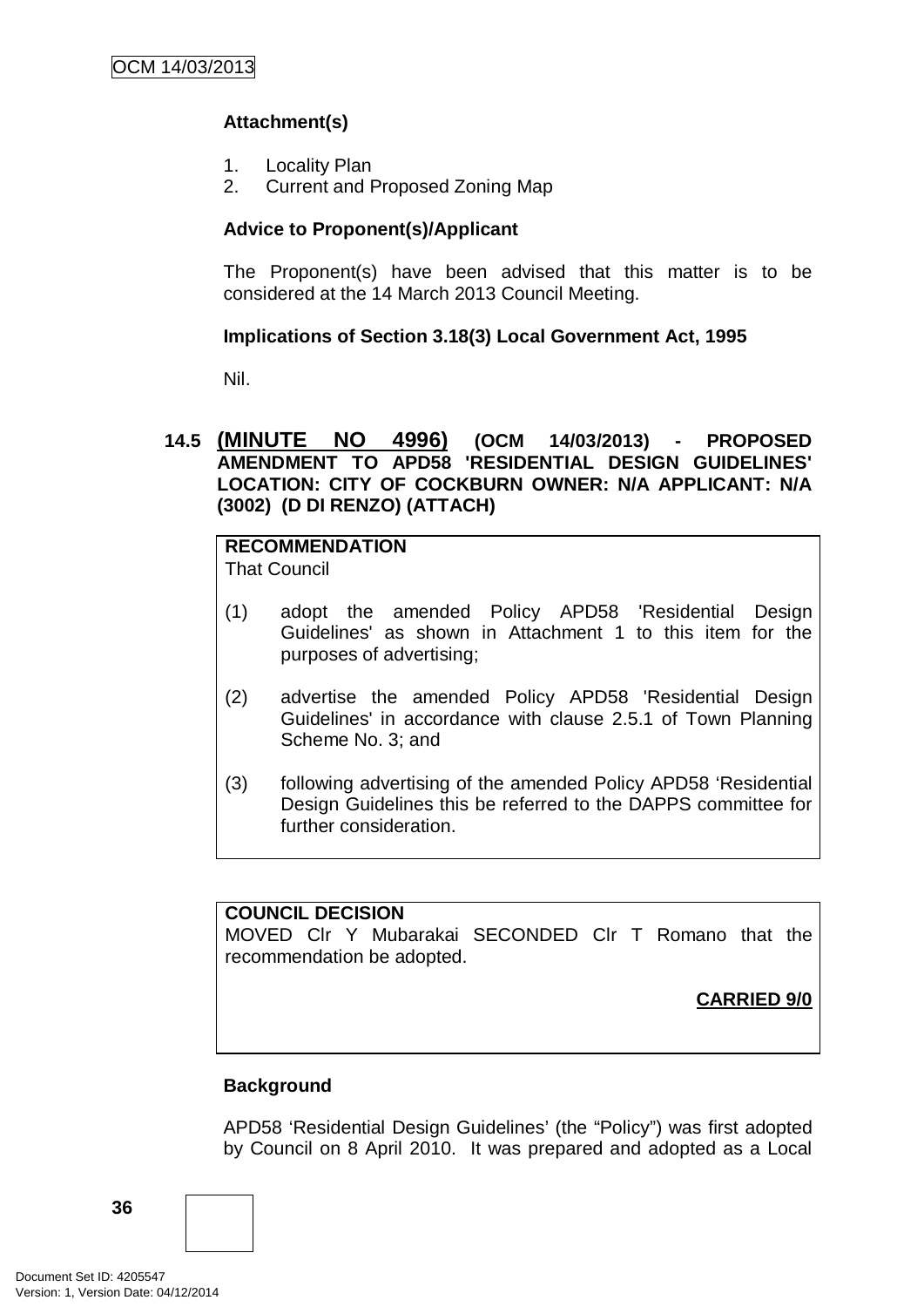Planning Policy pursuant to Section 2.5 of Town Planning Scheme No. 3 ("Scheme"). The Policy currently applies throughout the City and applies to medium density development and subdivision.

The Policy was prepared in conjunction with the Phoenix Central Revitalisation Strategy and associated Scheme Amendment. It was developed, in part, to guide development at the higher code of the R30/40 split codes implemented by the Phoenix Central Revitalisation Strategy.

Council resolved to adopt the Hamilton Hill Revitalisation Strategy at the Ordinary Meeting of Council on 8 November 2012. The Strategy recommends a number of changes to the Policy, including the addition of a new section to guide the application of a new proposed split coding R30/40/60.

At the Ordinary Meeting of Council 14 February 2013 Council resolved to initiate Scheme Amendment No. 100 which will implement the proposed rezonings set out in the Strategy, including the rezoning of some land to 'Residential R30/40/60'.

Therefore it is now proposed that the Policy be modified to include provisions to guide the new proposed R30/40/601 split coding, and that other updates to the Policy be undertaken.

#### **Submission**

N/A

## **Report**

The purpose of this report is for Council to consider adopting modifications to the Policy for the purposes of community consultation. The key recommended modification is the introduction of a section to guide the application of the new proposed split coding of R30/40/60.

The review of the Policy has also identified a number of other issues, and this report includes recommended modifications to address these issues.

## Proposed Split Coding Provisions (R30/40/60)

The Hamilton Hill Revitalisation Strategy identifies a split coding of R30/40/60 over a number of areas that are comprised of large underdeveloped lots (shown in Attachment 2). This is a new split density coding which has not been applied in the City of Cockburn previously. The purpose of this split density is to encourage improved redevelopment outcomes through: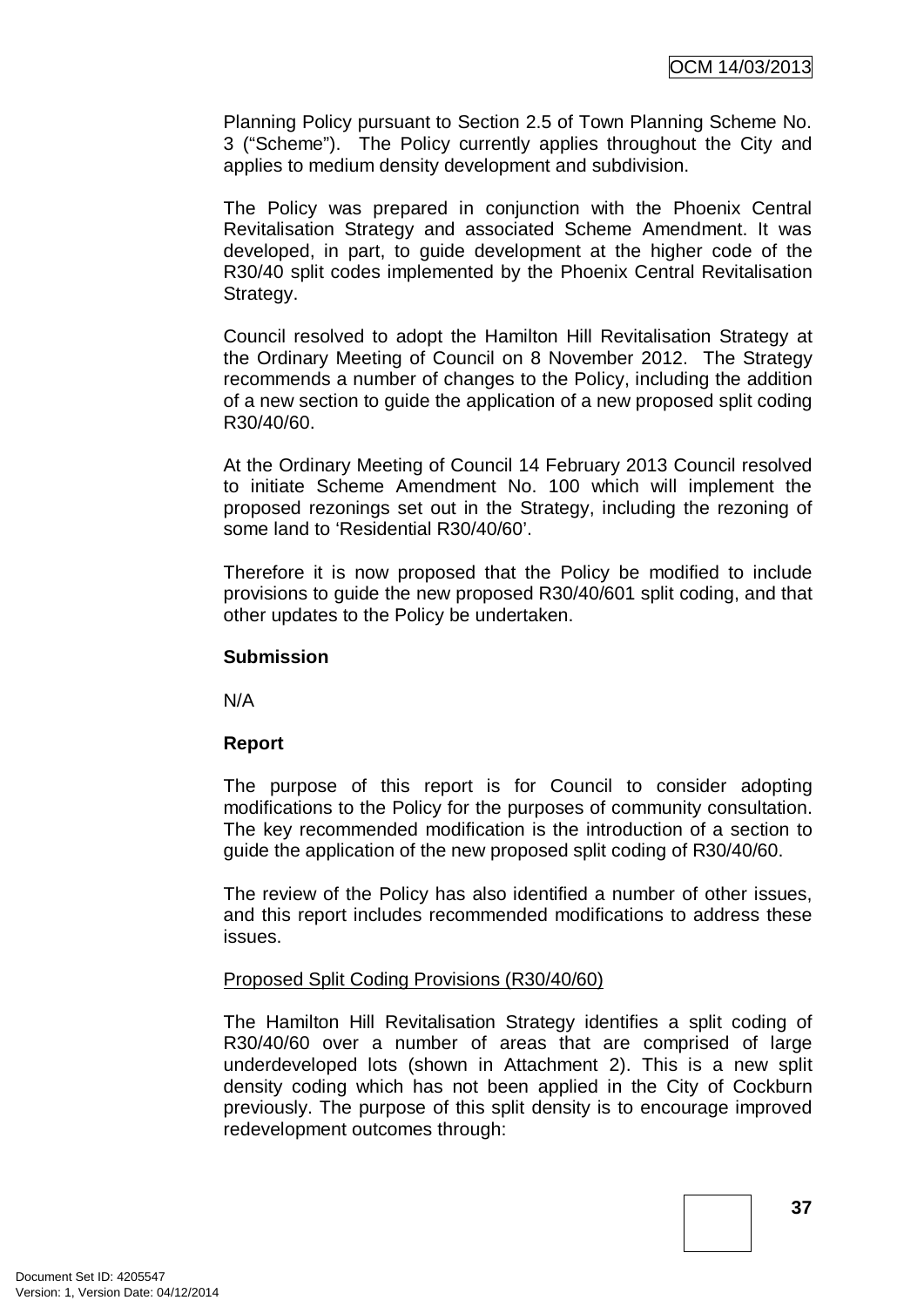- 1. The assembly of land parcels into larger development sites that can be developed in a more coordinated manner; and
- 2. Promotion of two storey construction for higher density developments so as to achieve an improved balance between open space and dwelling floorspace.

This split coding provides for a base coding of R30, with development at the higher coding of R40 or R60 possible if specific criteria are met. Additional development criteria apply as the density increases, as set out in the table below.

| Development Criteria for R40 and R60 under R30/40/60 Coding                                                                                                  |                                                                                                                         |  |
|--------------------------------------------------------------------------------------------------------------------------------------------------------------|-------------------------------------------------------------------------------------------------------------------------|--|
| R40 Development Criteria                                                                                                                                     | R60 Development Criteria                                                                                                |  |
| Dwellings/buildings fronting/adjacent to a<br>public street are two storey.                                                                                  | Development assembles more than<br>one existing lot or the development site<br>is over $2,500m^2$ in area.              |  |
| Dwellings fronting a public street must<br>address the primary street by way of<br>design, fenestration, entry and must                                      | The majority of dwellings (above 50%)<br>are two storeys or more.                                                       |  |
| contain major opening(s) to a living area<br>and/or master bedroom.<br>The minimum average site area<br>per<br>dwelling shall not exceed 240m <sup>2</sup> . | Dwellings fronting a public street must<br>address the primary street by way of<br>design, fenestration, entry and must |  |
|                                                                                                                                                              | contain major opening(s) to a living<br>area and/or master bedroom.                                                     |  |
| Development shall demonstrate a suitable<br>level of variety in design, height and<br>rooflines and promote surveillance of the                              | The minimum average site area per<br>dwelling shall not exceed 190m <sup>2</sup> .                                      |  |
| street and private access way.                                                                                                                               | Development shall demonstrate<br>a<br>suitable level of variety in design,                                              |  |
| Development adjacent to POS must<br>comply with the criteria set out in Section<br>11.                                                                       | height and rooflines, and promote<br>surveillance of the street and private<br>access way.                              |  |
|                                                                                                                                                              | Development adjacent to POS must<br>comply with the requirements set out in<br>Section 11.                              |  |

The development criteria for R40 and R60 include a minimum average site area per dwelling  $(240m^2$  for R40 and 190 $m^2$  for R60). The purpose of specifying these minimum average site areas is to ensure that the corresponding dwelling densities are achieved, rather than the R40 or R60 development requirements being applied to a density of development that is lower.

A number of the built form design criteria apply to either an R40 or R60 coding and seek to achieve an improved balance between open space and dwelling floorspace, better surveillance of the public realm, and variety in design.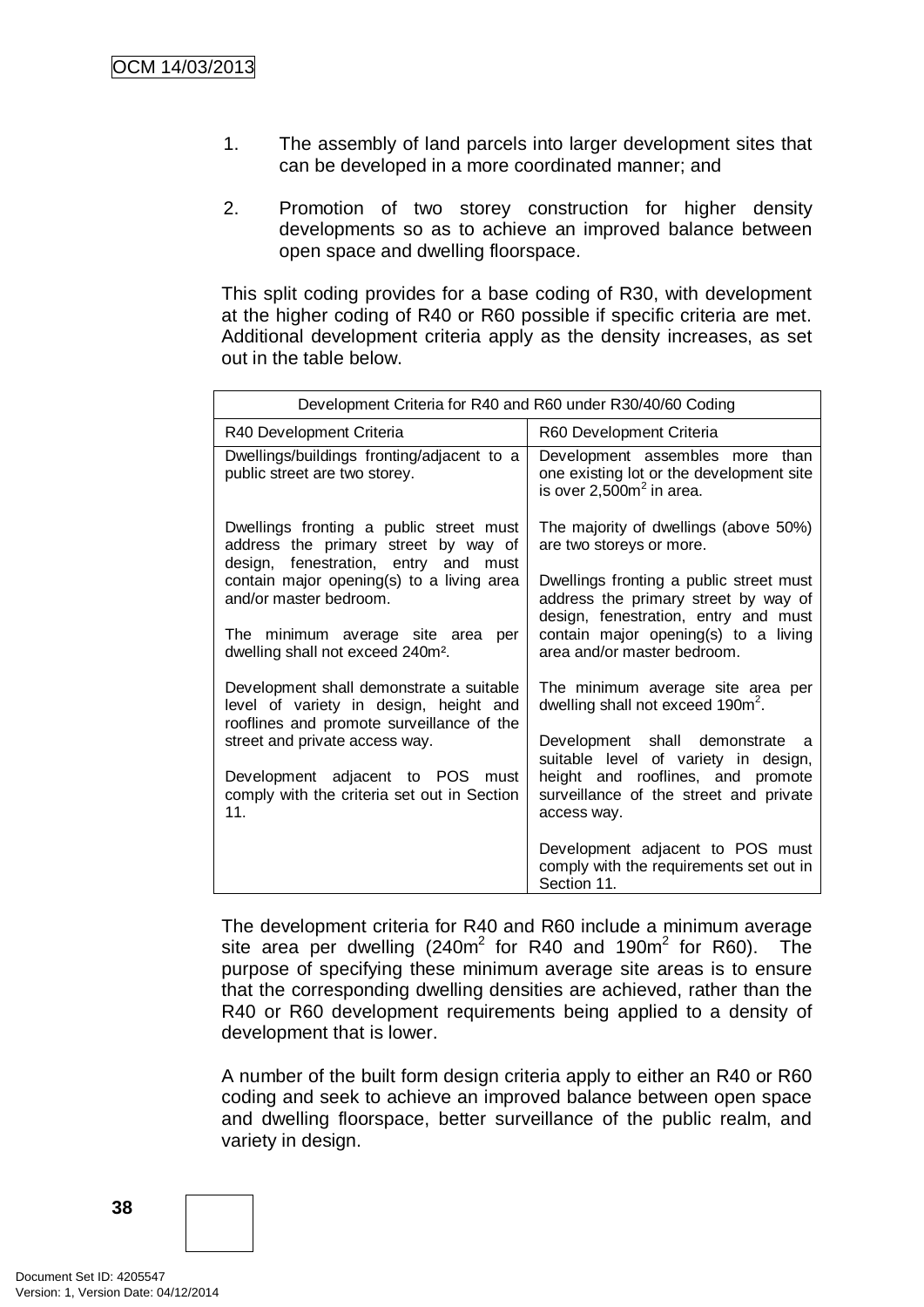The key additional requirement for achieving an R60 coding is that development must assemble more than one existing lot, or comprise a development site that is over  $2,500m^2$ . The purpose of this is to encourage assembly of parcels of land into larger development sites that can be developed at the higher density in a more coordinated manner. Larger development sites provide more flexibility for good built form outcomes at a higher density, rather than needing to design within the constraints of a smaller site.

#### Vehicle Access and Parking

The Policy currently does not allow the introduction of additional crossovers to lots abutting major roads identified in the Policy, unless it can be demonstrated that an existing crossover cannot be utilised for the proposed development.

However, the introduction of additional vehicle crossovers can also have a negative impact on local roads. Vehicle crossings interrupt the flow of street traffic for pedestrians, cyclists and motorists. Minimising the number of locations where a vehicle can cross the footpath into private property reduces the potential conflict between pedestrians, cyclists and cars.

Additional crossovers impact on the amenity of the streetscape by increasing the amount of hardstanding/paving area in the verge and front setback, and reducing the available area for landscaping and street trees.

Multiple crossovers also result in a loss of on street parking potential (where on street parking is permitted), and reduces the area available for placement of bins.

It is therefore, considered appropriate that the Policy also restrict the introduction of additional crossovers in all circumstances, as follows:

*'New grouped or multiple dwelling developments containing a shared/common property access way shall utilise that shared/common property access way for vehicle access without the need for an additional crossover(s) unless it can be clearly demonstrated to the satisfaction of the City that access from the shared/common property access way is not possible.'*

#### Landscaping and Driveways

To improve amenity and safety for larger grouped dwelling sites (over three dwellings), it is recommended that the following lighting requirement be added to the Policy: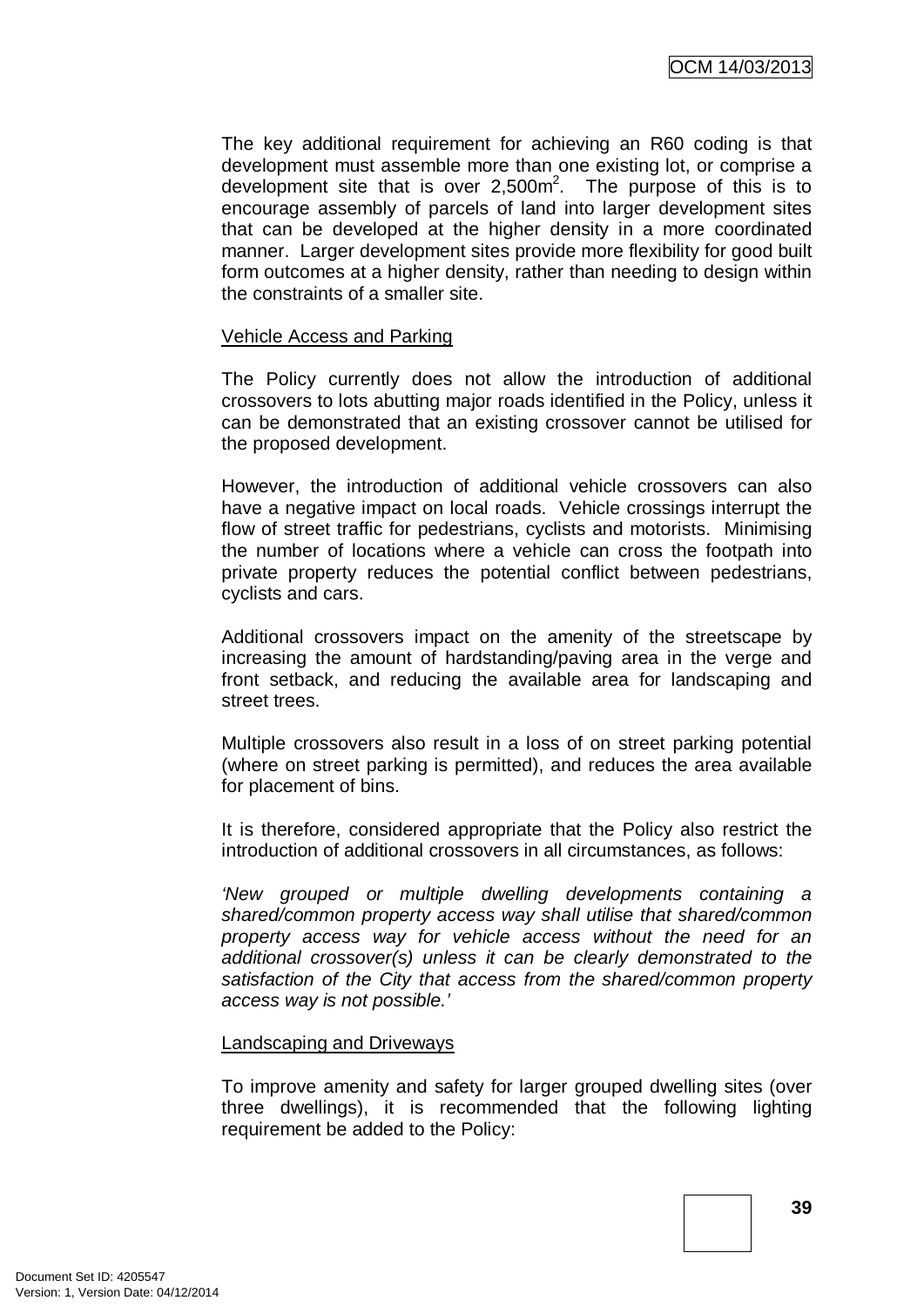*'Bollard style lighting in the shared/common property access way shall be included for all development involving three or more grouped or multiple dwellings.'*

It is recommended that provisions be added to the Policy to ensure that common areas (including accessways) are adequately developed, landscaped and lit where vacant strata lots are proposed in the absence of built form. This is to avoid the situation where vacant strata lots are sold to individual landowners, and the responsibility of developing common areas and driveways is neglected. The proposed provisions are outlined below:

- *\* 'In the case of three vacant strata lots or more (or one existing dwelling and two vacant strata lots) containing a shared/common property access way being created in the absence of built form, the access way shall be fully sealed and drained prior to subdivision clearance and bonding shall generally not be accepted. In this case, it is recommended that the treatment of the access way be constructed of asphalt or similar to avoid damage during dwelling construction.'*
- *\* 'In the case of three vacant strata lots or more (or one existing dwelling and two vacant strata lots) containing a shared/common property access way being created in the absence of built form, landscaping of the shared/common property access way shall be installed prior to subdivision clearance. Alternatively the City may accept the provision of a bond for the cost of the landscaping works plus a 25% contingency fee.'*
- *\* 'In the case of three vacant strata lots (or one existing dwelling and two vacant strata lots) or more containing a shared/common property access way being created in the absence of built form, bollard lighting shall be installed prior to subdivision clearance.'*

#### Outdoor Living Areas

To ensure that outdoor living areas created in the front setback are useable and provide good amenity for residents it is recommended that Clause 8.2 be modified to include the following:

*'Outdoor living areas proposed in the front setback area shall be fully developed including provision of a level area which is either paved and drained or lawned and shall be semi-privatised through the use of fencing compliant with the front fencing requirements of the R-Codes and the area shall be directly accessible from a habitable room. In this regard, a floor plan of the existing dwelling may be required to be submitted which demonstrates that this has been achieved.'*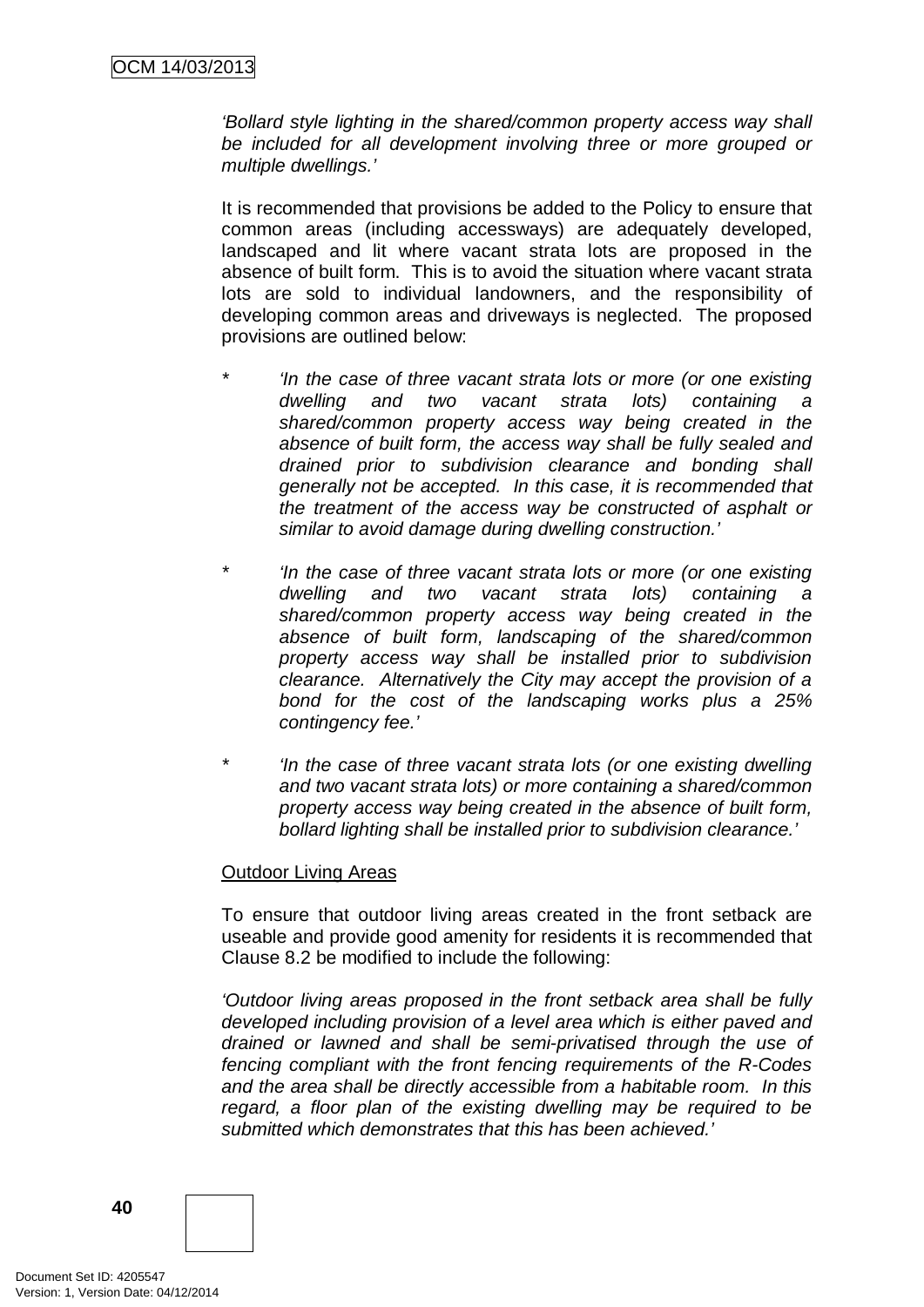## Other Modifications

A number of other modifications are proposed to the Policy, as reflected in Attachment 1, including the following:

- \* Inclusion of references to 'multiple dwellings', to require the Policy to apply to proposals for multiple dwelling developments.
- \* Broadening the scope of the Policy so that it applies to dwellings on lots with a frontage less than 10m wide.
- Minor modifications and corrections as shown in Attachment 1.

## **Conclusion**

In summary, it is recommended Council adopt the proposed modifications to the Policy for the purposes of community consultation. The modifications provide guidance for the application of the proposed R30/40/60 split codings, and strengthen the scope of the Policy. Following the community consultation, the Policy will be referred to the DAPPS Committee for final consideration.

## **Strategic Plan/Policy Implications**

## **Growing City**

- To grow our City in a sustainable way by: using land efficiently, protecting the natural environment and conserving biodiversity.
- Diversity of housing to respond to changing needs and expectations.

## **Budget/Financial Implications**

N/A

## **Legal Implications**

N/A

## **Community Consultation**

If adopted by Council the modified Policy will be advertised in accordance with Clause 2.5 of Town Planning Scheme No. 3, which requires advertising for a minimum period of 21 days. Amendment No. 100 proposes the R30/40/60 recodings, therefore it is intended to advertise the Policy concurrently with Amendment No. 100, which is required to be advertised for a minimum period of 42 days in accordance with the *Town Planning Regulations 1967*.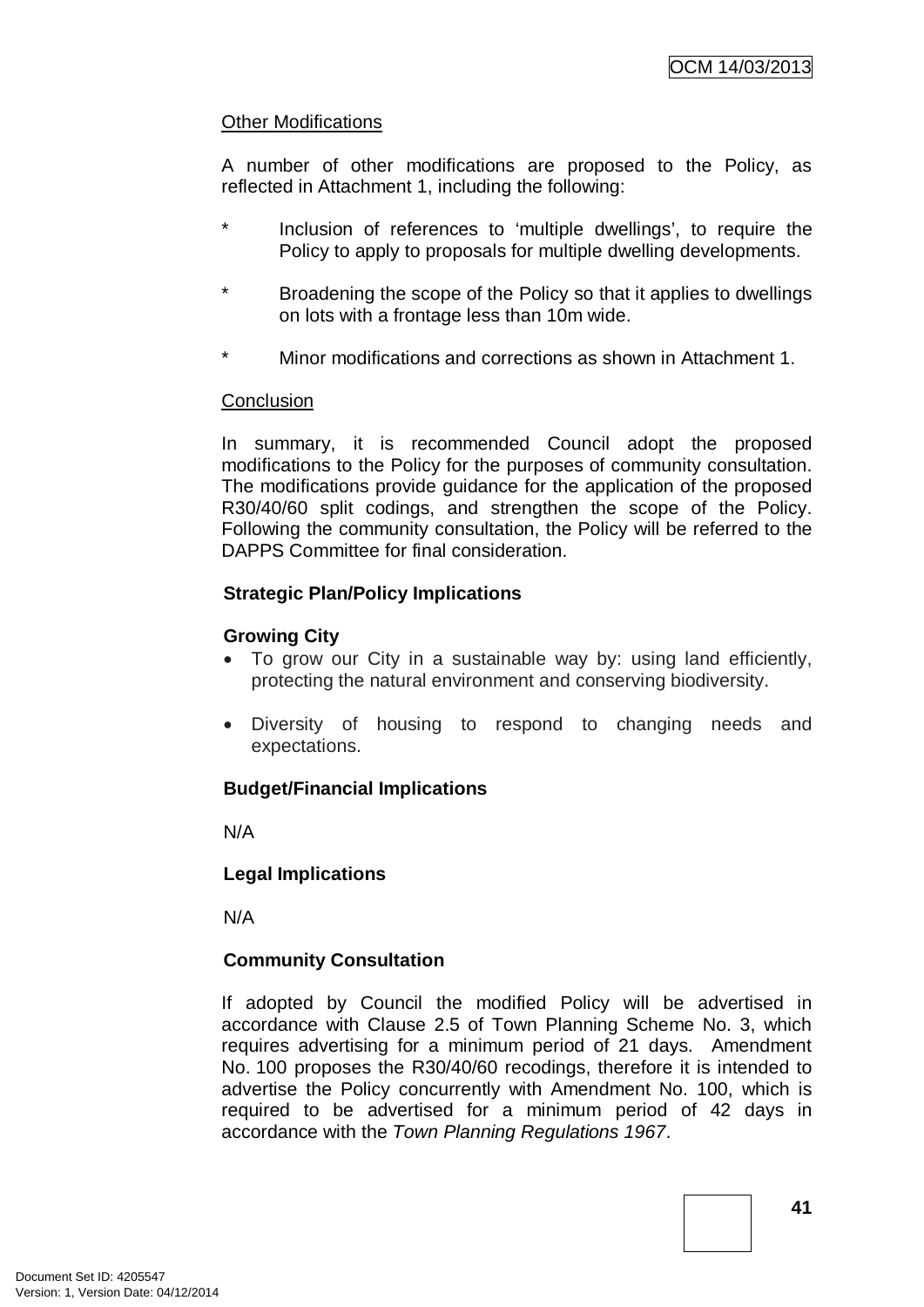Separate submission forms will be provided to enable comments to be made on the Policy and Amendment No. 100 separately.

## **Attachment(s)**

- 1. Draft APD58 'Residential Design Guidelines' (with proposed modifications).
- 2. Proposed Hamilton Hill Revitalisation Strategy Rezonings (Scheme Amendment No. 100).

## **Advice to Proponent(s)/Applicant**

N/A

**Implications of Section 3.18(3) Local Government Act, 1995**

N/A

#### **15. FINANCE AND CORPORATE SERVICES DIVISION ISSUES**

## **15.1 (MINUTE NO 4997) (OCM 14/03/2013) - LIST OF CREDITORS PAID - JANUARY 2013 (FS/L/001) (N MAURICIO) (ATTACH)**

#### **RECOMMENDATION**

That Council adopt the List of Creditors Paid for January 2013, as attached to the Agenda.

## **COUNCIL DECISION**

MOVED Clr S Pratt SECONDED Clr Y Mubarakai that the recommendation be adopted.

## **CARRIED 9/0**

## **Background**

It is a requirement of the Local Government (Financial Management) Regulations 1996, that a List of Creditors be compiled each month and provided to Council. **Submission**

N/A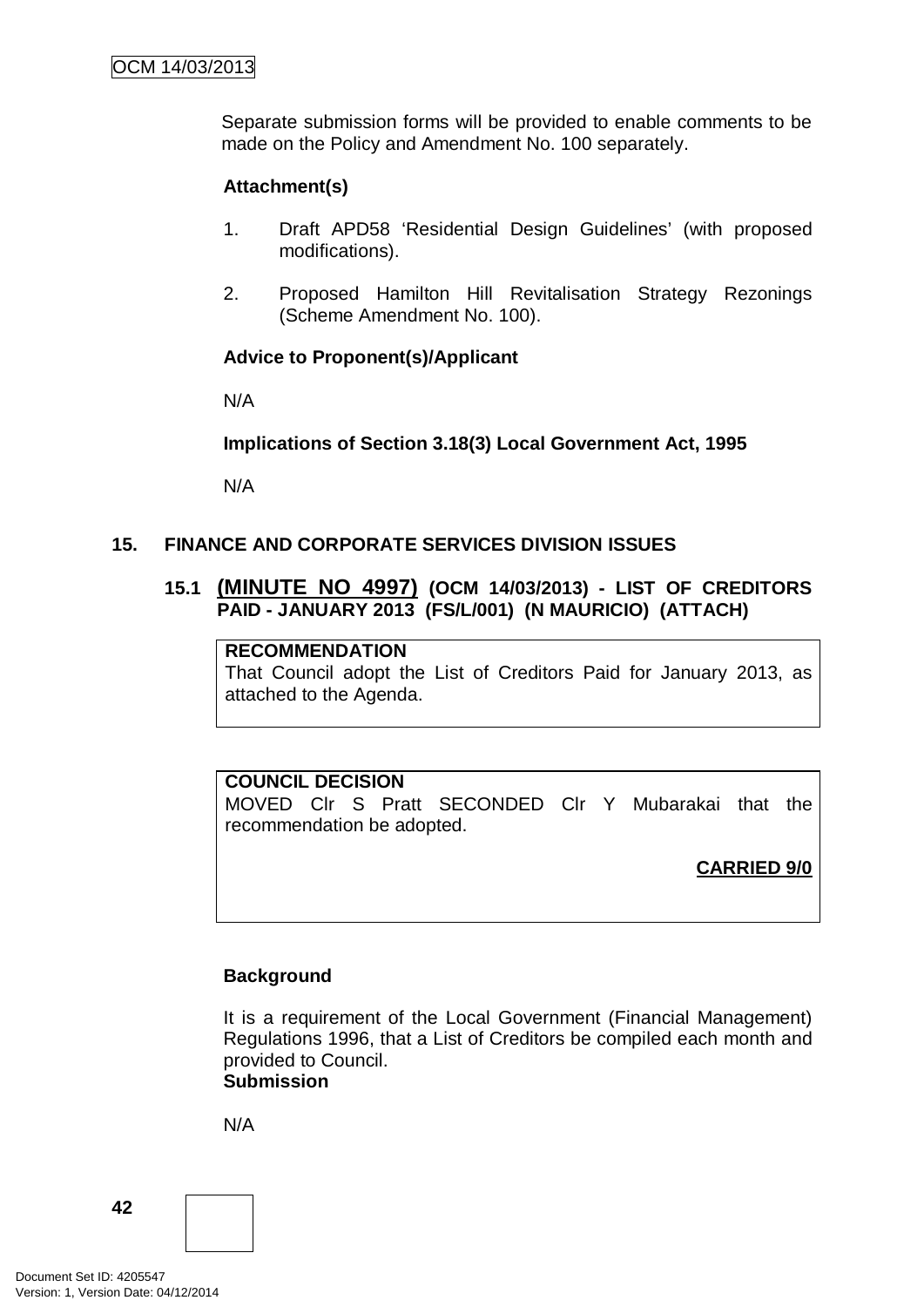## **Report**

The List of Accounts for September 2012 is attached to the Agenda for consideration. The list contains details of payments made by the City in relation to goods and services received by the City.

## **Strategic Plan/Policy Implications**

#### **Leading & Listening**

- Effective and constructive dialogue with all City stakeholders.
- A responsive, accountable and sustainable organisation.

## **Budget/Financial Implications**

N/A

**Legal Implications**

N/A

## **Community Consultation**

N/A

## **Attachment(s)**

List of Creditors Paid – January 2013.

## **Advice to Proponent(s)/Submissioners**

N/A

**Implications of Section 3.18(3) Local Government Act, 1995**

Nil.

## **15.2 (MINUTE NO 4998) (OCM 14/03/2013) - STATEMENT OF FINANCIAL ACTIVITY AND ASSOCIATED REPORTS - JANUARY 2013 (FS/S/001) (N MAURICIO) (ATTACH)**

## **RECOMMENDATION**

That Council adopt the Statement of Financial Activity and associated reports for January 2013, as attached to the Agenda.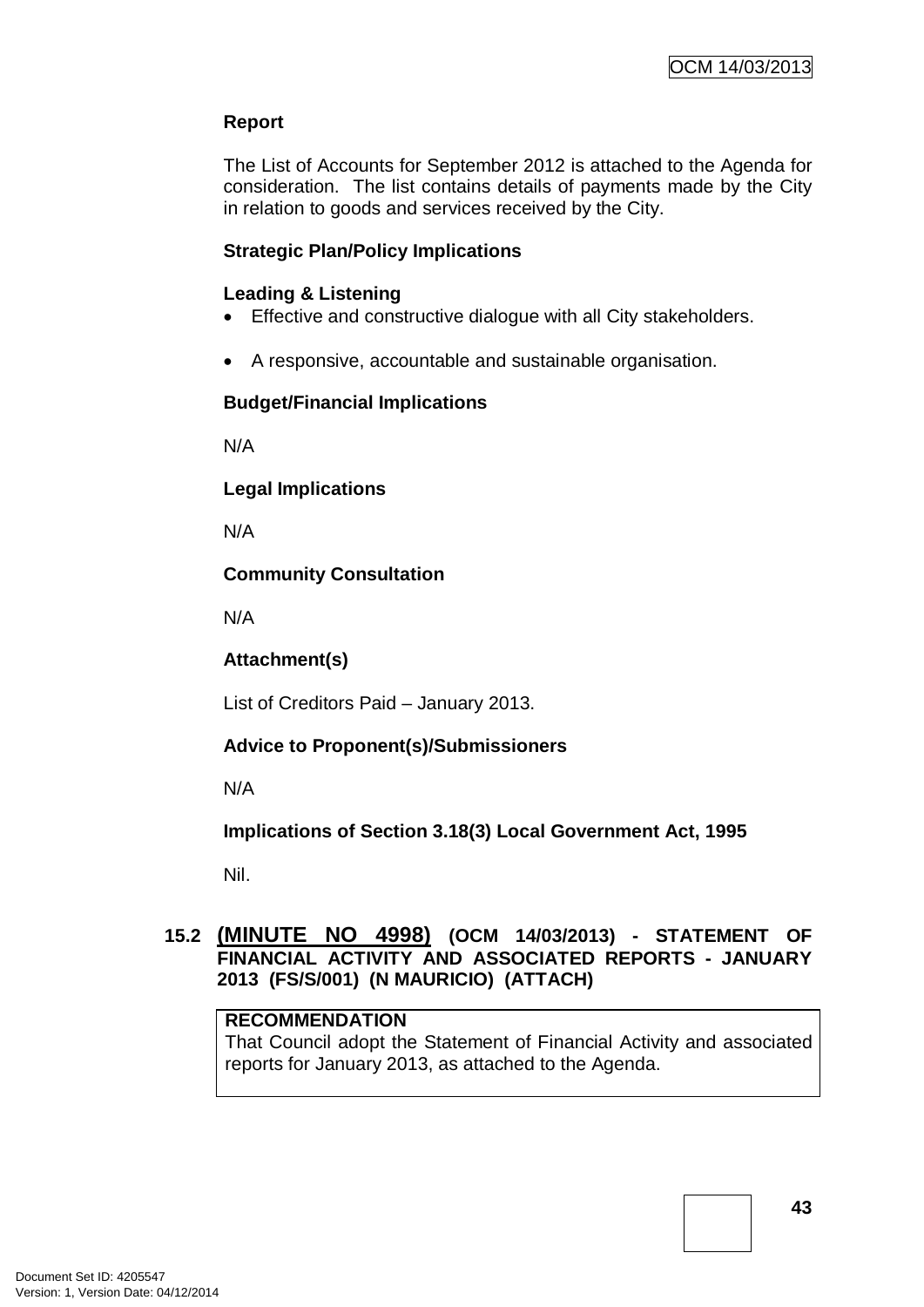## **COUNCIL DECISION**

MOVED Clr Y Mubarakai SECONDED Clr S Pratt that the recommendation be adopted.

## **CARRIED 9/0**

## **Background**

Regulations 1996 prescribes that a local government is to prepare each month a Statement of Financial Activity.

Regulation 34(2) requires the Statement of Financial Activity to be accompanied by documents containing:–

- (a) details of the composition of the closing net current assets (less restricted and committed assets);
- (b) explanations for each material variance identified between YTD budgets and actuals; and
- (c) any other supporting information considered relevant by the local government.

Regulation 34(4)(a) prescribes that the Statement of Financial Activity and accompanying documents be presented to Council within 2 months after the end of the month to which the statement relates.

The regulations require the information reported in the statement to be shown either by nature and type, statutory program or business unit. The City chooses to report the information according to its organisational business structure, as well as by nature and type.

Financial Management Regulation 34(5) requires Council to annually set a materiality threshold for the purpose of disclosing budget variance details. To this end, Council has adopted a materiality threshold variance of \$100,000 for the 2012/13 financial year.

#### **Submission**

N/A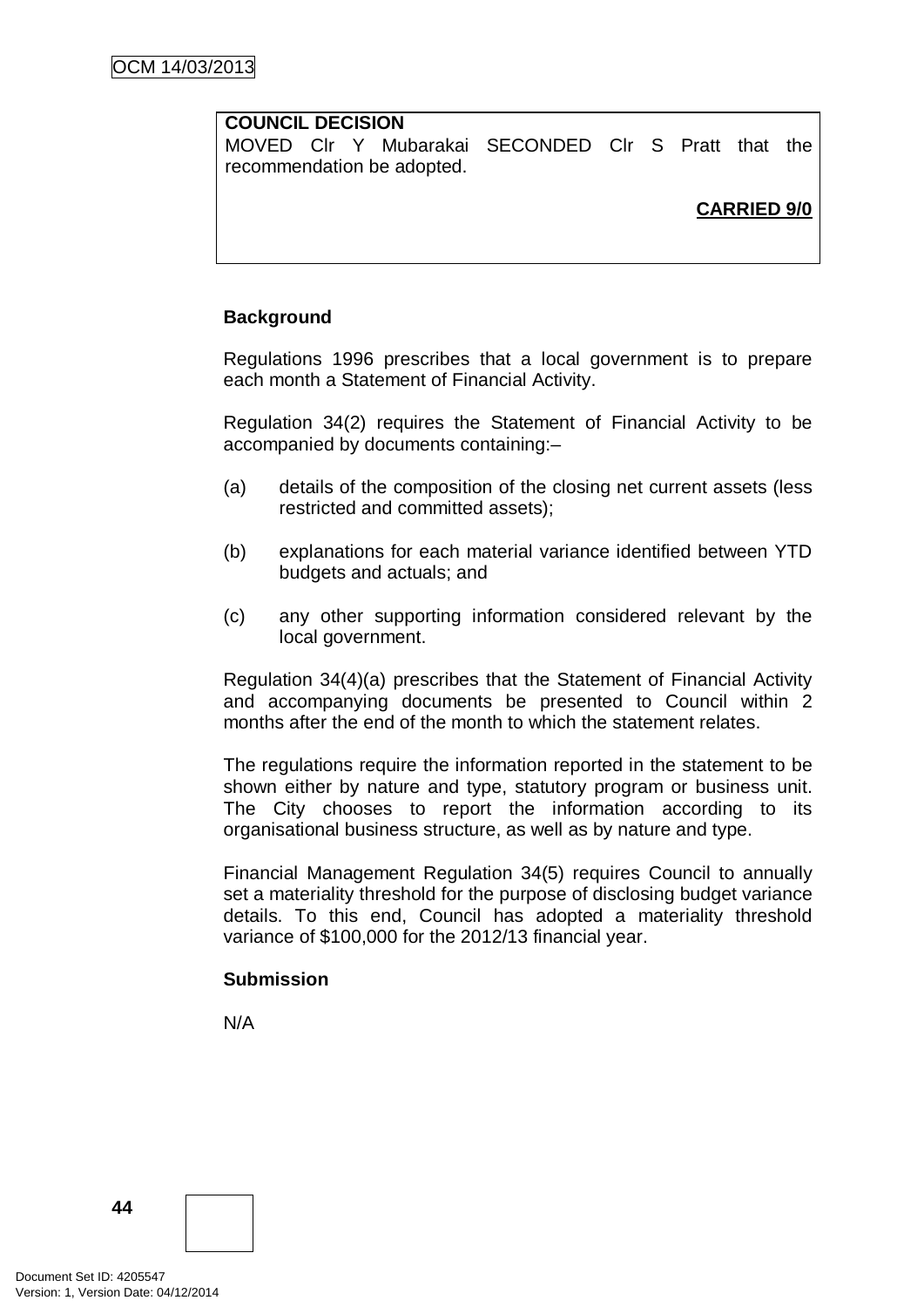#### **Report**

This revised budget figures include the budget review completed for the July to December period and adopted by Council at its February meeting.

#### Closing Funds

The City's closing municipal position of \$56.2M was \$2.3M higher than the revised YTD budget target of \$53.9M for the end of January. This represents a favourable position overall made up of numerous factors as detailed further in this report.

The revised budget for the end of year closing position is currently showing a \$16k surplus. This has reduced from the \$177k surplus reported in the mid-year budget review due to Council's decision to fund \$80k of tree planting in Forrest Road, a \$59k adjustment related to funding HACC depreciation from grant funds and a \$23k adjustment required for cash balancing grant funded activities.

The closing funds position will fluctuate throughout the year as it is impacted upon by various Council decisions and minor system adjustments and corrections. Details on the composition of the budgeted closing position are outlined in Note 3 to the financial report.

#### Operating Revenue

YTD operating revenue of \$100M is tracking ahead of budget by \$2.9M. The key contributor to this result is \$1.5M of additional revenue from Waste Services commercial landfill fees.

Human Services grant funding is collectively \$0.6M ahead of the YTD budget due to timing issues. Client fees for the out of school care programs are collectively down over \$0.1M due to the closure of the Harvest Lakes and Atwell services in July last year.

Revenue generated from rates administration fees are \$0.1M ahead of budget and underground power service charges raised to date are also \$0.2M over the full year budget. Interest earnings on Council's investments are now \$0.1M ahead of YTD budget as a result of the downwards revision made in the mid-year review due to falling rates of return. In the Planning and Development Division, administration fees for administering the developer contribution schemes are yet to be accounted for, causing an unfavourable variance of just under \$0.2M.

Further details of material variances are disclosed in the Agenda attachment.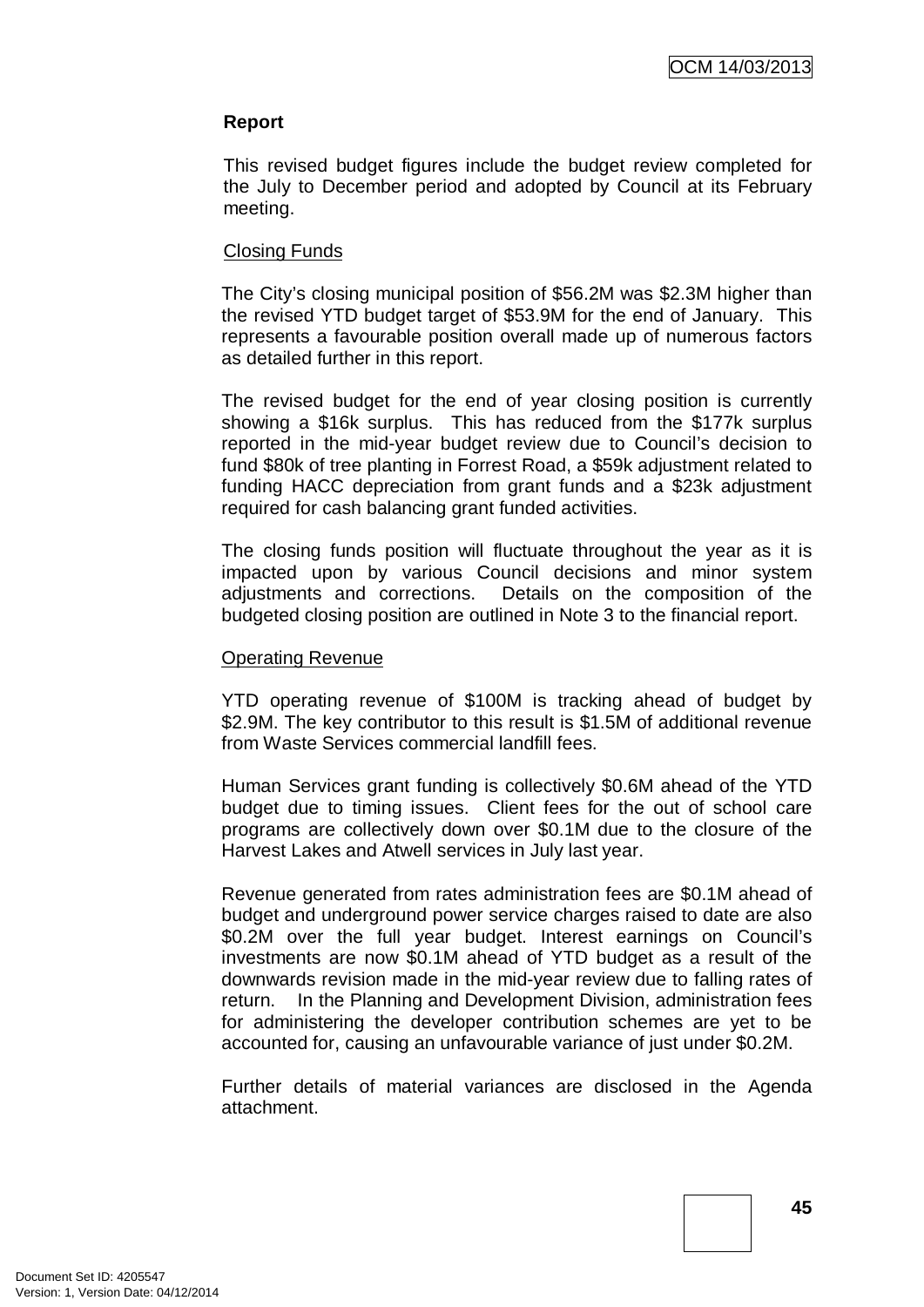#### Operating Expenditure

Overall operating expenditure of \$61.2M (including depreciation) is tracking slightly under budget by around \$2.2M.

Community Services is collectively \$0.5M under budget comprising favourable variances in Law and Public Safety (\$155k), SLLC (\$146k) and Council's donation program (\$199k).

Corporate Communications are showing a budget underspend of \$0.3M under the Summer of Fun Events budget. This is a timing issue only as expenditure will be recognised following completion of the events program.

Parks and Environment Services are showing an overall net underspend of \$0.7M against their YTD budget of \$6.3M. This comprises variances in Parks Maintenance (\$251k) and Environmental Management (\$487k), mainly under materials and contracts.

Infrastructure Services also contribute a favourable variance of \$0.15M mainly due to a lag in billing of power for the City's properties.

Waste Services is over budget by \$0.7M. However, this includes additional landfill levy accrued of \$1.1M that the City may be liable for in the future. The Waste Collection budget is \$0.4M below YTD budget.

Health Services are \$0.2M under YTD budget primarily due to nonspending on contaminated sites.

Operating costs for the Libraries unit are \$0.1M below budget due to savings in the Spearwood Library salaries budget.

Depreciation is now tracking on budget following the budget adjustments made in the mid-year review.

Material variances by business unit are also disclosed in the agenda attachment.

The following table shows operating expenditure budgetary performance at a nature and type level:

| Nature or Type<br><b>Classification</b> | <b>Actual</b> | YTD<br><b>Amended</b><br><b>Budget</b> | <b>Variance to</b><br><b>Budget</b> |
|-----------------------------------------|---------------|----------------------------------------|-------------------------------------|
|                                         |               |                                        | %                                   |
| <b>Employee Costs</b>                   | \$22.5M       | \$22.5M                                | 0.1%                                |
| <b>Materials and Contracts</b>          | \$18.6M       | \$20.9M                                | 11.1%                               |
| <b>Utilities</b>                        | \$2.2M        | \$2.5M                                 | 13.1%                               |
| Insurances                              | \$1.8M        | \$1.9M                                 | 4.7%                                |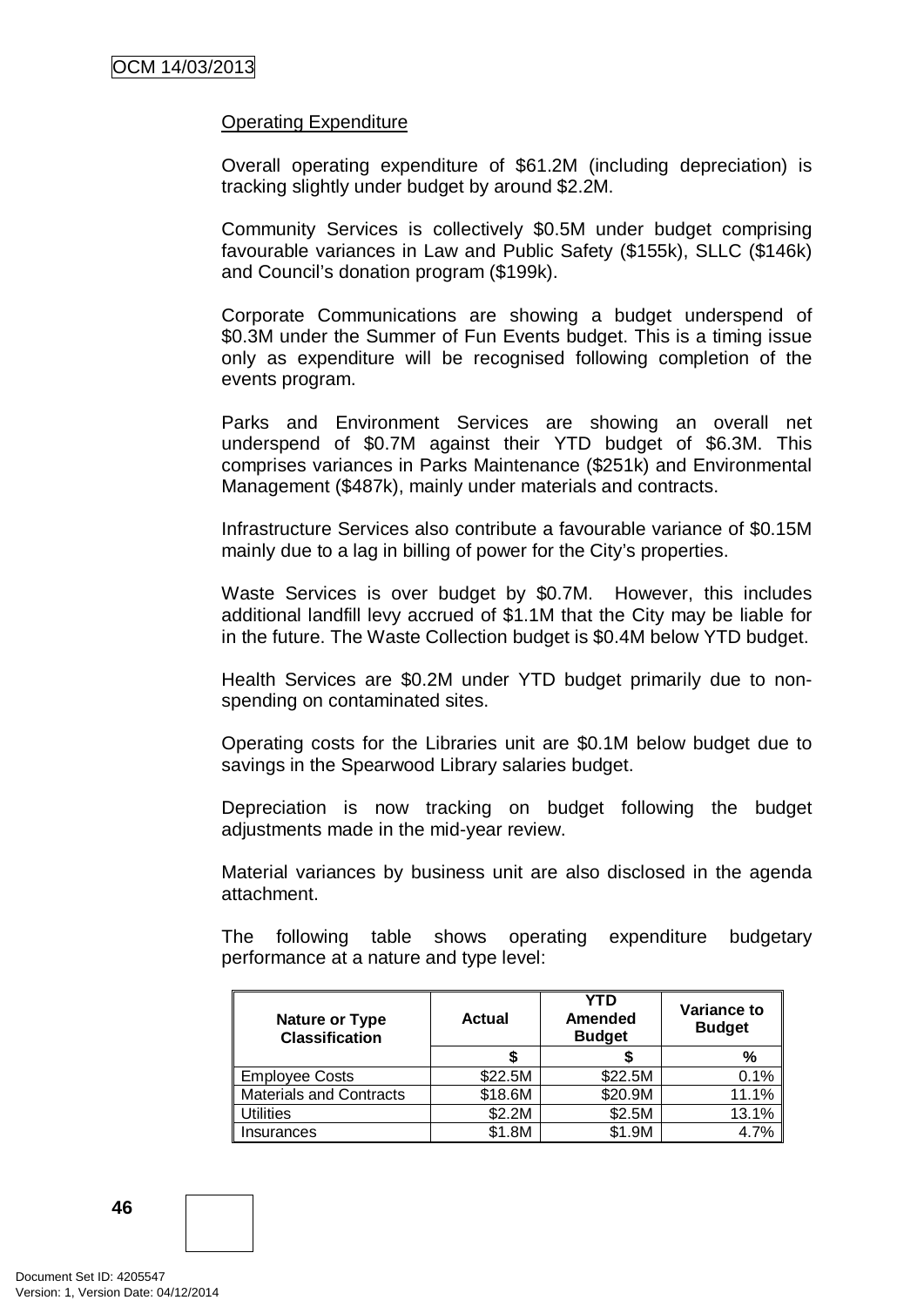| <b>Nature or Type</b><br><b>Classification</b> | Actual  | YTD<br>Amended<br><b>Budget</b> | <b>Variance to</b><br><b>Budget</b> |
|------------------------------------------------|---------|---------------------------------|-------------------------------------|
|                                                |         |                                 | %                                   |
| <b>Other Expenses</b>                          | \$5.2M  | \$4.1M                          | $-14.4%$                            |
| Depreciation (non cash)                        | \$12.1M | \$12.1M                         | 0.3%                                |

Other expenses are impacted by the additional accrual of landfill levy as referred to previously.

#### Capital Expenditure

The City's capital budget has incurred expenditure of \$26.9M versus the YTD budget of \$41.2M, resulting in an YTD variance of \$14.3M.

Building works in progress contribute \$9.3M of this variance, due to the integrated health facilities project. Computer infrastructure and software projects contribute \$1.3M, roads and footpath infrastructure \$1.8M and land development projects another \$1.1M.

The significant project spending variances are disclosed in the attached CW Variance analysis report.

#### Capital Funding

Proceeds from land sales are \$14.1M behind the YTD budget, comprising the sale of lot 9001 Ivankovich Avenue (\$11.9M balance owing) Grandpre Crescent development (\$0.4M balance still to settle), sale of lots 485 & 489 Bourbon St (\$0.5M still to settle) and subdivision of Lot 702 Bellier Place and Lot 65 Erpingham Road (\$1.1M). Settlement for Ivankovich Avenue is now expected in March.

Proceeds from plant and vehicle sales are \$0.4M behind the YTD budget due mainly to timing issues.

Grants and developer contributions were collectively \$3.2M behind YTD targets. These are however subject to the respective projects capital spending and formal claims processes and will be achieved in due course.

Loan funds of \$1.0M for the Emergency Services building project are yet to be raised, but will be done so within the next two months.

Transfers to and from Reserves are \$14.9M and \$13.3M behind budget respectively. However these are highly correlated to the capital spending and capital income from land sales budgets, which are showing large variances currently.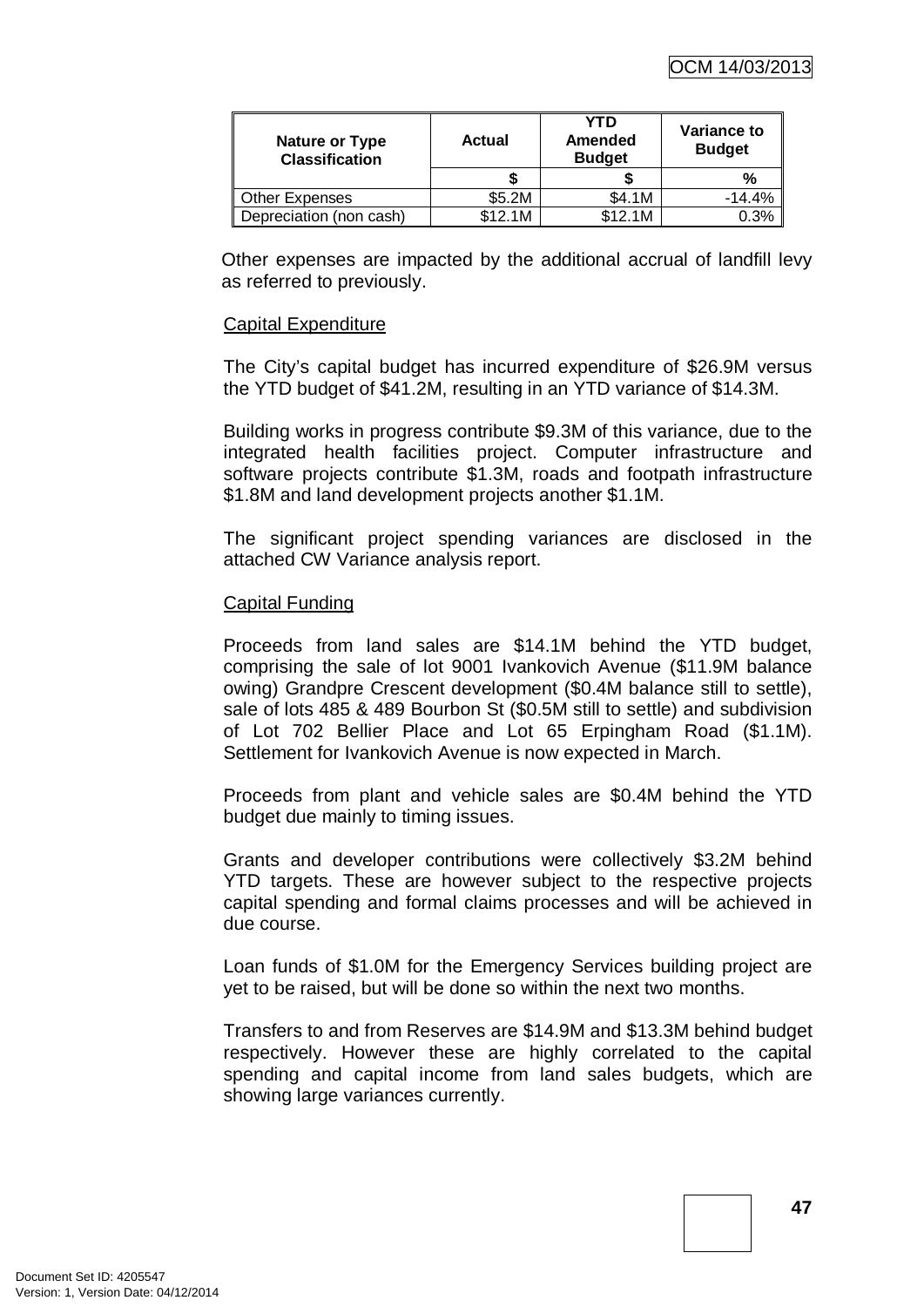#### Cash & Investments

Council's cash and current/non-current investment holding reduced to \$102.8M from \$103.3M the previous month in line with the City's operating activities.

\$46.7M of this holding represents the City's cash backed reserves with another \$5.2M representing funds held for other restricted purposes (such as bonds, restricted grants and capital infrastructure contributions). The remainder of \$50.9M represents the cash and investment components of the City's working capital, required to fund ongoing operations and the capital program.

The City's investment portfolio made a weighted annualised return of 5.13% for the month of December, unchanged from the previous month. The benchmark BBSW performance for the corresponding period was 3.21%.

The majority of investments are held in term deposit (TD) products placed with highly rated APRA (Australian Prudential Regulation Authority) regulated Australian banks. These are predominantly invested for terms between three and six months, as this is where the main value lies within the current yield curve and also minimises cash flow liquidity risks.

Whilst the Reserve Bank has progressively reduced interest rates over the past several months by 100 basis points, the City's investment strategy of rolling over TD's for around six month terms has somewhat buffered the City's investment performance from a significant downturn.

However, given the extent of the past rate cuts and the potential for more in the near future, the budget for interest earnings on municipal funds have been revised downwards by \$0.5M in the mid-year budget review.

Interest earnings on reserve funds however, are expected to meet budget given their YTD performance. This result has been aided by the delayed capital spending on the integrated health facilities project and the long investment terms locking in high rates of return. Also, the imminent sale proceeds from Ivankovich Avenue should boost interest earnings for the remainder of the year.

#### Description of Graphs and Charts

There is a bar graph tracking Business Unit operating expenditure against budget. This provides a very quick view of how the different units are tracking and the comparative size of their budgets.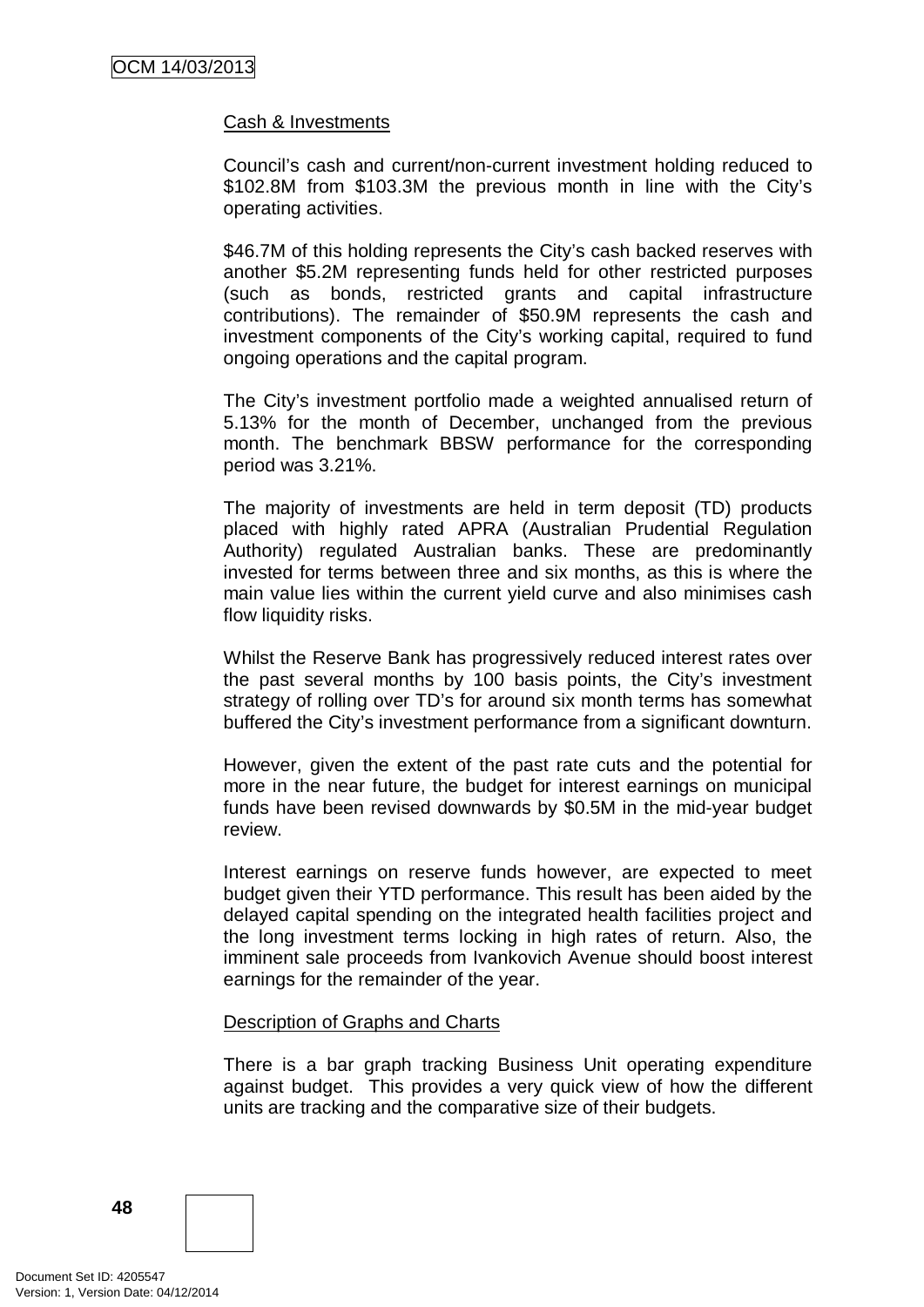The Capital Expenditure graph tracks the YTD capital spends against the budget. It also includes an additional trend line for the total of YTD actual expenditure and committed orders. This gives a better indication of how the capital budget is being exhausted, rather than just purely actual cost alone.

A liquidity graph shows the level of Council's net current position (adjusted for restricted assets) and trends this against previous years. This gives a good indication of Council's capacity to meet its financial commitments over the course of the year.

Council's overall cash and investments position is provided in a line graph with a comparison against the YTD budget and the previous year's position at the same time.

Pie charts included show the break-up of actual operating income and expenditure by nature and type and the make-up of Council's current assets and liabilities (comprising the net current position).

## **Strategic Plan/Policy Implications**

## **Leading & Listening**

- A responsive, accountable and sustainable organisation.
- Manage our financial and infrastructure assets to provide a sustainable future.
- A culture of risk management and compliance with relevant legislation, policy and guidelines

## **Budget/Financial Implications**

Material variances identified of a permanent nature (ie. not due to timing issues) may impact on Council's final budget position (depending upon the nature of the item).

## **Legal Implications**

N/A

## **Community Consultation**

N/A

## **Attachment(s)**

Statement of Financial Activity and associated Reports – January 2013.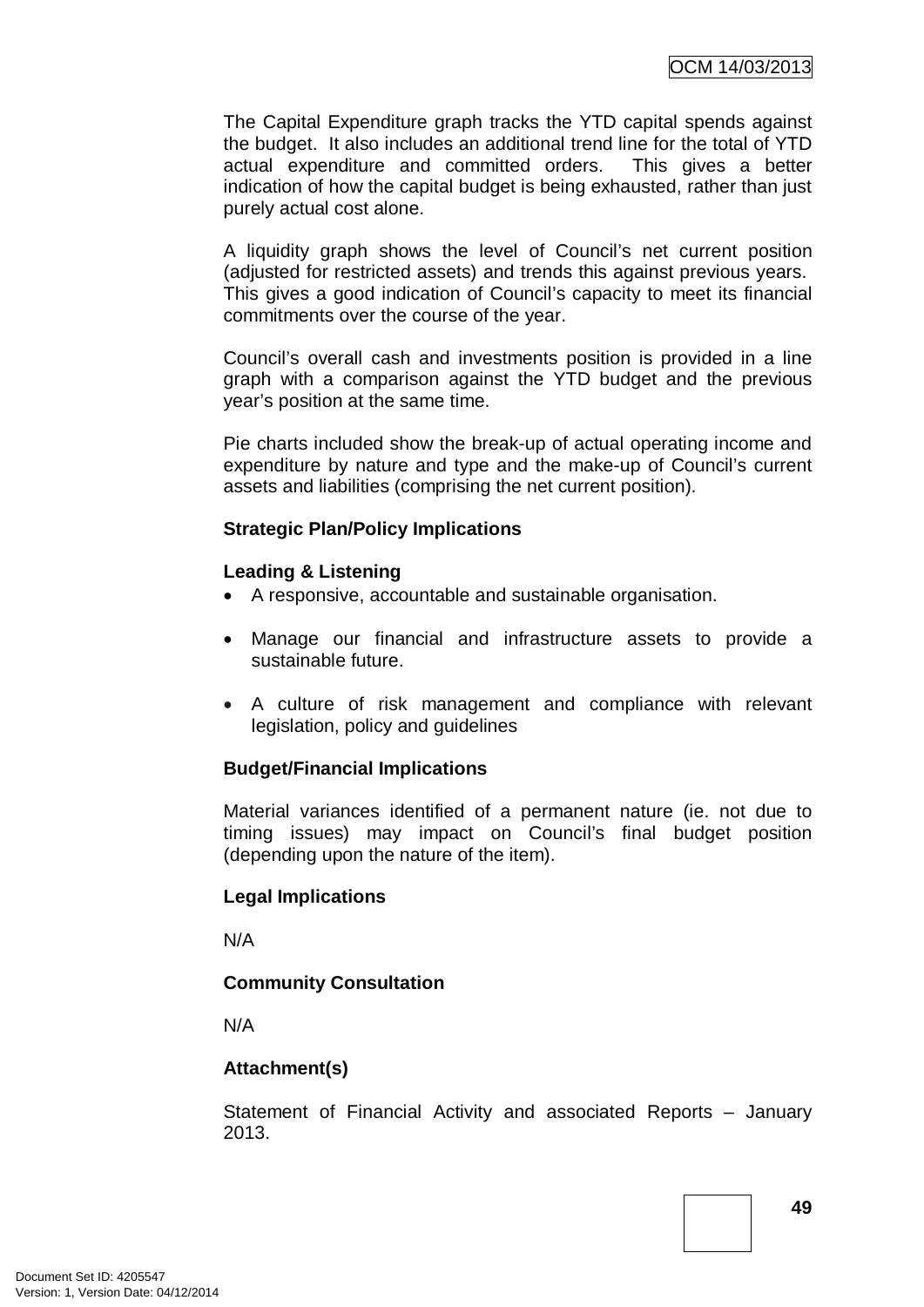#### **Advice to Proponent(s)/Submissioners**

N/A

**Implications of Section 3.18(3) Local Government Act, 1995**

Nil.

## **15.3 (MINUTE NO 4999) (OCM 14/03/2013) - ANNUAL GENERAL MEETING OUTCOMES - COCKBURN CENTRAL WEST (082/012) (S DOWNING)**

**RECOMMENDATION**

That Council receive the report.

## **COUNCIL DECISION**

MOVED Clr Y Mubarakai SECONDED Clr T Romano that the recommendation be adopted.

**CARRIED 9/0**

## **Background**

The Council held the Annual General Meeting (AGM) for the City of Cockburn on Tuesday 5 February 2013. As part of the AGM process, electors of the City of Cockburn can ask questions and move motions at the AGM, although it is noted that motions passed at the AGM are not binding on the Council under the Local Government Act.

#### **Submission**

N/A

#### **Report**

At the Annual General Meeting three motions were successfully passed as noted below. Electors present in the public gallery are the only persons entitled to vote on the motions moved and seconded. There were twelve electors present in the public gallery.

Two other motions were moved but were lost due to want of a seconder.

First Motion – Lost due to want of a seconder

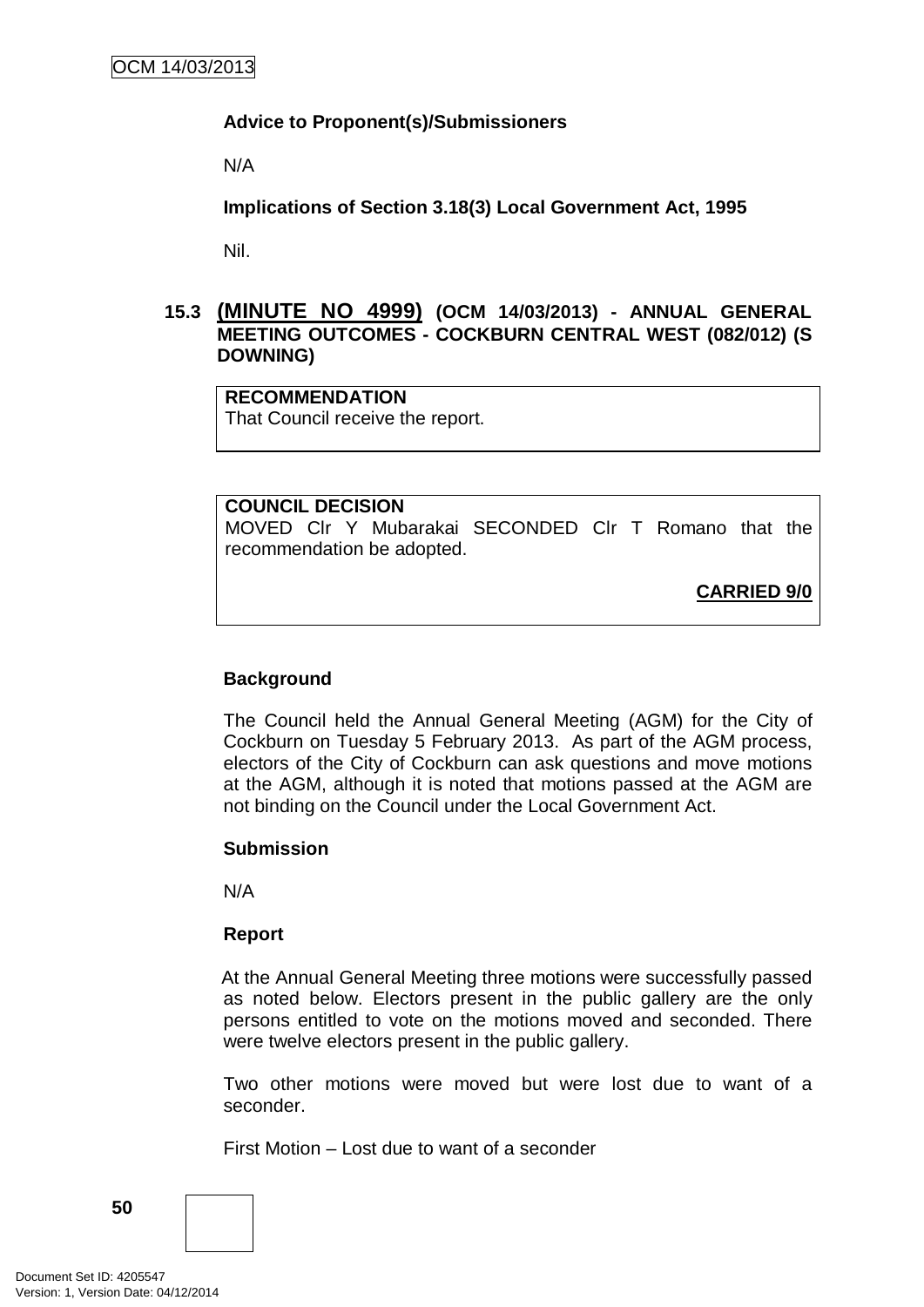## **SECOND MOTION**

#### **MOTION**

MOVED Chris Lewis (Coogee) SECONDED Mike Armson (Success) that the City of Cockburn agree not to take out borrowings that rely on future Developer Contributions to make the interest and/or capital repayments.

**CARRIED 4/2**

## Officer Comment

The Developer Contribution Scheme (DCA13) is to fund in part community infrastructure that is the building of community assets such as swimming pools, playing ovals, bike ways amongst a range of other projects. The funds will be collected over twenty years but the range of community assets to be constructed will be built over the next ten years. As part of the gap in the funding, it was always envisaged the gap would be filled by borrowing funds from the WA Treasury Corporation. Repayments would be made using the developer contributions. This was to be undertaken so that the community assets could be constructed now and the repayments structured so that the general municipal funds would not have to be used to fund borrowings of this nature. The facility at Cockburn Central West is still subject to further Council decisions before any borrowings are undertaken.

## **THIRD MOTION**

## **MOTION**

MOVED Chris Lewis (Coogee) SECONDED Don Miguel (North Lake) that the City of Cockburn provide details of who is providing the capital to build the following elements at the proposed Cockburn Central West Sport and Recreation project:

The main AFL oval. The secondary playing ovals. The lighting for the main oval. The Dockers' administration and rooms. The education complex. Parking for the Dockers.

**CARRIED 5/0**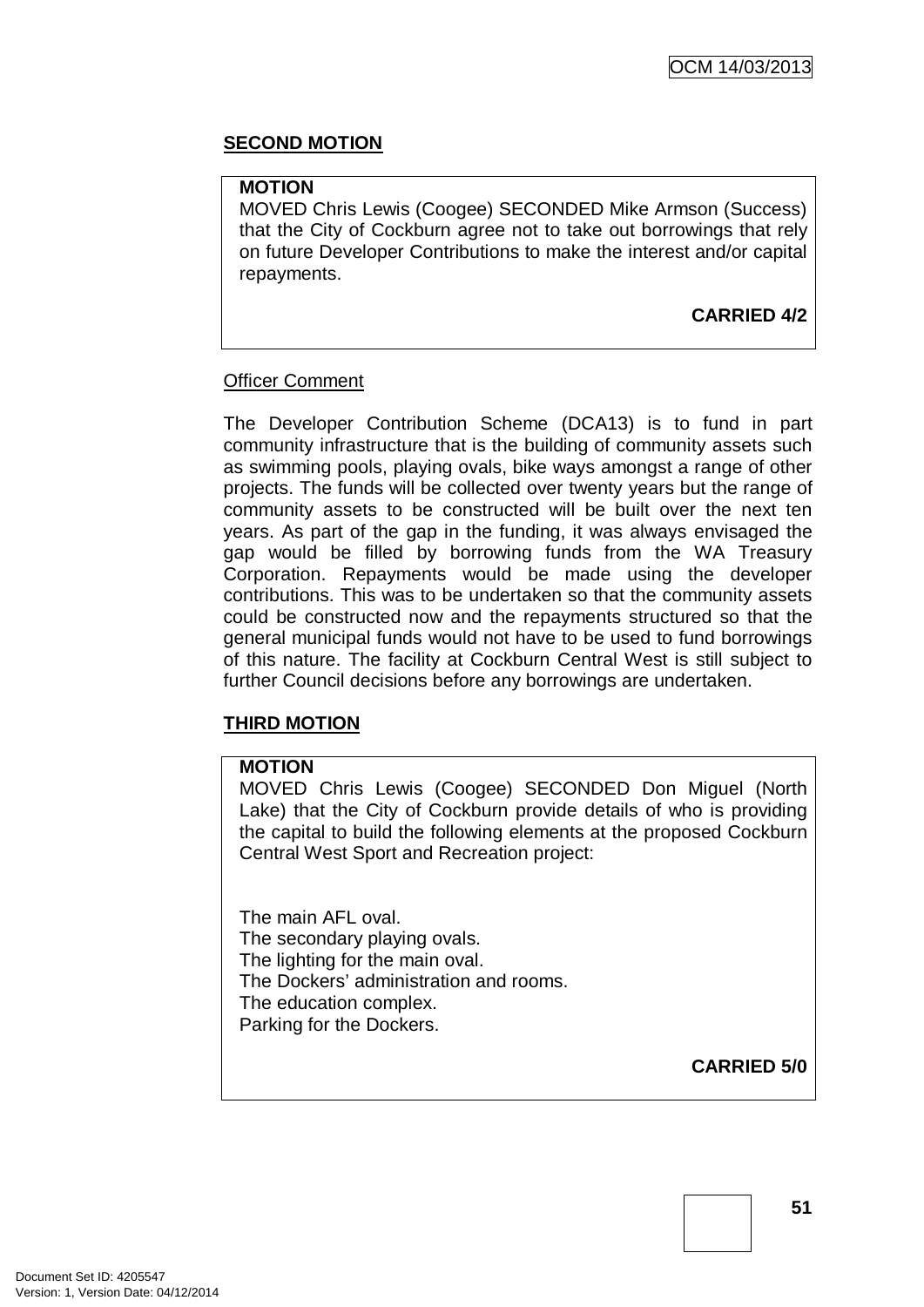## Officer Comment

The Fremantle Football Club will provided the capital for their Administration Centre and Rooms, the cost of upgrading the primary community football oval to an AFL grade oval and parking for the Staff and Players. The secondary playing ovals/grounds will be provided by the developer/council. Responsibility for the lighting for the main oval is yet to be determined given the FFC will be training primarily during daylight hours. The education complex will be the responsibility of the relevant education institution.

## **FOURTH MOTION**

## **MOTION**

MOVED Chris Lewis (Coogee) SECONDED Arie Hol (South Lake) that the City of Cockburn provide details of who will be paying the operational and maintenance costs for the following elements at the proposed Cockburn Central West Sport and Recreation project:

- 1. The main AFL oval.
- 2. The secondary playing ovals.
- 3. The lighting for the main oval.
- 4. The Dockers' administration and rooms.
- 5. The education complex.
- 6. Parking for the Dockers.

**CARRIED 3/1**

## Officer Comment

The Fremantle Football Club will be responsible for operational and maintenance costs of their Administration Centre and Rooms, the main AFL grade oval and parking for the Staff and Players. The secondary playing ovals/grounds will be maintained by the council. Responsibility for the lighting for the main oval is yet to be determined given the FFC will be training primarily during daylight hours. The maintenance of the education complex will be the responsibility of the relevant education institution.

Fifth Motion – Lost due to want of a seconder

## **Strategic Plan/Policy Implications**

N/A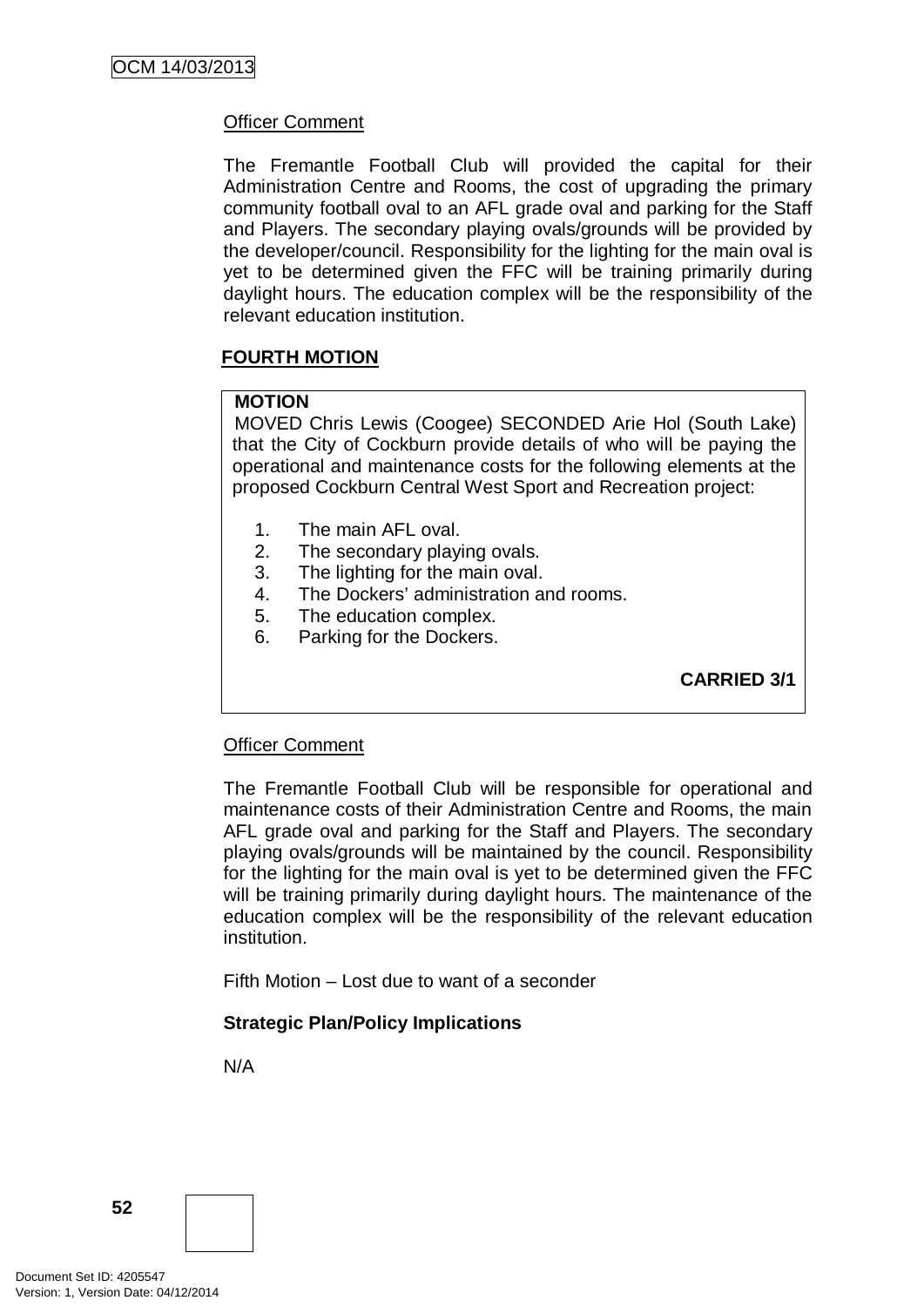## **Leading & Listening**

• A responsive, accountable and sustainable organisation.

## **Budget/Financial Implications**

N/A

**Legal Implications**

N/A

## **Community Consultation**

N/A

## **Attachment(s)**

N/A

## **Advice to Proponent(s)/Submissioners**

The Proponent has been advised that this matter is to be considered at the 14 March 2013 Council Meeting.

## **Implications of Section 3.18(3) Local Government Act, 1995**

N/A

## **16. ENGINEERING AND WORKS DIVISION ISSUES**

## **16.1 (MINUTE NO 5000) (OCM 14/03/2013) - GREENHOUSE GAS EMISSION REDUCTION STRATEGY (HS/M/008) (J HARRISON) (ATTACH)**

## **RECOMMENDATION**

That Council adopt the revised City of Cockburn Greenhouse Gas Emission Reduction Strategy 2011–2020.

## **COUNCIL DECISION**

MOVED Clr Y Mubarakai SECONDED Clr T Romano that the recommendation be adopted.

**CARRIED 9/0**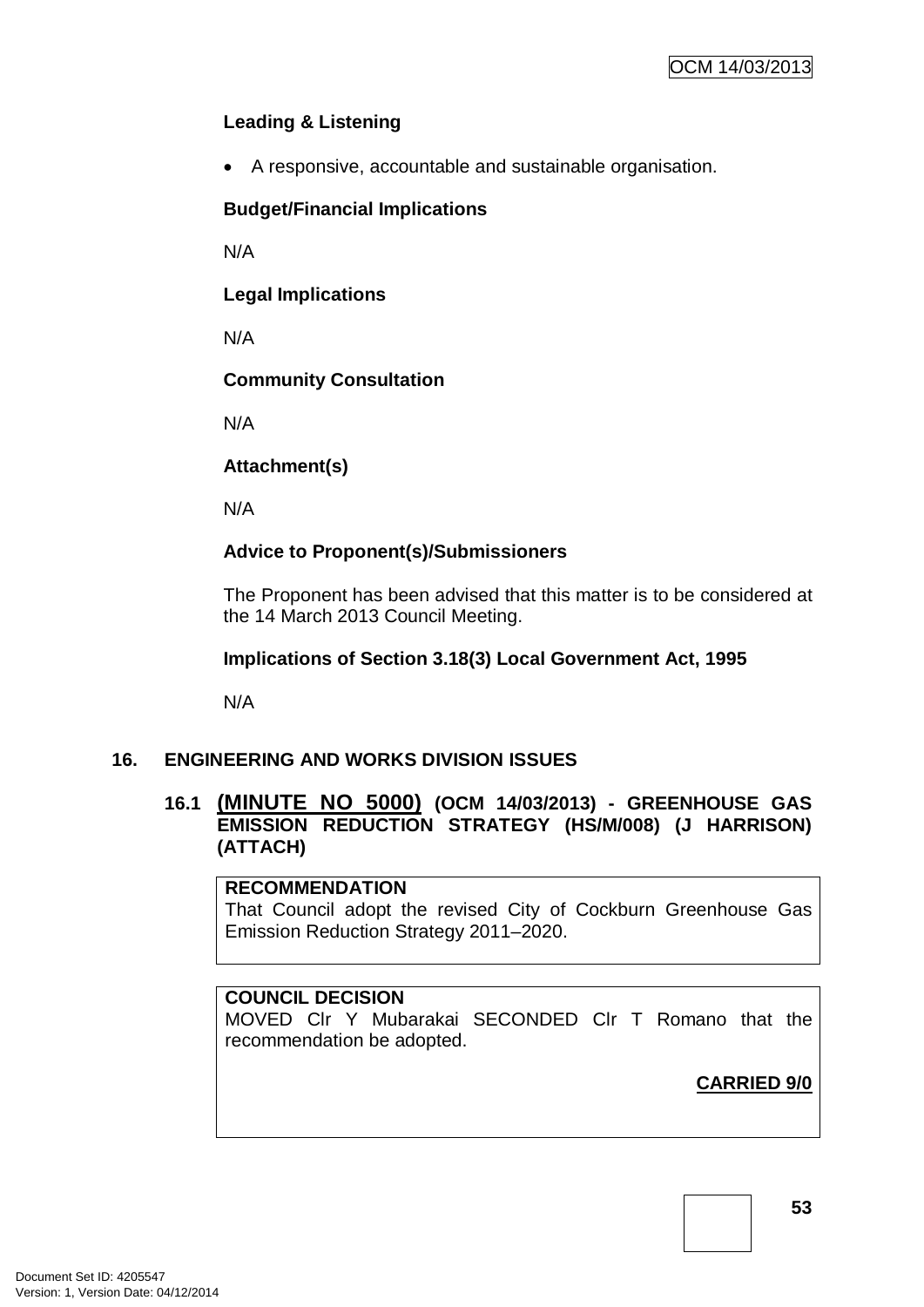## **Background**

In July 2011, Council adopted the *City of Cockburn Greenhouse Gas Emission Reduction Strategy 2011-2020 (GHG Strategy)* to reduce greenhouse gas emissions and secure a more sustainable energy future.

The *GHG Strategy* included emissions reductions targets for 2020 and 2050, supported by a 3-year action plan. A Greenhouse Action Fund was established under the *GHG Strategy*, enabling a shift away from the purchase of greenpower to increased investment in renewable energy infrastructure, offsets and energy efficiency programs.

In developing the *GHG Strategy*, the City acknowledged the impending Carbon Tax and noted 'S*hould legislation be passed to adopt a price on carbon, the City will immediately commence an out of plan review to understand any liabilities and ensure this strategy and its funding sources are still appropriate.'*

The City also made a commitment to review the *GHG Strategy* on an annual basis.

This report seeks endorsement of the revised *City of Cockburn Greenhouse Gas Emission Reduction Strategy 2011-2020 (2013 Review).*

#### **Submission**

N/A

## **Report**

The *GHG Strategy* review has been informed by a number of projects:

1. Carbon Tax Review

On 8 November 2011, the Senate passed the Clean Energy Future legislation. The legislation placed a fixed price on carbon of \$23 a tonne from 1 July 2012, moving to a flexible price after three years.

Following this, the City initiated an in-house review of the broad impacts and opportunities the Carbon Tax legislation package on the City's operations.

The review found that the *GHG Strategy* provides sufficient directive to the City in regards to reducing emissions. Budget amendments have been required to manage energy and service cost increases as retailers pass on the costs they have incurred as a result of the carbon price

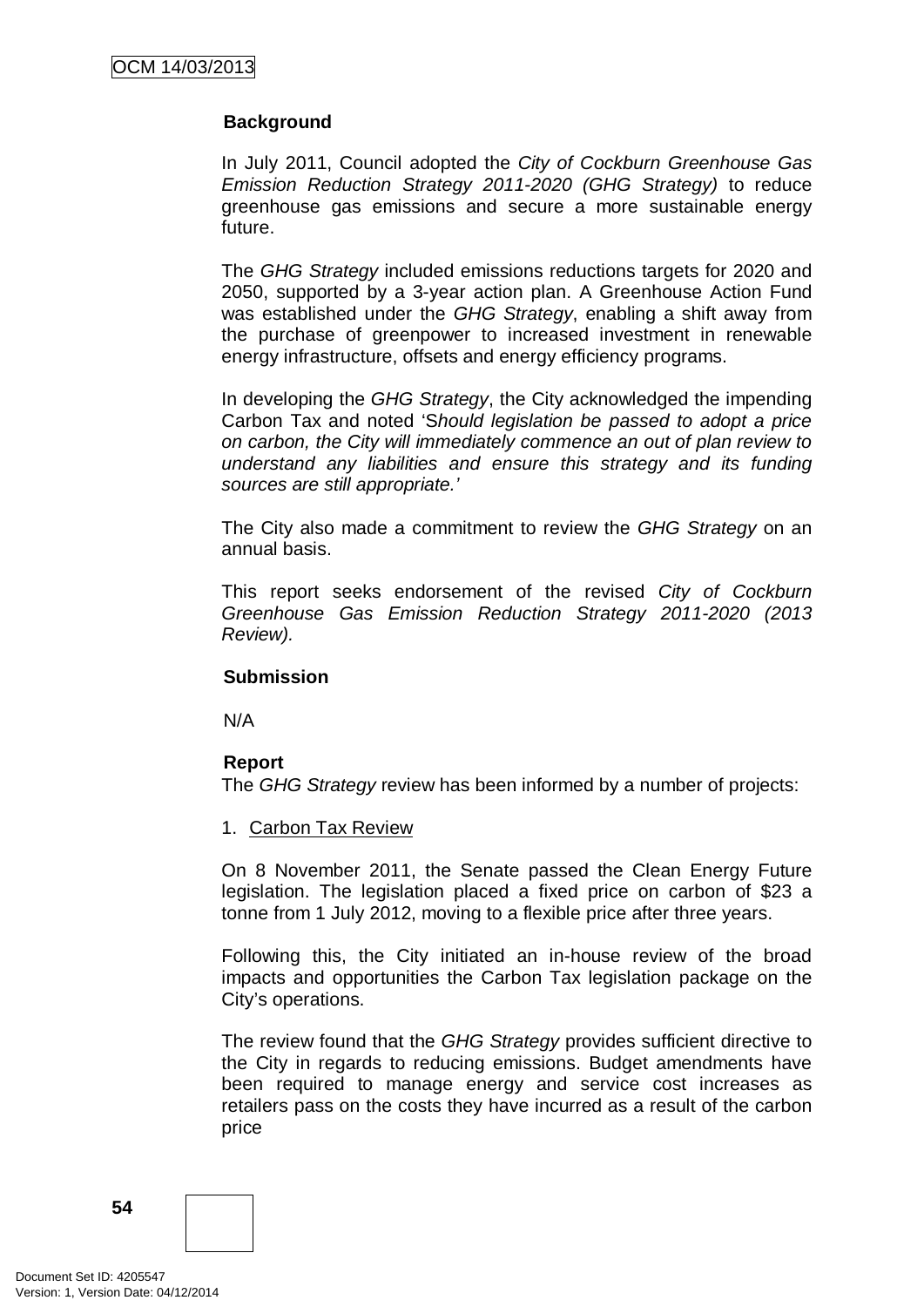Separately the City commissioned Aurecon to undertake the *Henderson Waste Recovery Park (HWRP) – Clean Energy Future Assessment Carbon Cost Management Plan.* The outcomes of the assessment included:

- 1.1. Legal advice on the Clean Energy Act and National Greenhouse and Energy Reporting Act 2007.
- 1.2. A carbon price calculation tool for HWRP.
- 1.3. A recommendation on the carbon price surcharge for HWRP.<br>1.4. Assessment of potential carbon liability reduction scenarios.
- Assessment of potential carbon liability reduction scenarios.
- 1.5. It is anticipated that HWRP may reach the Carbon Tax threshold in 2012/13.
- 1.6. The City is managing the impacts of the Carbon Tax on its operations by:
	- 1. Applying a carbon price gate fee surcharge.
	- 2. Factoring the impact of rising costs in energy and services into its budgeting.
	- 3. Implementing energy management actions from the GHG strategy to reduce energy consumption and associated emissions.
	- 4. Developing a Waste Management Strategy to minimise waste to landfill and associated emissions at HWRP.
	- 5. Reporting landfill emissions to the Federal Government under the National Greenhouse and Energy Reporting Act 2007.
	- 6. Investigating Carbon Farming Initiative (CFI) opportunities for HWRP.
	- 7. Continuing to improve accuracy of emissions estimation.

## 2. Greenhouse Gas Inventory, 2011/12

In December 2012 the City completed its greenhouse gas inventory for 2011/12 which recommended changes to the City's emission targets and offset programs.

## 3. WALGA determination on the Scope of Street lighting

Advice from WALGA has confirmed that *'Western Power will be moving to reporting greenhouse gas emissions associated with streetlights to a Scope 2 emission under the National Greenhouse and Energy Reporting Act, commencing with the 2011/12 reporting year'.* This means that Local Government is not directly liable for the emissions and can move to report them as a Scope 3 emissions source.

The recommendations from each of these 'reviews' have been incorporated into the revised version of the *Greenhouse Gas Emission Reduction Strategy 2011-2020.*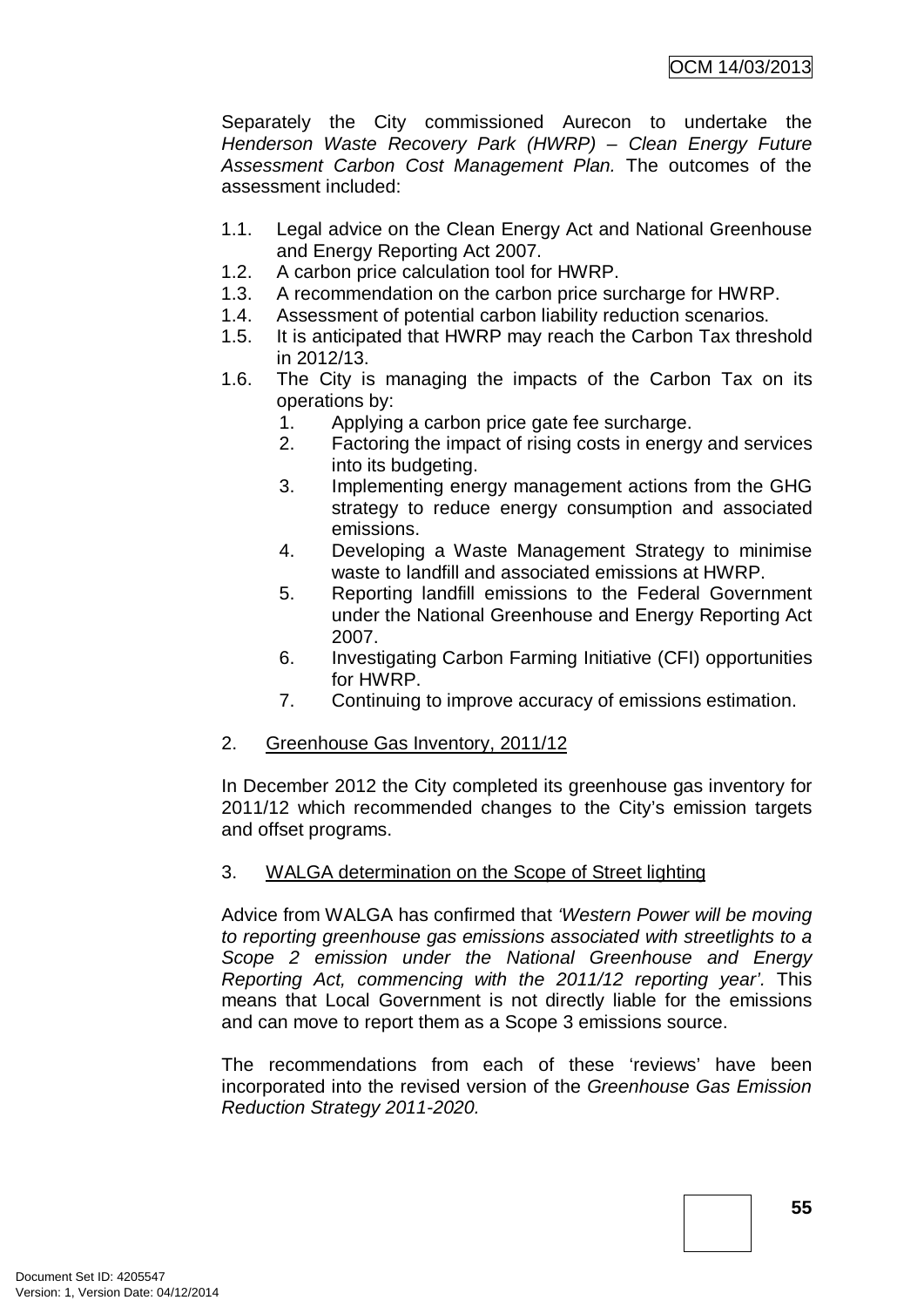The major changes to the *GHG Strategy* are summarized below:

- 3.1. Information added on the implications of the Carbon tax.
- 3.2. Data updated for the base year 2008/09
- 3.3. Actions added to the Strategy's Action Plan to assist in reducing waste emissions and manage the City's carbon price liability.
- 3.4. Emission reduction targets added for Western Power Streetlights and the Zero Emission Fleet Program.
- 3.5. Renewable Energy Target added.
- 3.6. Carbon offsets program reduced to only include fleet emissions (this will save the City up to \$30,000 per annum).
- 3.7. Strategy aligned to the City's new Community Strategic Plan.
- 3.8. Information on the Cities for Climate Protection targets (superseded) removed.
- 3.9. Progress against the Action Plan updated.
- 3.10. Appendix A Past Actions updated.

In summary the City's greenhouse gas emission reduction targets are as follows:

|                              | 2020 Target                 | 2050 Target                |
|------------------------------|-----------------------------|----------------------------|
| <b>Electricity &amp; Gas</b> | 20% below 2008/09           | 80% below 2008/09          |
| <b>Street lighting</b>       | 10% below 2008/09           | 60% below 2008/09          |
| (Western Power)              |                             |                            |
| Fleet                        | Zero Emissions from 2011/12 | <b>Zero Emissions from</b> |
|                              |                             | 2011/12                    |
| Waste                        | 45% cap above 2008/09       | 50% below 2008/09          |
| Combined                     | 12% cap above 2008/09       | 60% below 2008/09          |

The City has also committed to a renewable energy target aligned to the federal government target of 20% by 2020:

| 2020 Target         |                                                                                           |
|---------------------|-------------------------------------------------------------------------------------------|
| Renewable<br>Target | Energy 20% of electricity for Council Buildings generated<br>by renewable energy by 2020. |

The revised version of the *Greenhouse Gas Emission Reduction Strategy 2011-2020* incorporating the above changes has been provided as an attachment to this Council Report for adoption.

The next review of the strategy is scheduled for February 2014 and will establish the next 3 year action plan from 2014/15 to 2017/18.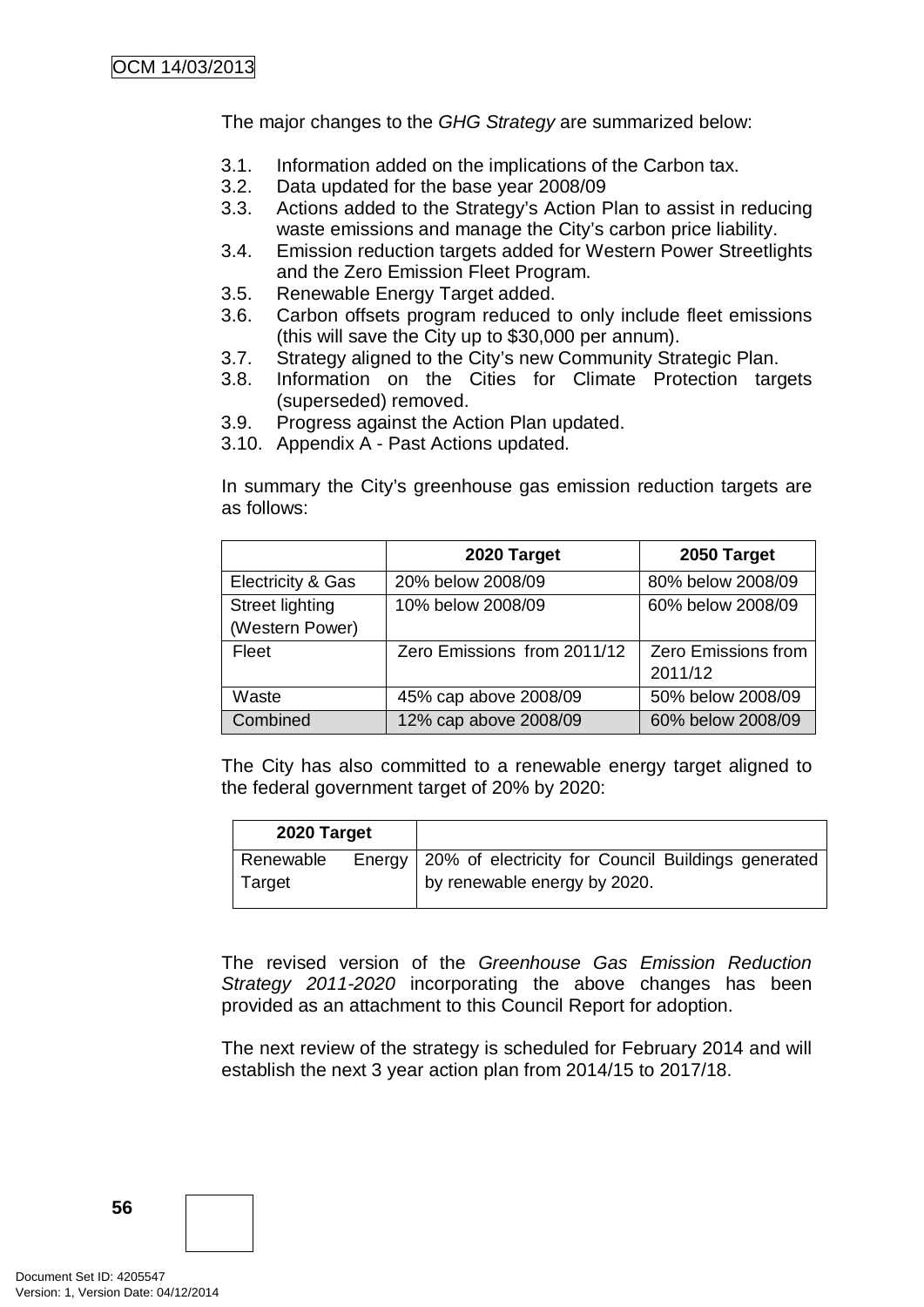## **Strategic Plan/Policy Implications**

## **Growing City**

• Reduction in energy dependency and greenhouse gas emissions within our City.

#### **Infrastructure**

• Community infrastructure that is well planned, managed, safe, functional, sustainable and aesthetically pleasing.

## **Environment & Sustainability**

• Greenhouse gas emission and energy management objectives set, achieved and reported.

## **Budget/Financial Implications**

Funds to implement the Action Plan will be sought from the Greenhouse Action Fund and through normal budget processes.

## **Legal Implications**

N/A

## **Community Consultation**

N/A

## **Attachment**

City of Cockburn Greenhouse Gas Emission Reduction Strategy 2011 – 2020 (version 1.7)

## **Advice to Proponent(s)/Submissioners**

N/A

## **Implications of Section 3.18(3) Local Government Act, 1995**

N/A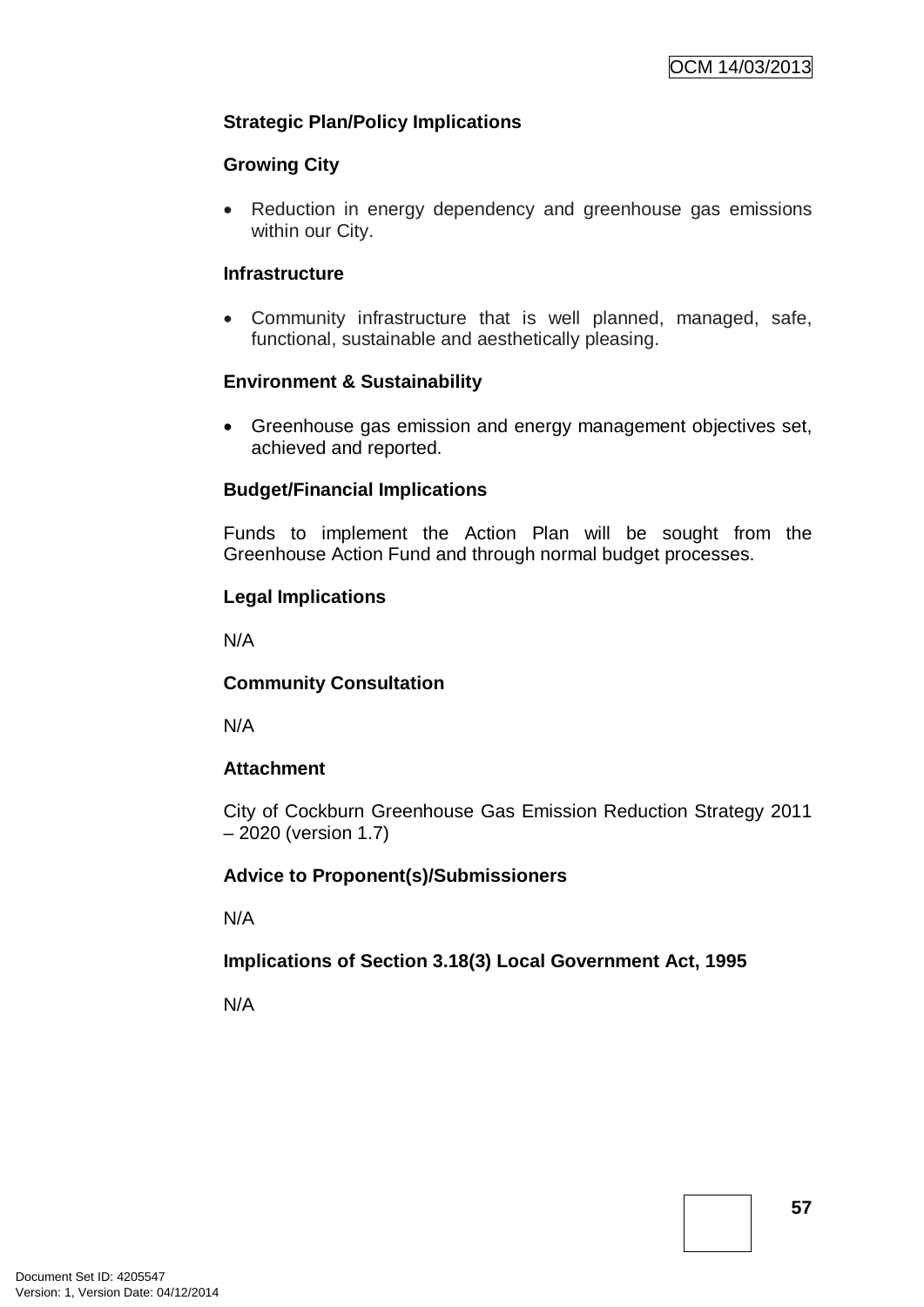## **16.2 (MINUTE NO 5001) (OCM 14/03/2013) - PROPOSED ESTABLISHMENT MANAGEMENT REFERENCE GROUP (ES/R/002) (J MCDONALD)**

# **RECOMMENDATION**

That Council

- (1) support the concept of establishing a Road Safety and Travelsmart Reference Group based on the WALGA Roadwise framework;
- (2) seek a briefing on the Roadwise Program by WALGA at its April General Briefing; and
- (3) receive a Draft Terms of Reference for the Road Safety and Travelsmart Reference Group at the May Ordinary Council Meeting.

## **COUNCIL DECISION**

MOVED Clr Y Mubarakai SECONDED Clr T Romano that the recommendation be adopted.

**CARRIED 9/0**

## **Background**

At the Ordinary Meeting of Council on 13 December 2012 the following Matter to be noted for investigation was requested by Mayor Logan Howlett:

*That a report be presented to the March 2013 Council meeting aimed at establishing a Road Safety and Traffic Management Committee of Council.* 

*The objectives to include but not be limited to:*

- *Establishing a Youth Driver Education and Training Centre.*
- *Creating an 'on-line' district wide car-pooling facility*
- *Examining speed reduction strategies on identified roads*
- *Signalised intersections*
- *Pedestrian safety*
- *Bike rider safety*
- *Improved bus routes*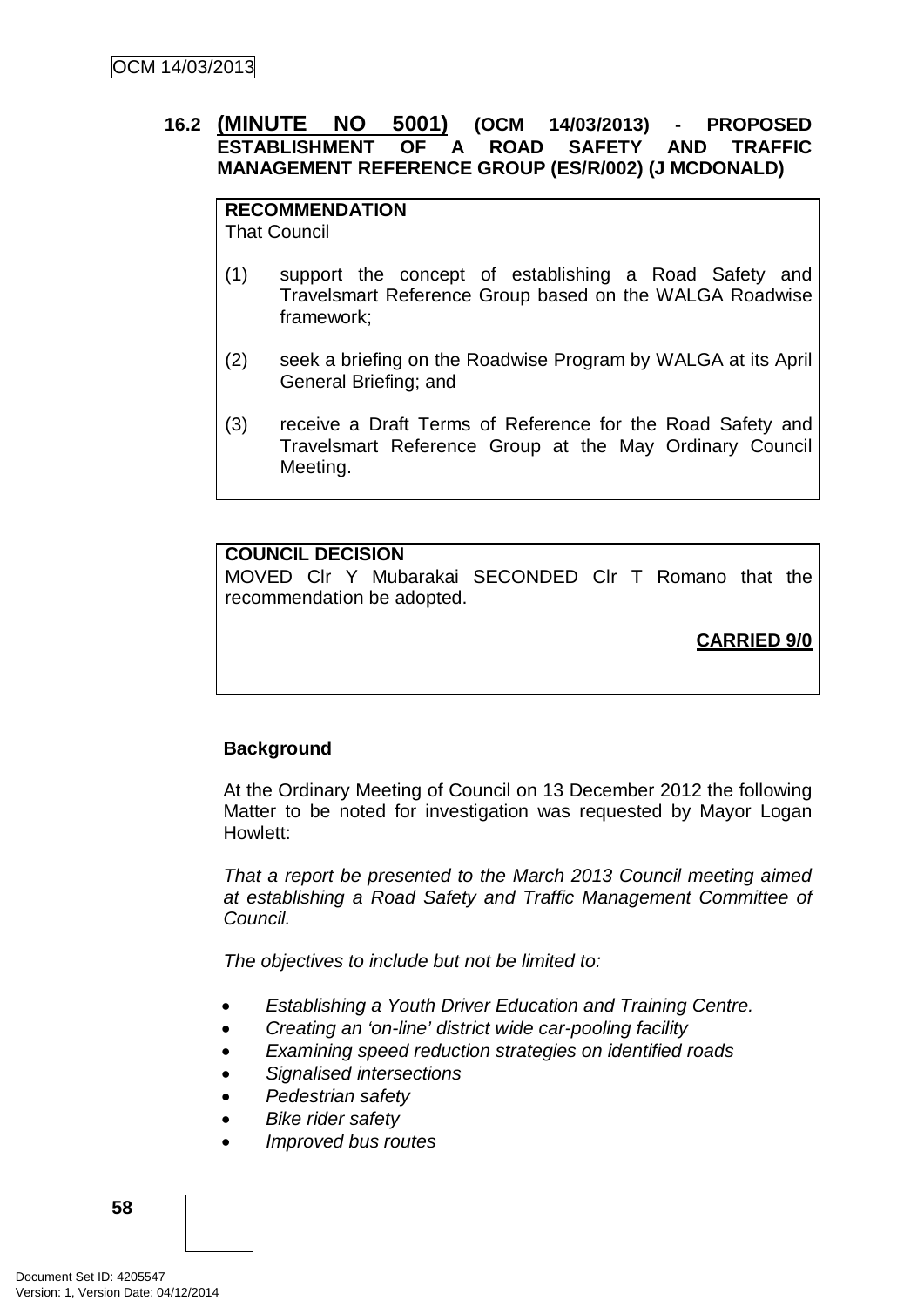- *Major road infrastructure projects & local road synergies*
- *TravelSmart Program Initiatives*
- *exploring potential partnerships and funding opportunities including:*
	- *Local governments in the south west metropolitan area*
	- *The Western Australian Police*
	- *Department of Health*
	- *Road Safety Council*
	- *Royal Automobile Association of WA*
	- *The Department of the Attorney General (Confiscation Grants program)*
	- *Insurance Council of Australia*
	- *Lotterywest*
	- *Department of Education*
	- *Motor Vehicle Dealers Association; etc*

## **Submission**

Nil.

## **Report**

The scope outlined by Mayor Howlett for the Road Safety and Traffic Management Committee generally reflects the scope of the WALGA initiated Roadwise Program. WALGA's RoadWise Program was formed in 1994 and has served as an important, effective framework by which the Association has pursued road safety objectives throughout Western Australia in conjunction with its stakeholder partners. The Program is aimed at securing greater community and regional stakeholder involvement in delivering road safety initiatives.

From a local community level perspective, RoadWise Committees exist throughout the State, are operational in every region and aim to enhance the capacity for external groups and individuals to participate in local road safety issues. Under this model, the scope of involvement of local agency representatives, groups, networks and individuals in road safety initiatives includes obtaining advice, developing projects and activities and/or developing/pursuing grant applications.

## Focus for WALGA's RoadWise Program

WALGA's RoadWise Program operates under a community organisation model and is based upon consultation with and engagement of the community to identify and address local needs, whilst meeting broader road safety priorities identified by the Road Safety Council as being most effective in reducing the level of road trauma in Western Australia.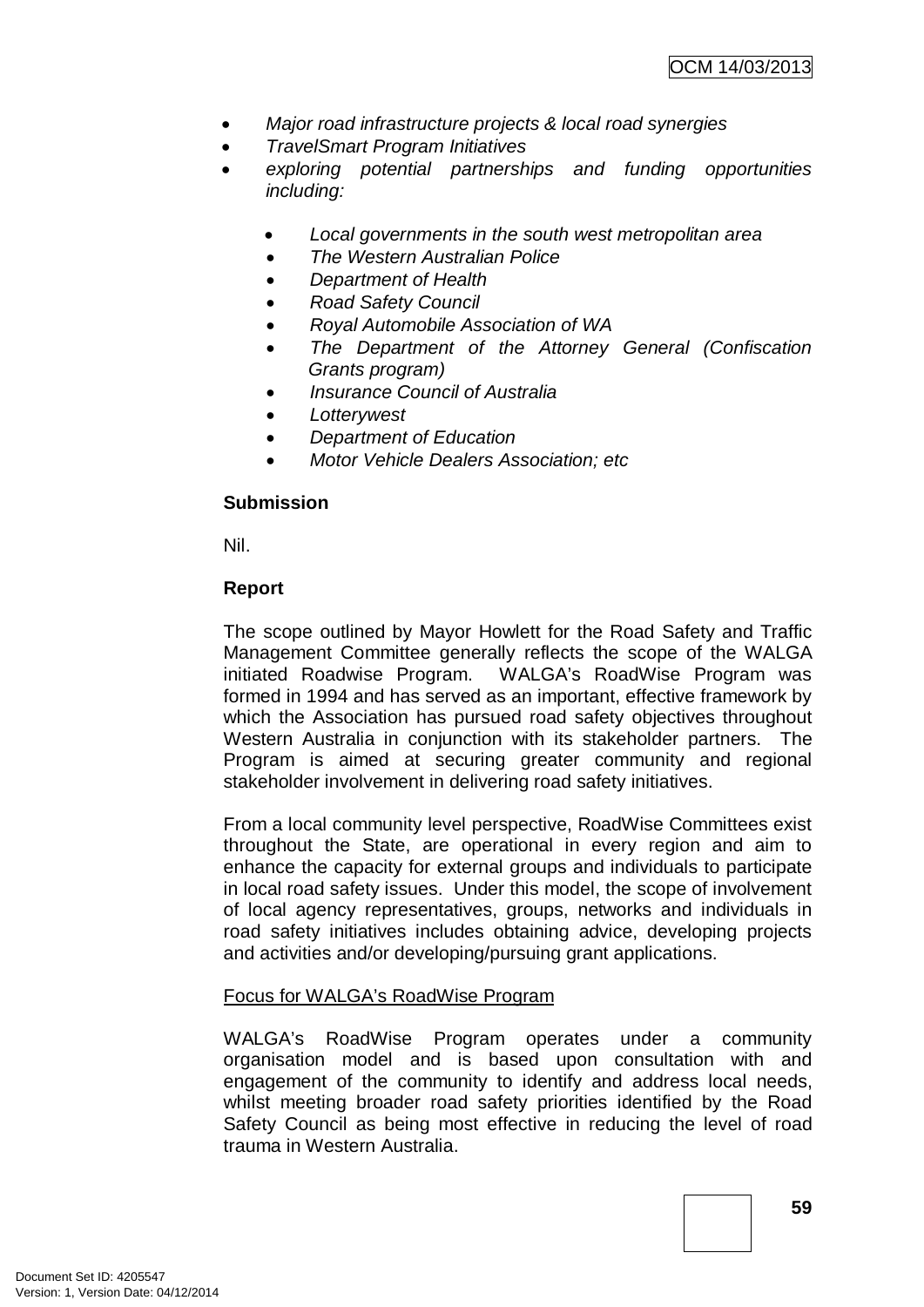Pursuit of the WA Road Safety Strategy is facilitated through the RoadWise Program engaging other Road Safety Council stakeholder agencies for coordination and implementation at the community level. WALGA's RoadWise program aims to achieve the WA Road Safety Strategy outcomes through the following goals and targets:

Ensuring effective implementation (local and regional level):

- Strengthened community support
- Increased community participation
- Focused road safety efforts
- Improved inter-agency collaboration and coordination.

Enhanced public education and increased promotion and advocacy (local and regional level):

- Safe Road and Roadsides
- Safe Speeds
- Safe Vehicles
- Safe Road Use

## Committee/Reference Group Structure

The WALGA RoadWise Committee structure provides a regular forum within which stakeholders can consider and discuss road safety issues, together with the mechanism for planning, implementing and evaluating community-based road safety social marketing activities. The RoadWise Program activities centre on identifying appropriate countermeasures to negative attitudinal, behavioural and environmental factors.

RoadWise Committees can apply to the Local Government and Community Road Safety Committee (LGCRSC) for funding for specific road safety projects under the Community Road Safety Grants Program.

## **Establishment**

There are a couple of different types of meeting structures that can be set up to address road safety issues.

These comprise the following:

• Committees of Council – these are formal committees of Council that have been set up in accordance with the Local Government Act and usually include council member(s), employees and other persons as members. Under Section 5.22 of the Local Government Act, the minutes of this committee must be submitted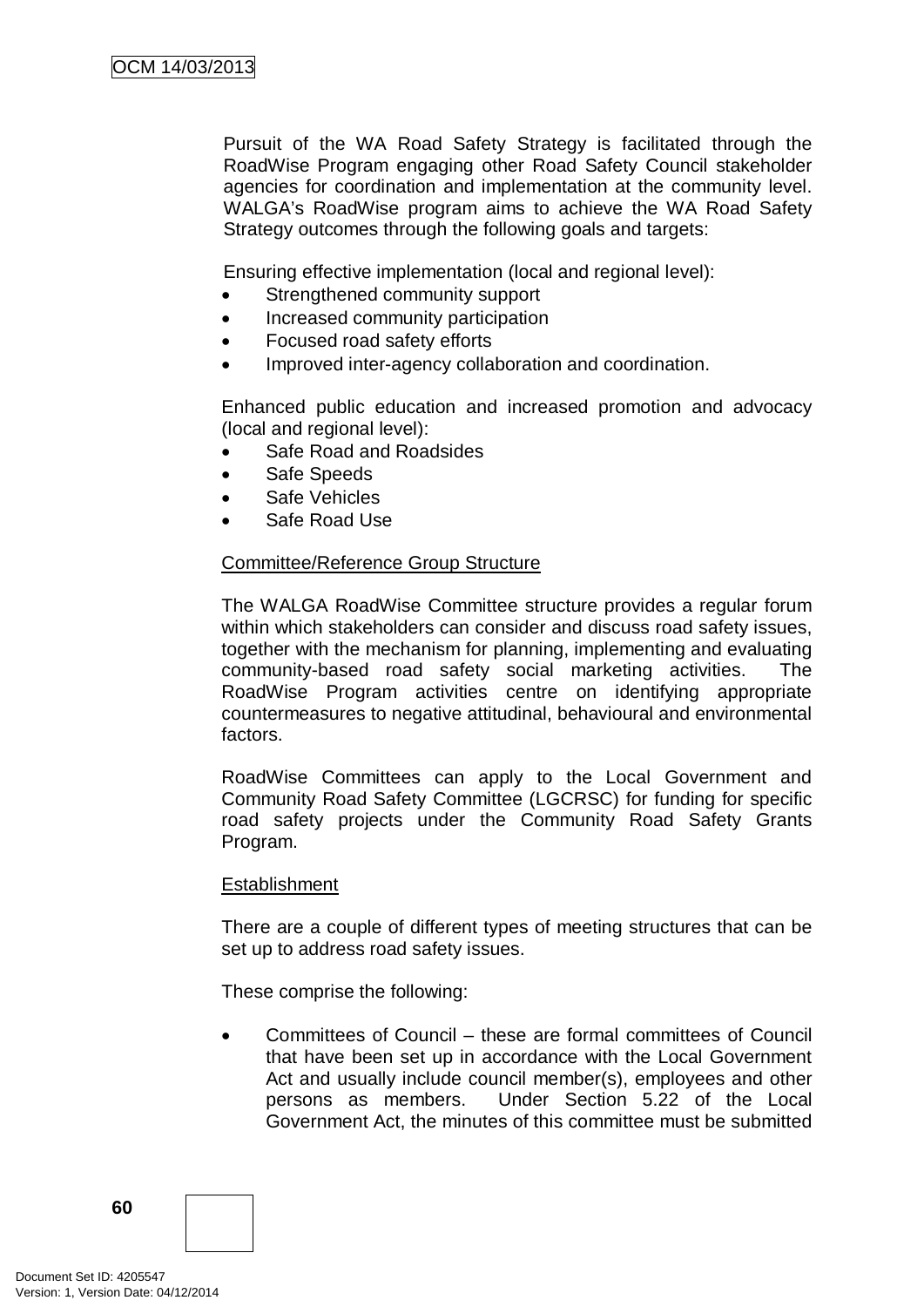to the next ordinary meeting of council or the committee, as the case requires, for confirmation.

• Road Safety Reference Groups or informal committees which can comprise of Council employees and Councillors working with agencies and community members on road safety initiatives. As these committees are not formal committees of Council, there is no requirement for the minutes of these meetings to be confirmed by Council.

A Reference Group is preferred over a Council Committee as it reduces the amount of administration and bureaucracy that applies to the meeting process. A Reference Group will be more readily able to explore the many issues, options and opportunities around traffic safety and travelsmart and will be less encumbered by process and meeting structure.

#### Representation

It would appear both logical and appropriate that stakeholder representation be reflected with membership to comprise a selection of the following members:

- Local Government Elected Member(s)
- Local Government technical staff
- WALGA Road Safety Officer
- WA Police
- Main Roads WA
- Department for Planning and Infrastructure (DPI)
- Health Department of Western Australia
- Department of Education / Parents & Citizens or Parents & **Friends**
- Community representative(s) i.e. youth (YAC) or Seniors representative
- Other representatives i.e. RAC, Driver Training representatives

Provision of administrative support (agenda and minutes) for meetings is generally provided by Local Government and would be the preferred option.

#### Quorum

The quorum for any meeting would be at least 50% of the number of member positions, whether vacant or not.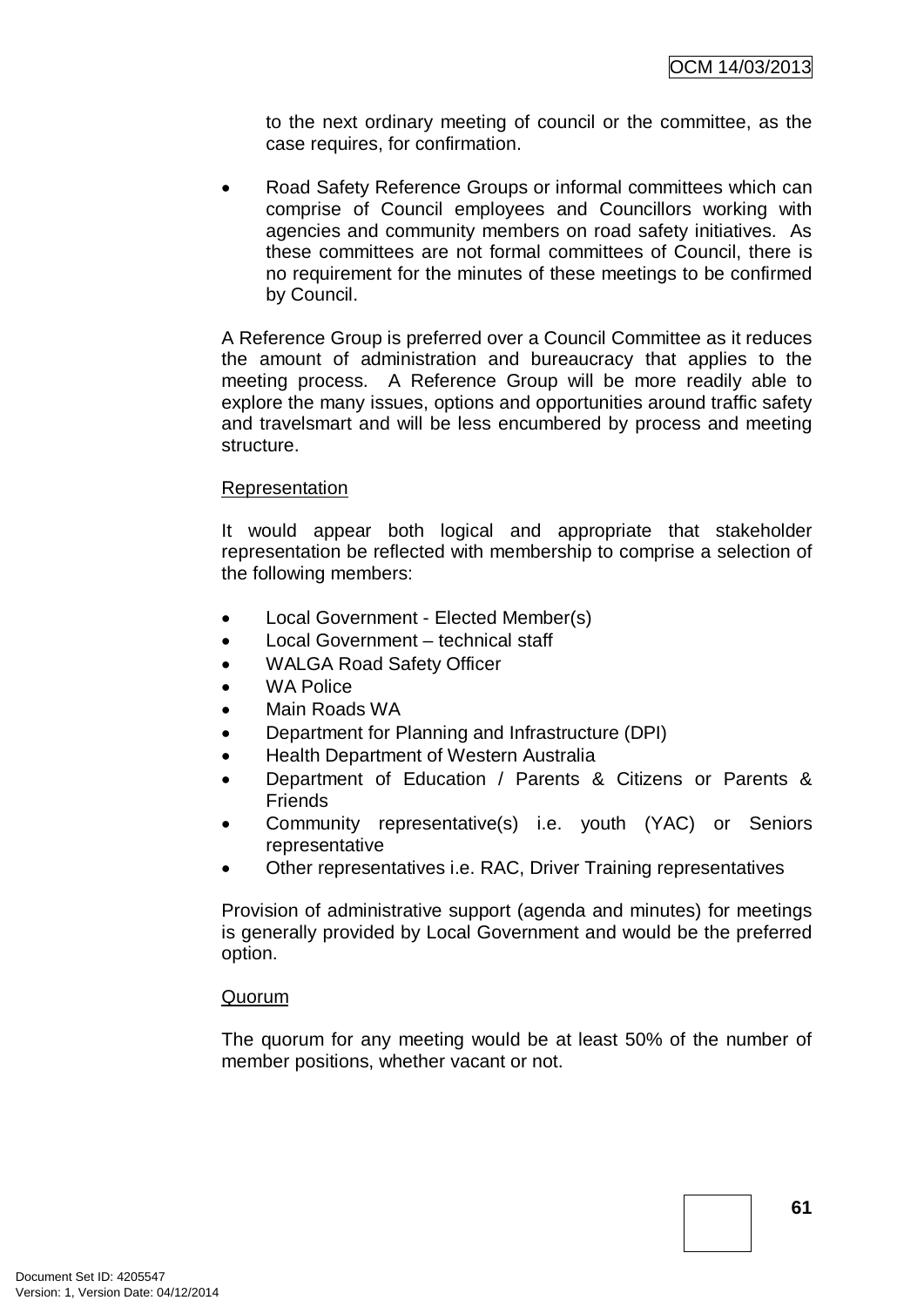## Meeting Frequency

Frequency of meetings is a matter for determination by the group, taking into consideration the fact that appropriate opportunity must be provided within this framework for community groups, networks and stakeholders to:

- Plan activities/events for the upcoming year.
- Develop an Action Plan to guide activities and to align activities to the WA Road Safety Strategy
- Develop and submit projects for assessment and determination by the group, and if required seek funding allocation from the LGCRSC.
- Report on the progress of activities listed within the Action Plan

Given the increased profile of traffic and road safety in a growing municipality such as Cockburn, there is some value in the establishing a group of key stakeholders to address the growing social aspects that accompany growth.

## **Strategic Plan/Policy Implications**

## **Moving Around**

- Facilitate and promote healthy transport opportunities.
- A safe and efficient transport system.
- Infrastructure that supports the uptake of public transport and pedestrian movement.

## **Budget/Financial Implications**

Additional staff resources, administration may be required dependant on the scope of the Group.

## **Legal Implications**

Any committee would need to be established and operated in compliance with the requirements of the Local Government Act 1995

## **Community Consultation**

Nil.

## **Attachment(s)**

N/A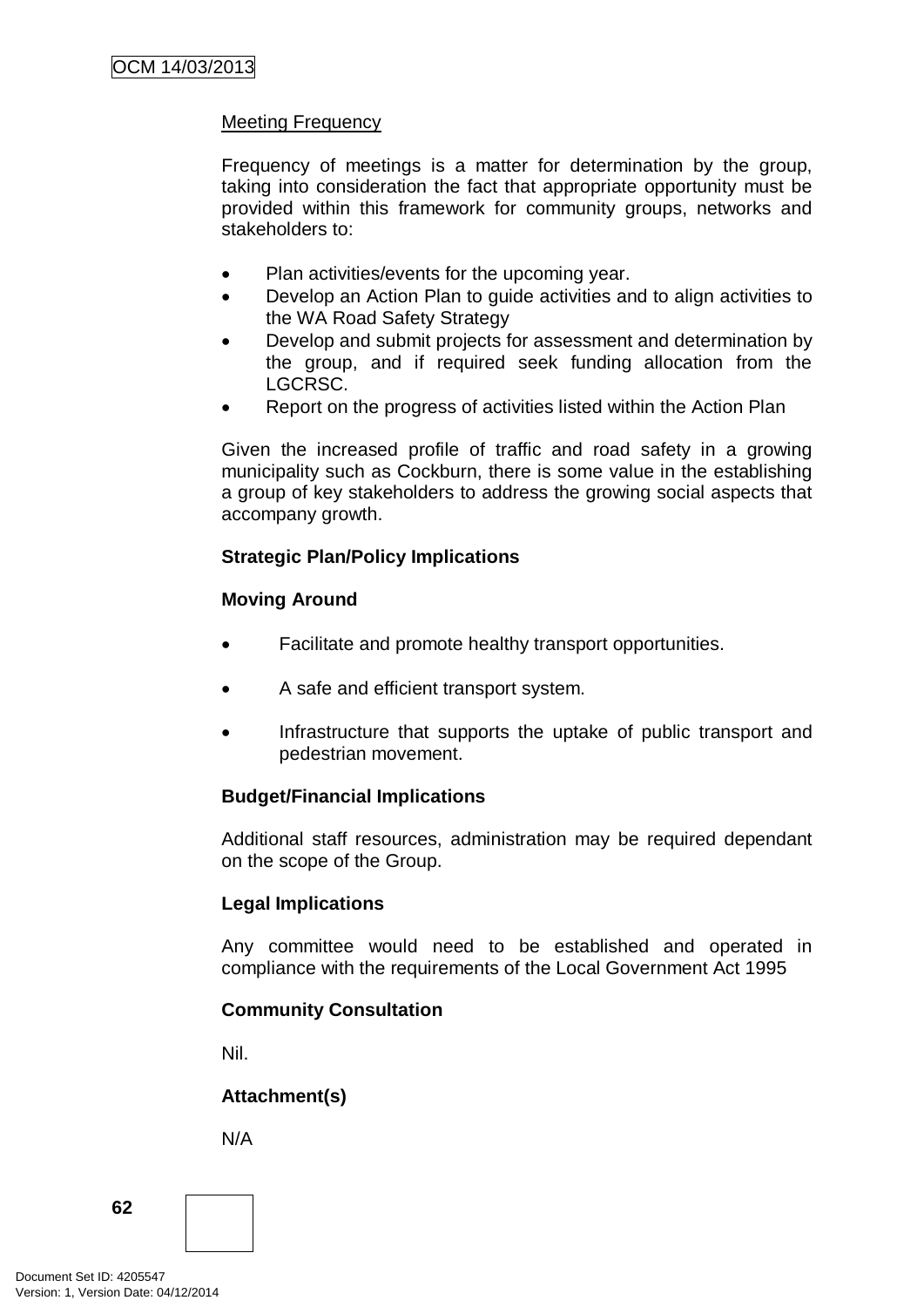## **Advice to Proponent(s)/Submissioners**

N/A.

**Implications of Section 3.18(3) Local Government Act, 1995**

Nil.

## **17. COMMUNITY SERVICES DIVISION ISSUES**

Nil

## **(MINUTE NO 5002) (OCM 14/03/2013) - BEHIND CLOSED DOORS**

#### **COUNCIL DECISION**

MOVED Clr V Oliver SECONDED Clr T Romano pursuant to Section 5.23(2)(c) of the Local Government Act 1995, that Council proceeds behind closed doors to consider Item 18.1.

**CARRIED 9/0**

#### **Reason for Decision**

As the subject matter is confidential, discussion will need to be conducted behind closed doors.

AT THIS POINT THE MEETING WENT BEHIND CLOSED DOORS, THE TIME BEING 7.30 PM.

AT THIS POINT, CLR PORTELLI LEFT THE MEETING, THE TIME BEING 7.31 PM.

AT THIS POINT, CLR PORTELLI RETURNED TO THE MEETING, THE TIME BEING 7.32 PM.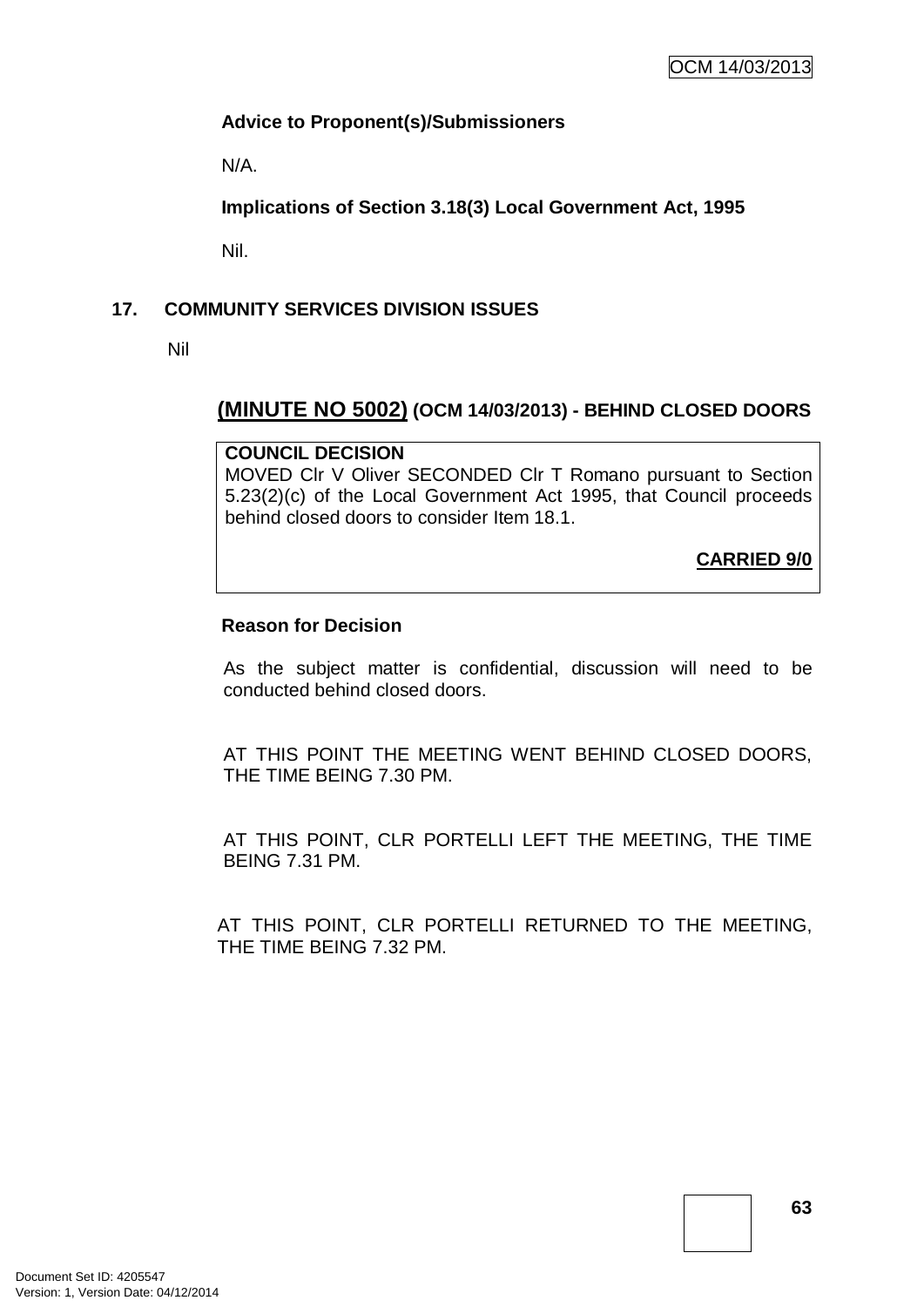## **(MINUTE NO 5003) (OCM 14/03/2013) - SUSPEND STANDING ORDERS**

#### **COUNCIL DECISION**

MOVED Clr C Reeve-Fowkes SECONDED Clr T Romano pursuant to Clause 22.1 of the City of Cockburn Standing Orders Local Law, that Council suspend Standing Orders to consider Item 18.1.

**CARRIED 9/0**

## **Reason for Decision**

To allow an open discussion on Item 18.1

AT THIS POINT OF THE MEETING COUNCIL SUSPENDED STANDING ORDERS, THE TIME BEING 7.41 PM.

## **(MINUTE NO 5004) (OCM 14/03/2013) - REINSTATE STANDING ORDERS**

#### **COUNCIL DECISION**

MOVED Clr C Reeve-Fowkes SECONDED Clr L Smith pursuant to Clause 22.1 of the City of Cockburn Standing Orders Local Law, that Council reinstate Standing Orders.

**CARRIED 9/0**

AT THIS POINT OF THE MEETING COUNCIL REINSTATED STANDING ORDERS, THE TIME BEING 7.43 PM.

## **18. EXECUTIVE DIVISION ISSUES**

**18.1 (MINUTE NO 5005) (OCM 14/03/2013) - MINUTES OF THE CHIEF EXECUTIVE OFFICER PERFORMANCE AND SENIOR STAFF KEY PROJECTS APPRAISAL COMMITTEE - 21 FEBRUARY 2013**

## **RECOMMENDATION**

That Council receive the Minutes of the Chief Executive Officer's Performance and Senior Staff Key Projects Appraisal committee dated 21 February 2013 as provided under separate confidential cover, and adopt the recommendations contained therein.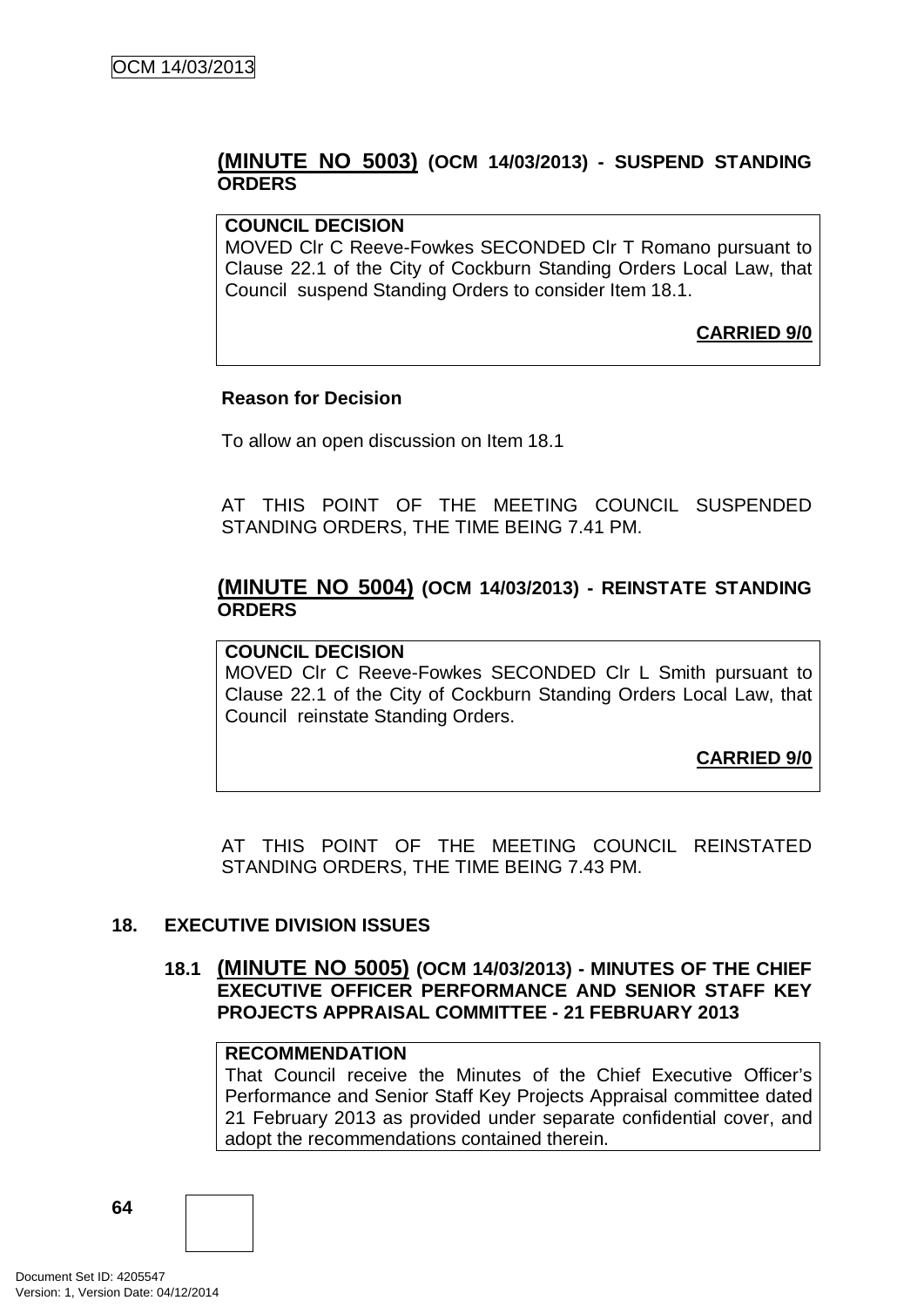#### **COUNCIL DECISION**

MOVED Clr L Smith SECONDED Clr Y Mubarakai that Council receive the Minutes of the Chief Executive Officer's Performance and Senior Staff Key Projects Appraisal committee dated 21 February 2013 as provided under separate confidential cover, and adopt the recommendations contained therein subject to amendment as carried behind closed doors

**CARRIED 8/1**

#### **Reason for Decision**

Amendment to the Committee's recommendation was passed by Council.

#### **Background**

The Chief Executive Officer Performance and Senior Staff Key Projects Appraisal Committee met on 21 February 2013. The minutes of that meeting are required to be presented to Council and its recommendations considered by Council.

#### **Submission**

N/A

## **Report**

The Committee recommendations are now presented for consideration by Council and, if accepted, are endorsed as the decisions of Council. Any Elected Member may withdraw any item from the Committee meeting for discussion and propose an alternative recommendation for Council's consideration. Any such items will be dealt with separately, as provided for in Council's Standing Orders.

## **Strategic Plan/Policy Implications**

## **Leading & Listening**

• A skilled and engaged workforce.

## **Budget/Financial Implications**

Committee Minutes refer.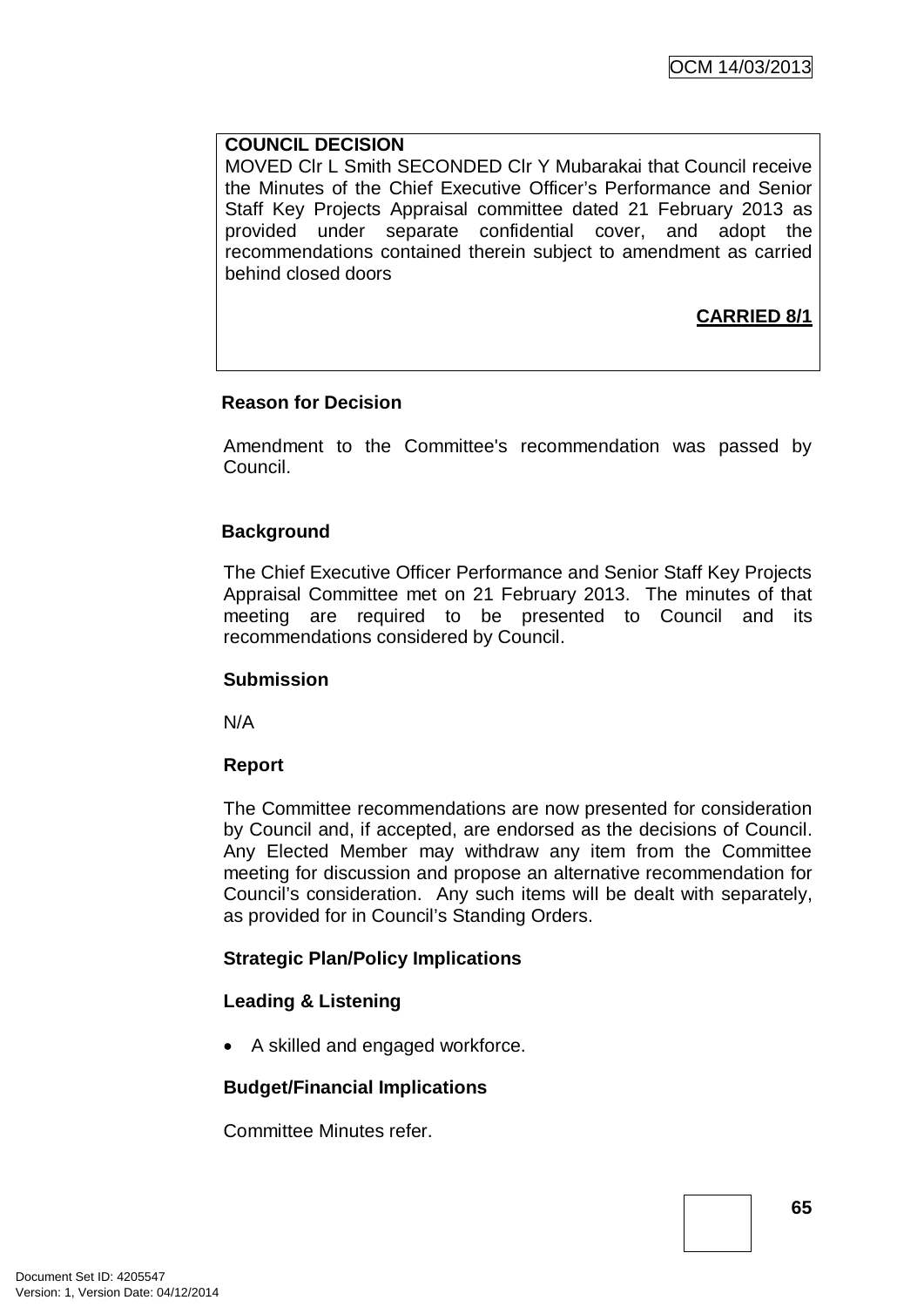## **Legal Implications**

Committee Minutes refer.

## **Community Consultation**

N/A

## **Attachment(s)**

Minutes of the Chief Executive Officer's Performance and Senior Staff Key Projects Appraisal Committee 21 February 2013 are provided to the Elected Members as confidential attachments.

## **Advice to Proponent(s)/Submissioners**

The CEO and Senior Staff have been advised that this item will be considered at the March 2013 OCM.

## **Implications of Section 3.18(3) Local Government Act, 1995**

Committee Minutes refer.

## **(MINUTE NO 5006) (OCM 14/03/2013) - OPEN MEETING TO THE PUBLIC**

#### **COUNCIL DECISION**

MOVED Clr C Reeve-Fowkes SECONDED Clr V Oliver resume the meeting with open doors.

**CARRIED 9/0**

AT THIS POINT, THE MEETING WAS OPEN TO THE PUBLIC THE TIME BEING 7.49 PM.

## **19. MOTIONS OF WHICH PREVIOUS NOTICE HAS BEEN GIVEN**

Nil

## **20. NOTICES OF MOTION GIVEN AT THE MEETING FOR CONSIDERATION AT NEXT MEETING**

Nil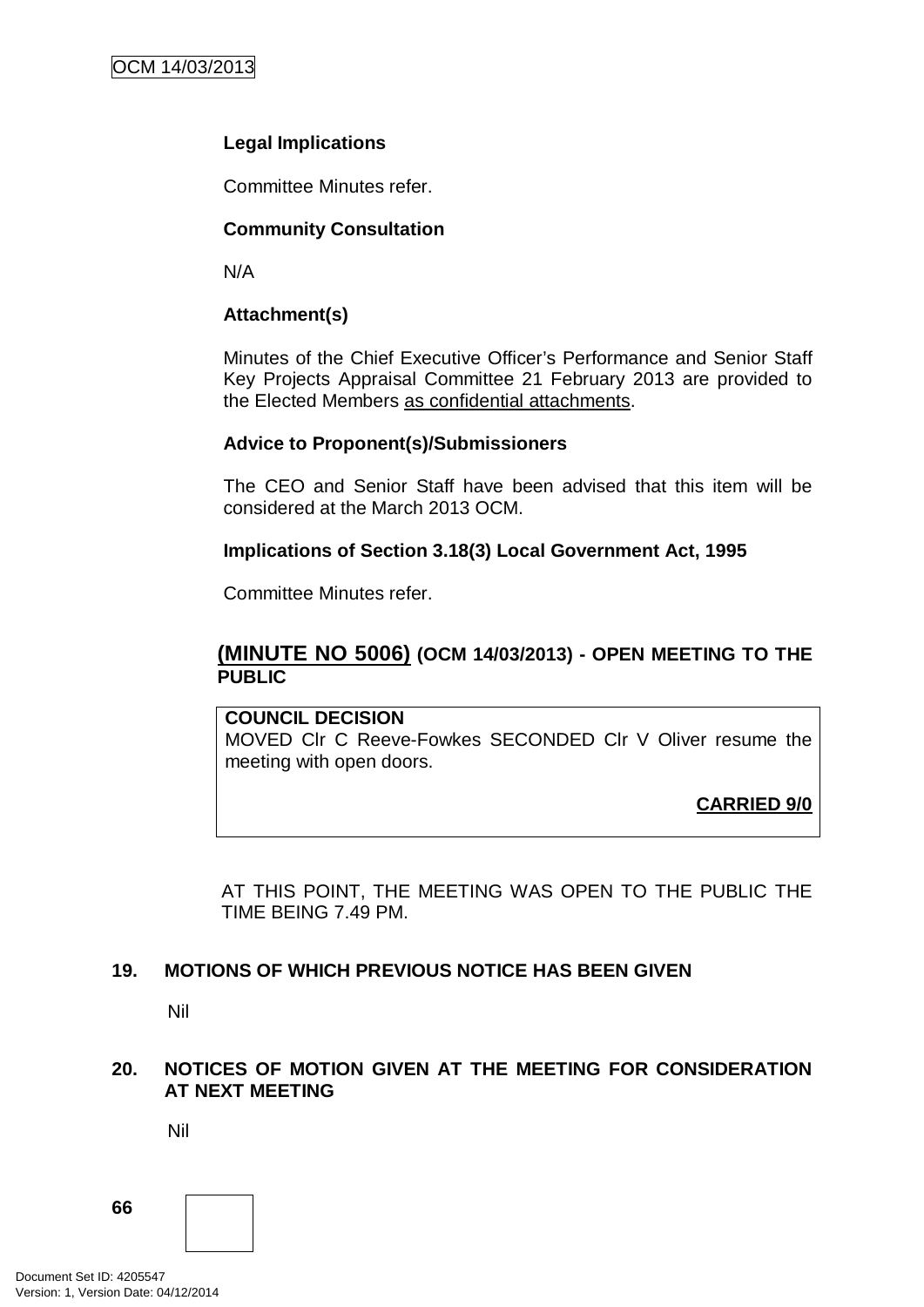## **21. NEW BUSINESS OF AN URGENT NATURE INTRODUCED BY COUNCILLORS OR OFFICERS**

Nil

#### **22. MATTERS TO BE NOTED FOR INVESTIGATION, WITHOUT DEBATE**

Nil

## **23. CONFIDENTIAL BUSINESS**

Nil

## **24 (MINUTE NO 5007) (OCM 14/03/2013) - RESOLUTION OF COMPLIANCE (SECTION 3.18(3), LOCAL GOVERNMENT ACT 1995)**

#### **RECOMMENDATION**

That Council is satisfied that resolutions carried at this Meeting and applicable to items concerning Council provided services and facilities, are:-

- (1) integrated and co-ordinated, so far as practicable, with any provided by the Commonwealth, the State or any public body;
- (2) not duplicated, to an extent Council considers inappropriate, services or facilities as provided by the Commonwealth, the State or any other body or person, whether public or private; and
- (3) managed efficiently and effectively.

## **COUNCIL DECISION**

MOVED Clr V Oliver SECONDED Clr Y Mubarakai the recommendation be adopted.

## **CARRIED 9/0**

## **25 (OCM 14/03/2013) - CLOSURE OF MEETING**

MEETING CLOSED AT 7.54 P.M.